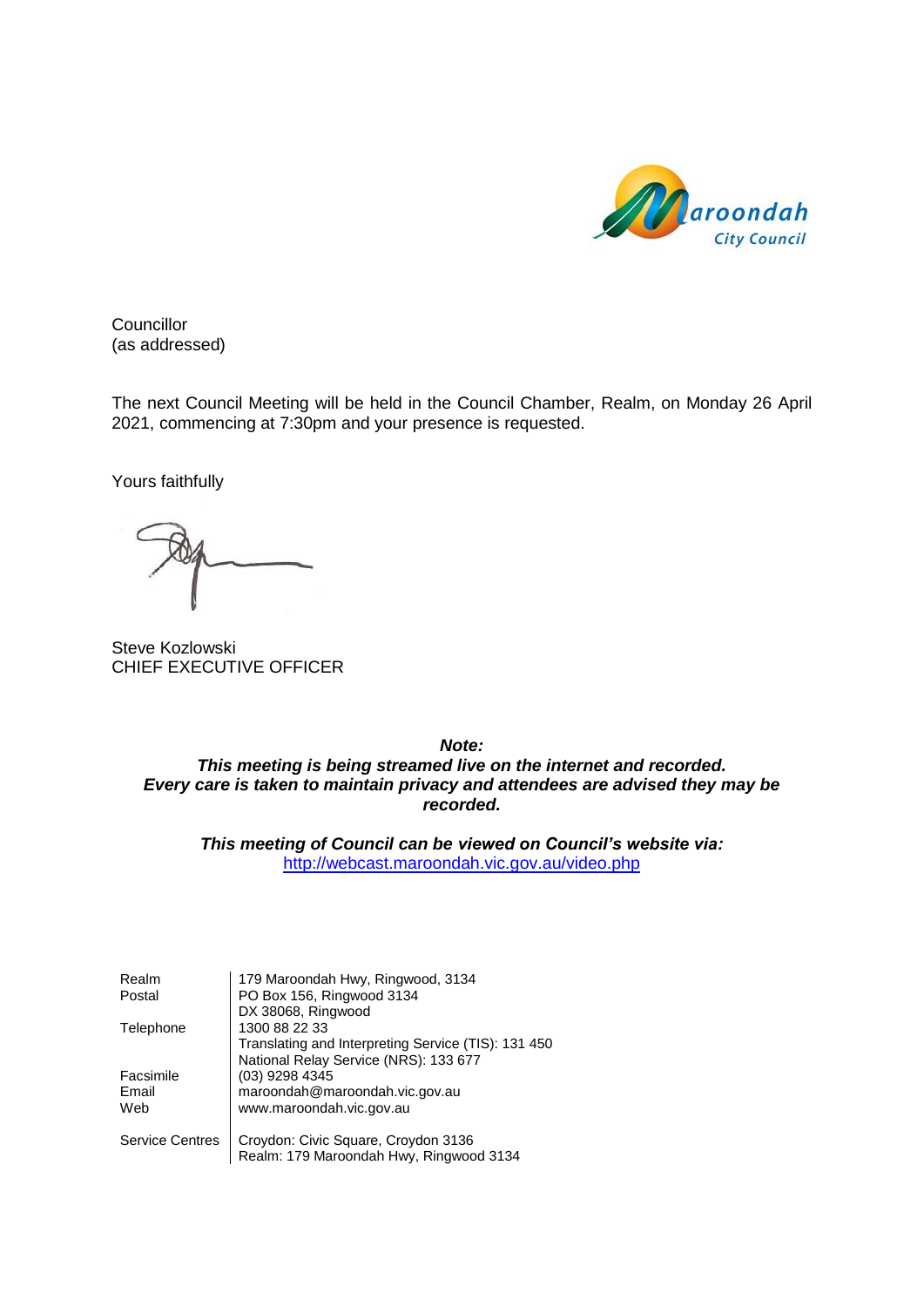#### **Council Chamber Seating**

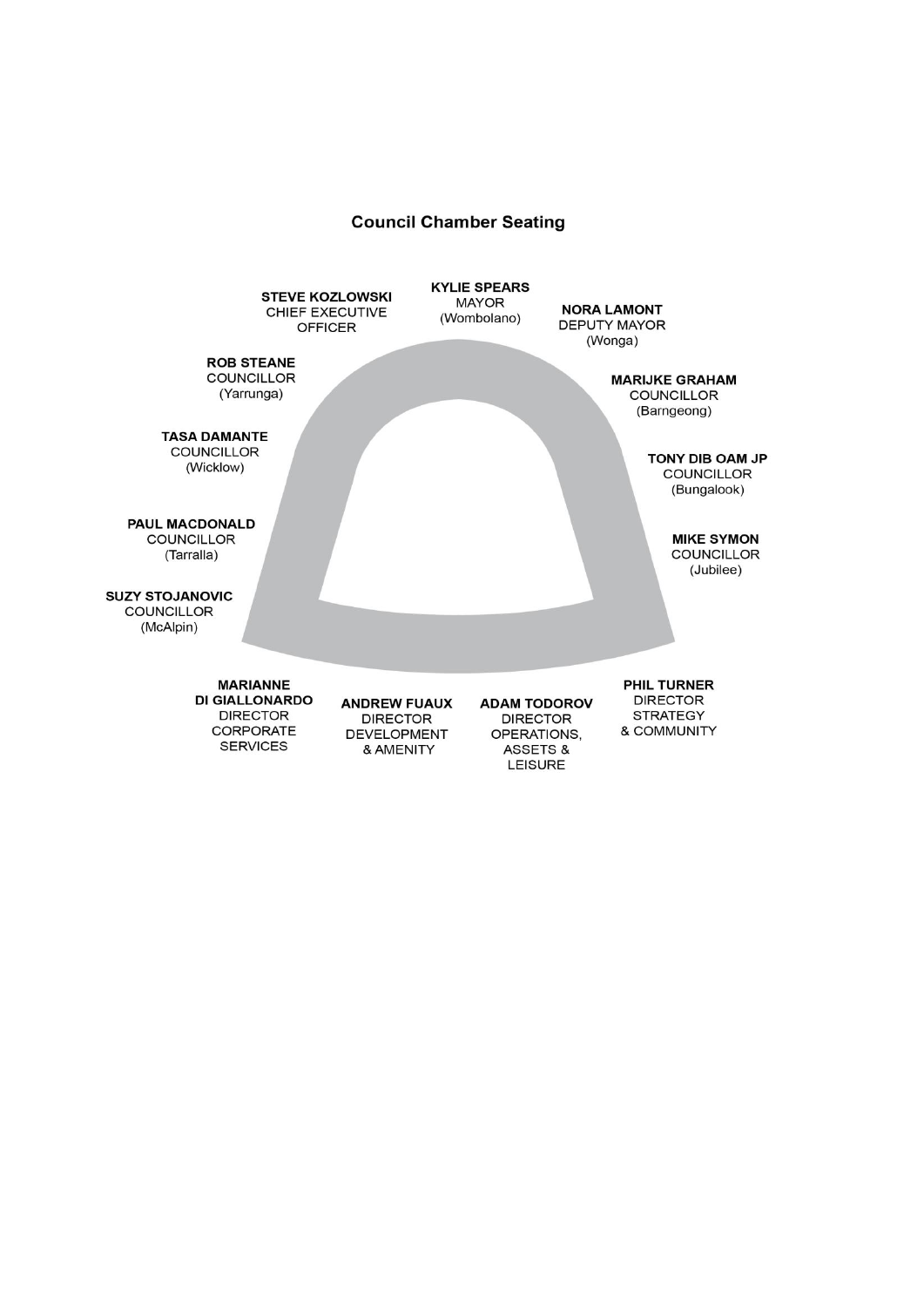## **ORDER OF BUSINESS**

- 1. Prayer
- 2. Acknowledgment of Country
- 3. Apologies
- 4. Declaration of Interests
- 5. Confirmation of Minutes of the Ordinary Council Meeting held on Monday 22 March 2021.
- 6. Public Questions
- 7. Officers' Reports

Director Corporate Services

|     | 1. | <b>Attendance Report</b>                                                                  | 5              |
|-----|----|-------------------------------------------------------------------------------------------|----------------|
|     | 2. | <b>Reports of Councillor Briefings</b>                                                    | $\overline{7}$ |
|     | 3. | <b>Councillor Representation Reports</b>                                                  | 9              |
|     | 4. | Proposed Local Law No. 15 - Common Seal and Conduct at<br>Meetings                        | 11             |
|     | 5. | <b>Councillor Gift Policy</b>                                                             | 14             |
|     | 6. | Councillor Induction Program 2020/21                                                      | 17             |
|     | 7. | <b>Councillors Quarterly Expense and Reimbursement Report</b><br>- January to March 2021  | 20             |
|     | 8. | Waste, Litter & Resource Recovery Strategy 2020 -2030                                     | 23             |
|     | 9. | Eastern Regional Libraries Corporation Report                                             | 27             |
|     |    | Director Operations, Assets & Leisure                                                     |                |
|     | 1. | Road Management Plan 2021 - Public Exhibition                                             | 40             |
|     |    | Director Strategy & Community                                                             |                |
|     | 1. | Solar Savers Program: Declaration of Special Charge Scheme<br>for Solar Savers Households | 43             |
|     | 2. | Maroondah's Disability Advisory Committee 2020 Achievements<br>Report                     | 53             |
| 8.  |    | <b>Documents for Sealing</b>                                                              |                |
|     | 1. | Deed Of Variation Lease Bedford Park                                                      | 57             |
| 9.  |    | <b>Motions to Review</b>                                                                  |                |
| 10. |    | Late Item                                                                                 |                |

11. Requests / Leave of Absence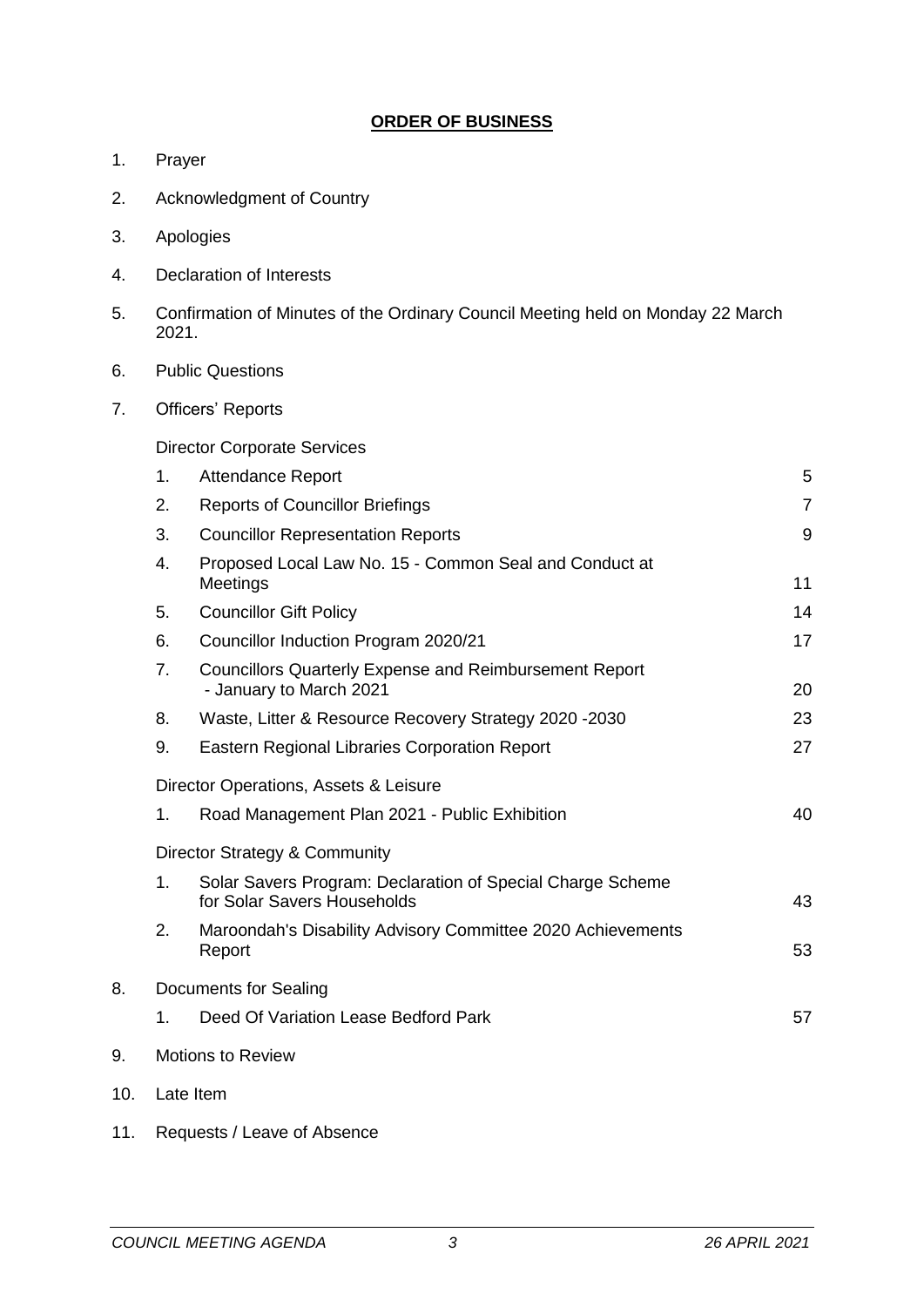## 12. In Camera

## Director Corporate Services

1. Cloud Migration Service Agreement (through MAV Procurement Contract NPN 1.18)

Director Operations, Assets & Leisure

1. Tender Evaluation Report - Contract 20984 Design & Construction of Dorset Multipurpose Pavilion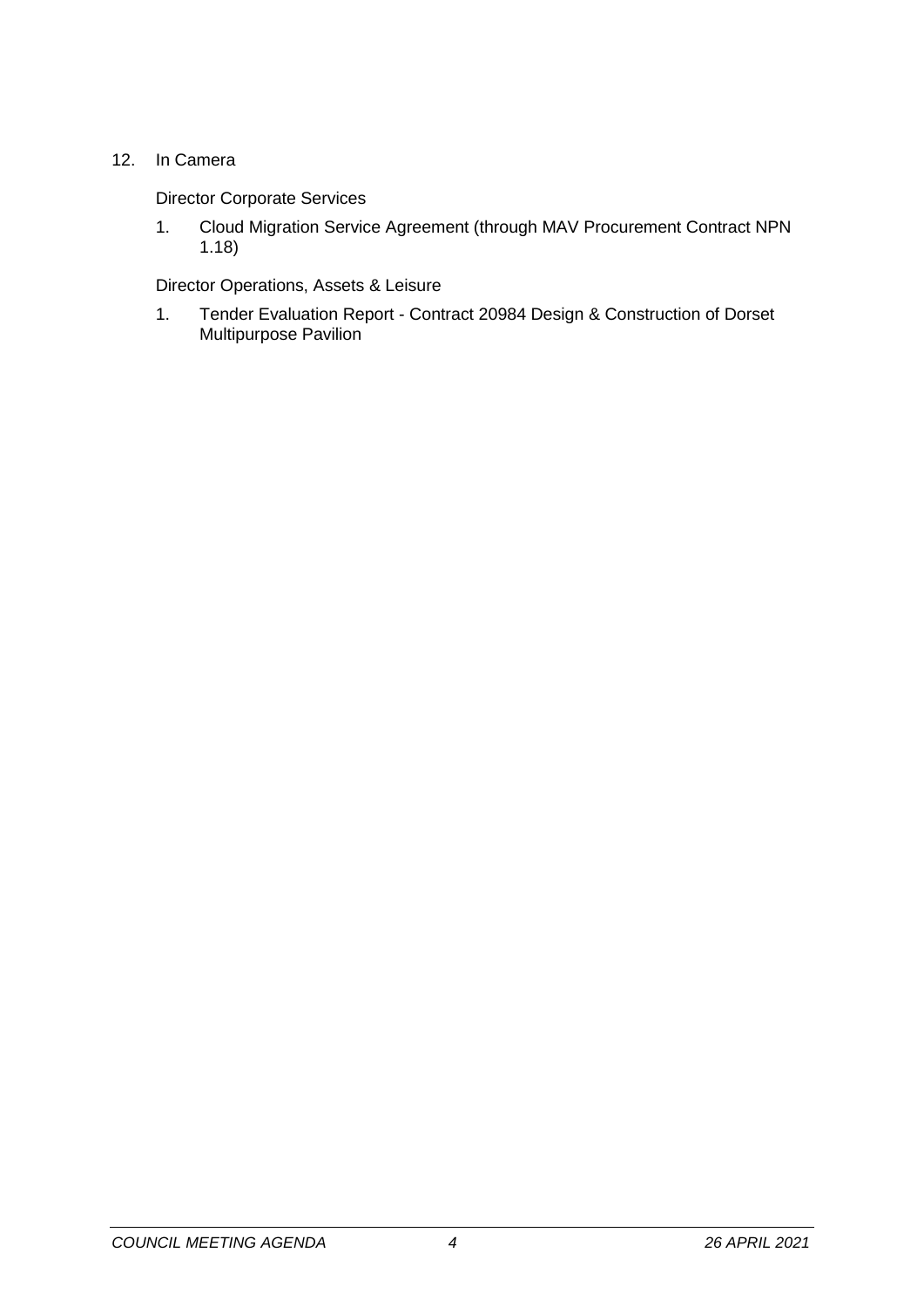# **ATTENDANCE REPORT ITEM 1**

#### <span id="page-4-0"></span>**PURPOSE**

To provide an opportunity for Councillors to report on Council activities undertaken since the last Ordinary Meeting of Council and forthcoming ward activities.

#### **STRATEGIC / POLICY ISSUES**

The following directions contained in Maroondah 2040: Our Future Together and the Council Plan 2017-2021 (Year 4: 2020-2021) provide the strategic framework that underpins the purpose of this report.

Outcome Area:A well governed and empowered community

Our Vision:Maroondah is an effectively empowered community that is actively engaged in Council decision making through processes that ensure their voice is heard and considered. Council provides strong and responsive leadership, ensures transparent processes and works with the community to advocate and champion their needs

#### Key Directions 2020 – 2021:

8.1 Provide enhanced governance that is transparent, accessible, inclusive and accountable

#### **BACKGROUND**

Not Applicable

#### **ISSUE / DISCUSSION**

It is intended that the Mayor and Councillors be given the opportunity to present a verbal or written report updating Council on the activities they have undertaken in their role as Councillors and forthcoming ward activities.

#### **FINANCIAL / ECONOMIC ISSUES**

Not Applicable

#### **ENVIRONMENTAL / AMENITY ISSUES**

Not Applicable

#### **SOCIAL / COMMUNITY ISSUES**

Not Applicable

#### **COMMUNITY CONSULTATION**

Not Applicable

#### **CONCLUSION**

It is appropriate that Councillors formally report to Council upon the activities they have undertaken in their role as Councillors.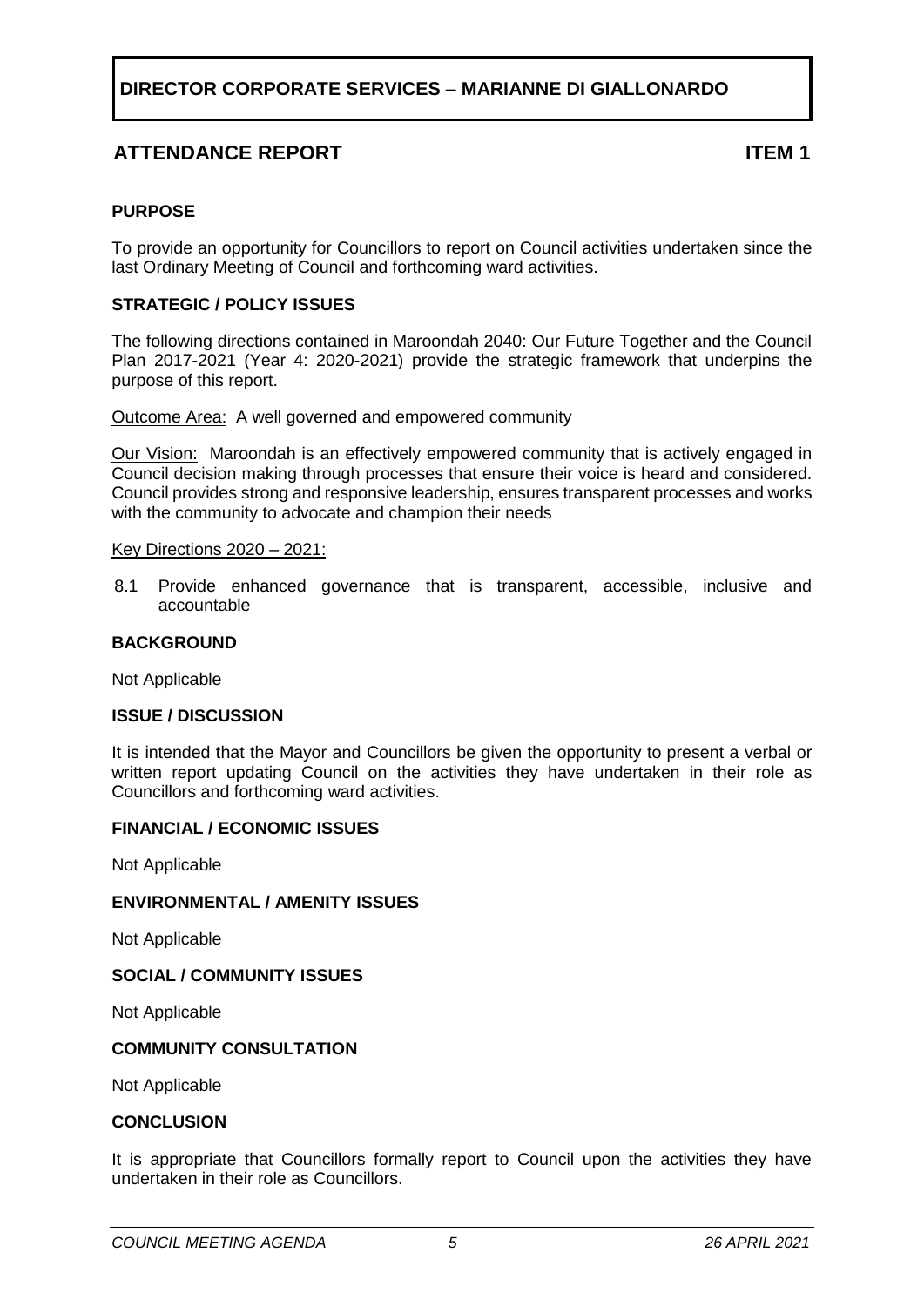# **ATTENDANCE REPORT Cont'd ITEM 1**

#### **ATTACHMENTS**

Not Applicable

#### **CONFIDENTIALITY**

Not Applicable

#### **RECOMMENDATION**

**THAT COUNCIL RECEIVES AND NOTES THE REPORTS AS PRESENTED BY COUNCILLORS**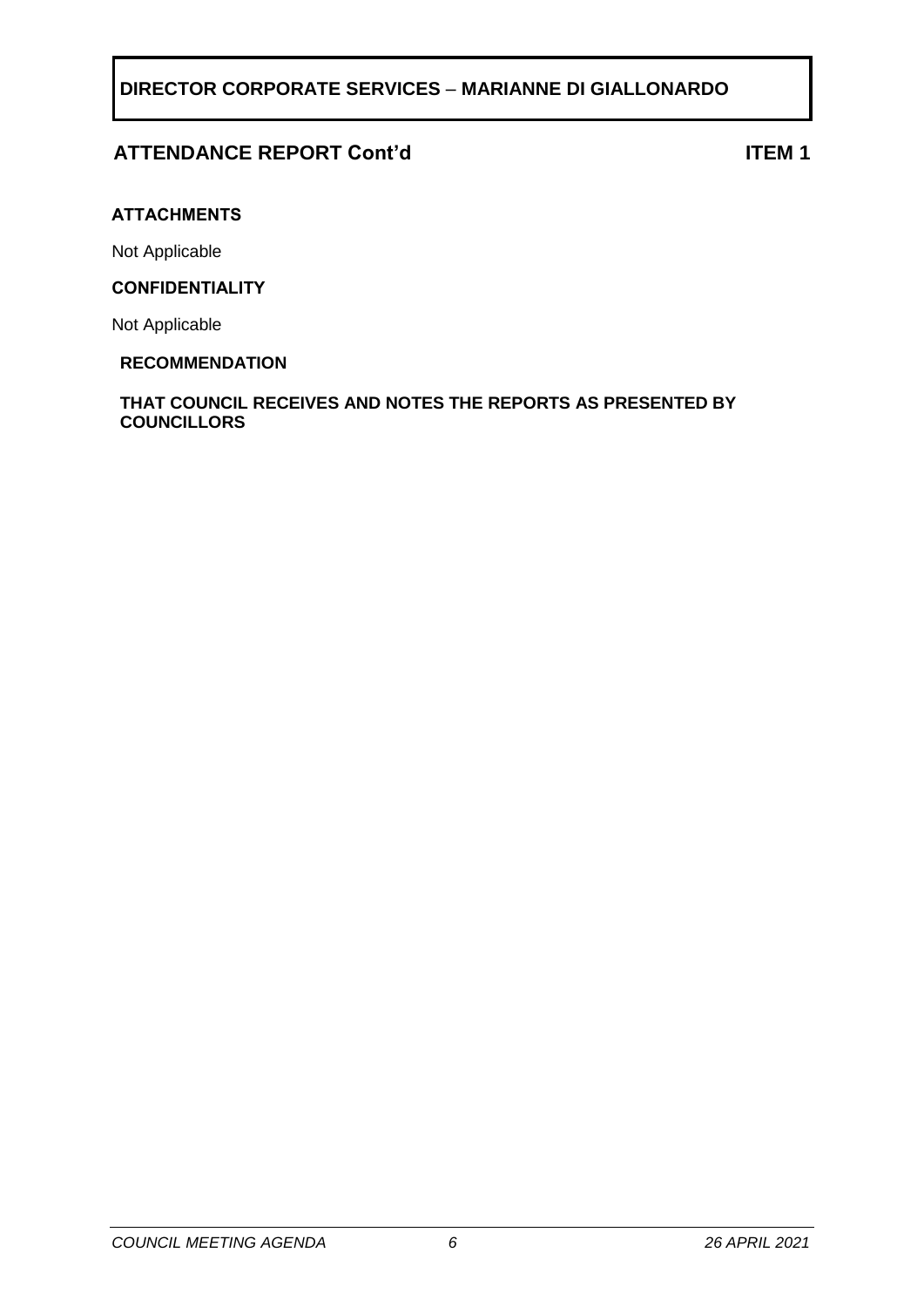# **REPORTS OF COUNCILLOR BRIEFINGS ITEM 2**

#### <span id="page-6-0"></span>**PURPOSE**

To present the 'Public Record' of those Councillor Briefings which are attended by all Councillors and generally held on Monday evenings at Realm, usually two weeks prior to the formal Council Meeting, and to note the issues discussed.

#### **STRATEGIC / POLICY ISSUES**

The following directions contained in Maroondah 2040: Our Future Together and the Council Plan 2017-2021 (Year 4: 2020-2021) provide the strategic framework that underpins the purpose of this report.

Outcome Area: A well governed and empowered community

Our Vision:Maroondah is an effectively empowered community that is actively engaged in Council decision making through processes that ensure their voice is heard and considered. Council provides strong and responsive leadership, ensures transparent processes and works with the community to advocate and champion their needs

Key Directions 2020 – 2021:

8.1 Provide enhanced governance that is transparent, accessible, inclusive and accountable

#### **BACKGROUND**

As part of decision-making processes at Maroondah, it is essential that Councillors are briefed on a range of issues which come before Council for consideration. As a means of providing this information, Councillor Briefings are conducted.

Councillor Briefings are also attended by Council Officers, and sometimes other specific advisors, to provide Councillors with a detailed knowledge and understanding of issues under consideration to a level of detail that would inhibit timely decision-making, that would not be possible in an open Council meeting, where decision-making related debate is governed by strict meeting procedures.

A Councillor Briefing is a non decision making forum, and as per past good governance practice, is deemed to be a scheduled or planned meeting comprising a majority of Councillors (at least 5) and one (1) Council employee, for the purpose of discussing matters that are intended or likely to be:

- the subject of a decision of the Council; or
- subject to the exercise of a delegated function, duty or power of Council

Examples of a Councillor Briefings may include:

- On-site inspections,
- Consultative Meetings with residents, developers, consultants
- Meetings with local organisations, Government Departments, statutory authorities, and local politicians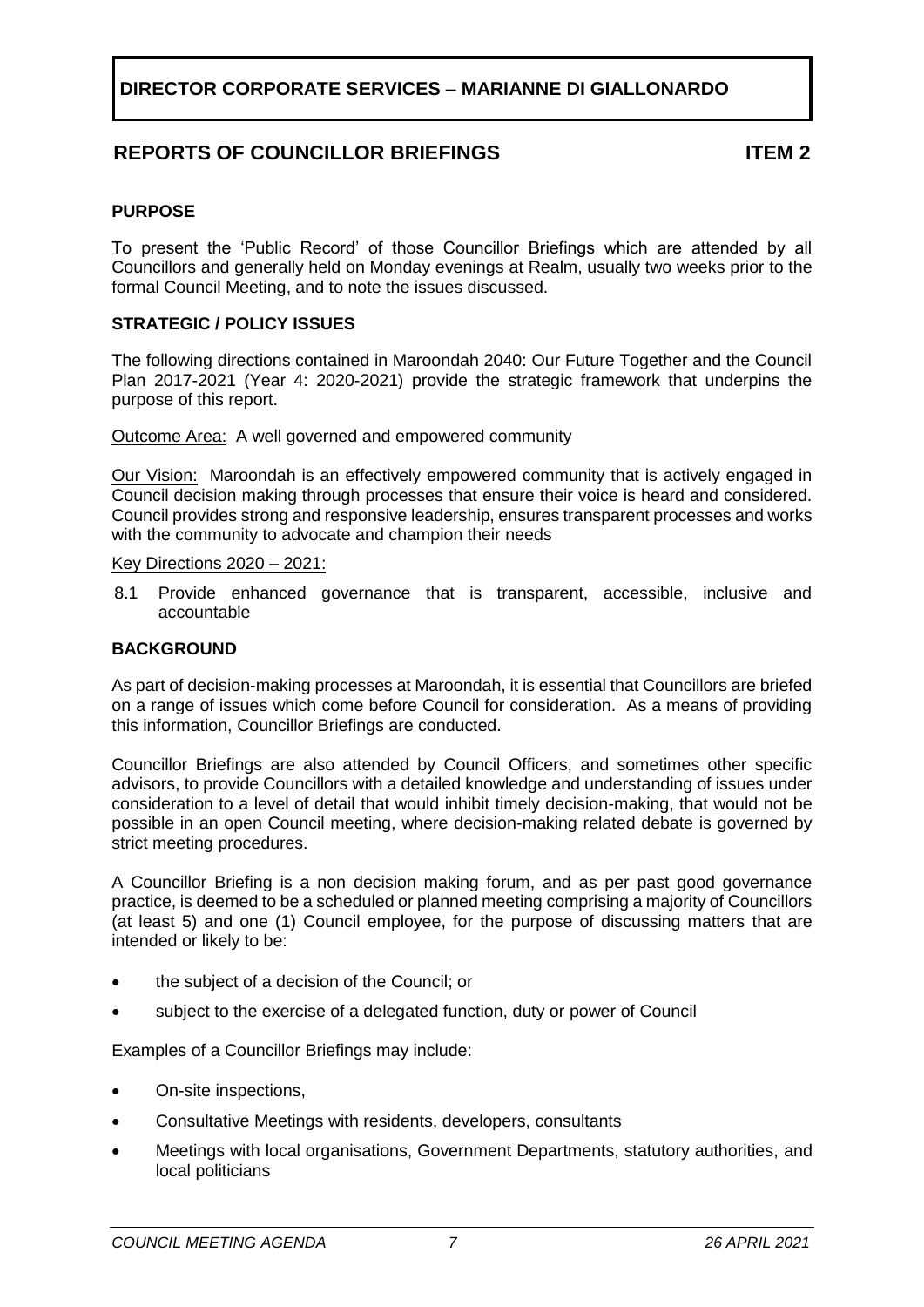# **REPORTS OF COUNCILLOR BRIEFINGS Cont'd ITEM 2**

#### **ISSUE / DISCUSSION**

Councillor Briefings are generally held twice a month, on Monday evenings at Realm, usually two (2) weeks prior to, and on the night of a formal Council meeting.

The intent of this report is to present a 'Public Record' of those Councillor Briefings which are generally attended by all Councillors and typically held on Monday evenings, and to note the items discussed.

The 'Public Record' of the Councillor Briefing held on the 22 March 2021 and 12 April 2021 are attached for information.

#### **FINANCIAL / ECONOMIC ISSUES**

Not Applicable

#### **ENVIRONMENTAL / AMENITY ISSUES**

Not Applicable

#### **SOCIAL / COMMUNITY ISSUES**

Not Applicable

#### **COMMUNITY CONSULTATION**

Not Applicable

#### **CONCLUSION**

Councillor Briefings are important forums for advice and discussion, on what are often complex issues facing the municipality, in the lead up to formal decisions being made by Councillors at Council Meetings. At Councillor Briefings, or outside them, Councillors also have the opportunity of requesting additional information to assist in the decision-making process.

It is appropriate that the 'Public Record' of those Councillor Briefings, which are attended by a majority of Councillors, i.e. at least five (5) Councillors and one (1) employee of Council, be noted.

#### **ATTACHMENTS**

- 1. **2021 March 22 Councillor Briefing Public Record**
- 2. **2021 April 12 Councillor Briefing Public Record**

#### **CONFIDENTIALITY**

Not Applicable

#### **RECOMMENDATION**

#### **THAT COUNCIL RECEIVES AND NOTES THE PUBLIC RECORD OF THE FOLLOWING COUNCILLOR BRIEFINGS HELD ON THE 22 MARCH 2021 AND 12 APRIL 2021**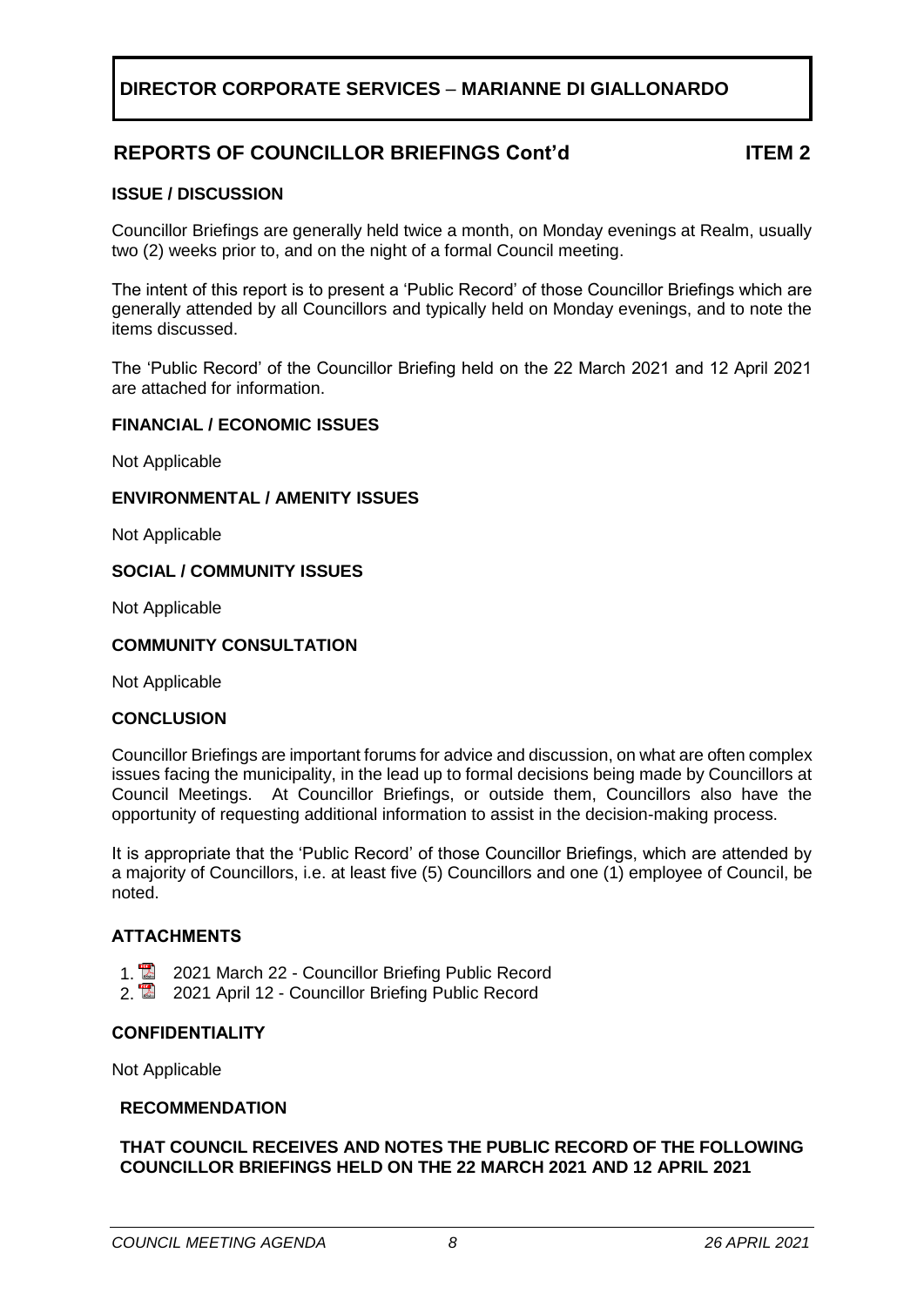# **COUNCILLOR REPRESENTATION REPORTS ITEM 3**

#### <span id="page-8-0"></span>**PURPOSE**

To receive and note the meeting minutes of the Eastern Transport Coalition meeting held on the 18 March 2021

#### **STRATEGIC / POLICY ISSUES**

The following directions contained in Maroondah 2040: Our Future Together and the Council Plan 2017-2021 (Year 4: 2020-2021) provide the strategic framework that underpins the purpose of this report.

Outcome Area: A well governed and empowered community

Our Vision:Maroondah is an effectively empowered community that is actively engaged in Council decision making through processes that ensure their voice is heard and considered. Council provides strong and responsive leadership, ensures transparent processes and works with the community to advocate and champion their needs.

Key Directions 2020 – 2021:

8.1 Provide enhanced governance that is transparent, accessible, inclusive and accountable

#### **BACKGROUND**

As part of Council's commitment to the principles and practice of good governance, it is appropriate that Councillors and the Community are formally updated on the actions and activities of the various organisations' bodies/advisory groups upon which it is represented.

#### **ISSUE / DISCUSSION**

Council is represented on numerous Boards and Organisations. Appointments are made annually by Council at the commencement of the new Mayoral term.

Cr Graham is Council's representative with Cr Damante as Substitute Representative on the Eastern Transport Coalition Committee.

#### **FINANCIAL / ECONOMIC ISSUES**

Not Applicable

#### **ENVIRONMENTAL / AMENITY ISSUES**

Not Applicable

#### **SOCIAL / COMMUNITY ISSUES**

Not Applicable

#### **COMMUNITY CONSULTATION**

Not Applicable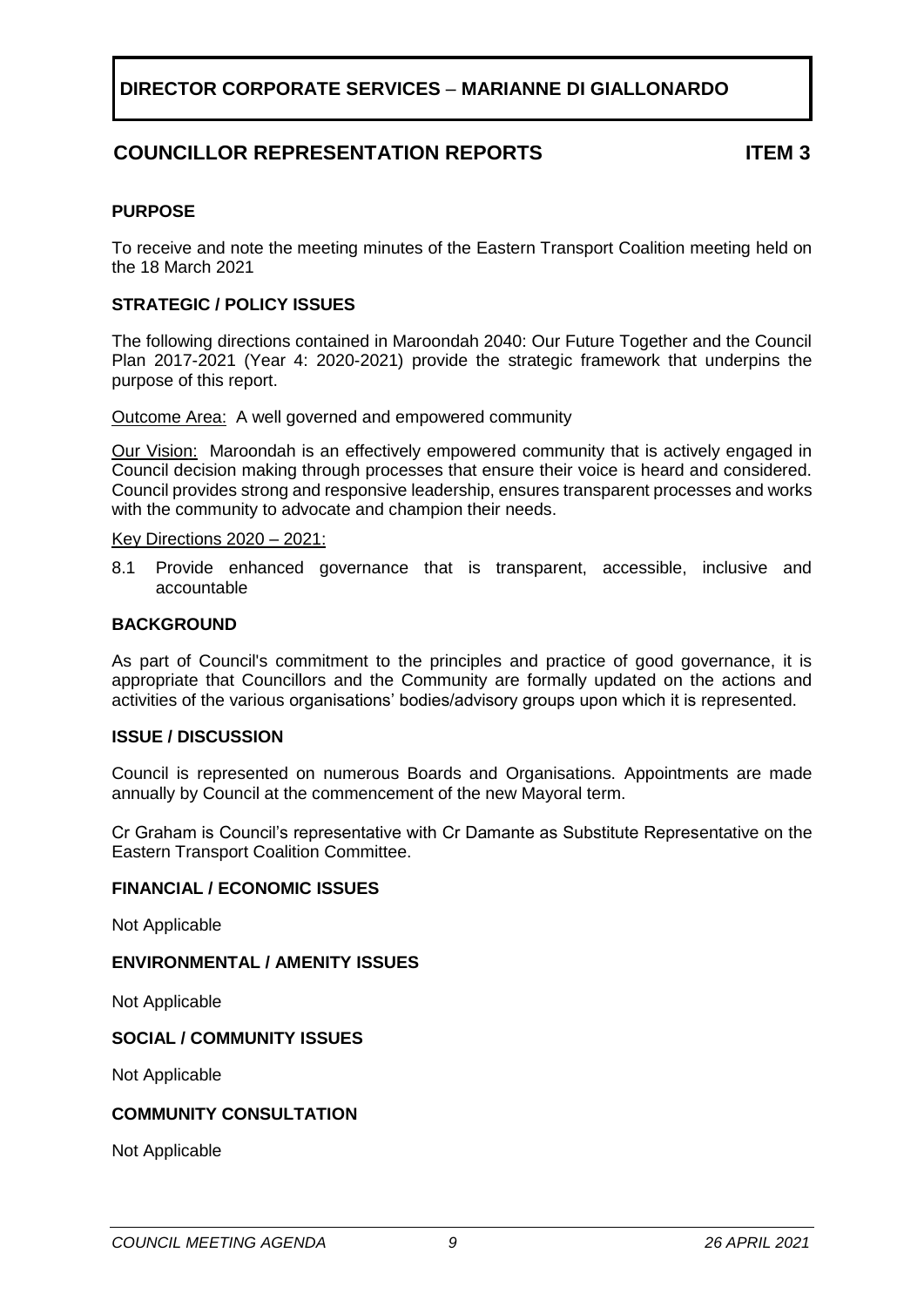# **COUNCILLOR REPRESENTATION REPORTS Cont'd ITEM 3**

#### **CONCLUSION**

It is appropriate that Councillors and the Community are formally updated on the actions and activities of the various organisations' bodies/advisory groups upon which Council is represented.

#### **ATTACHMENTS**

1. **E** Eastern Transport Coalition Meeting Minutes - 18 March 2021

#### **CONFIDENTIALITY**

Not Applicable

#### **RECOMMENDATION**

#### **THAT COUNCIL RECEIVES AND NOTES MINUTES OF THE EASTERN TRANSPORT COALITION MEETING HELD ON 18 MARCH 2021**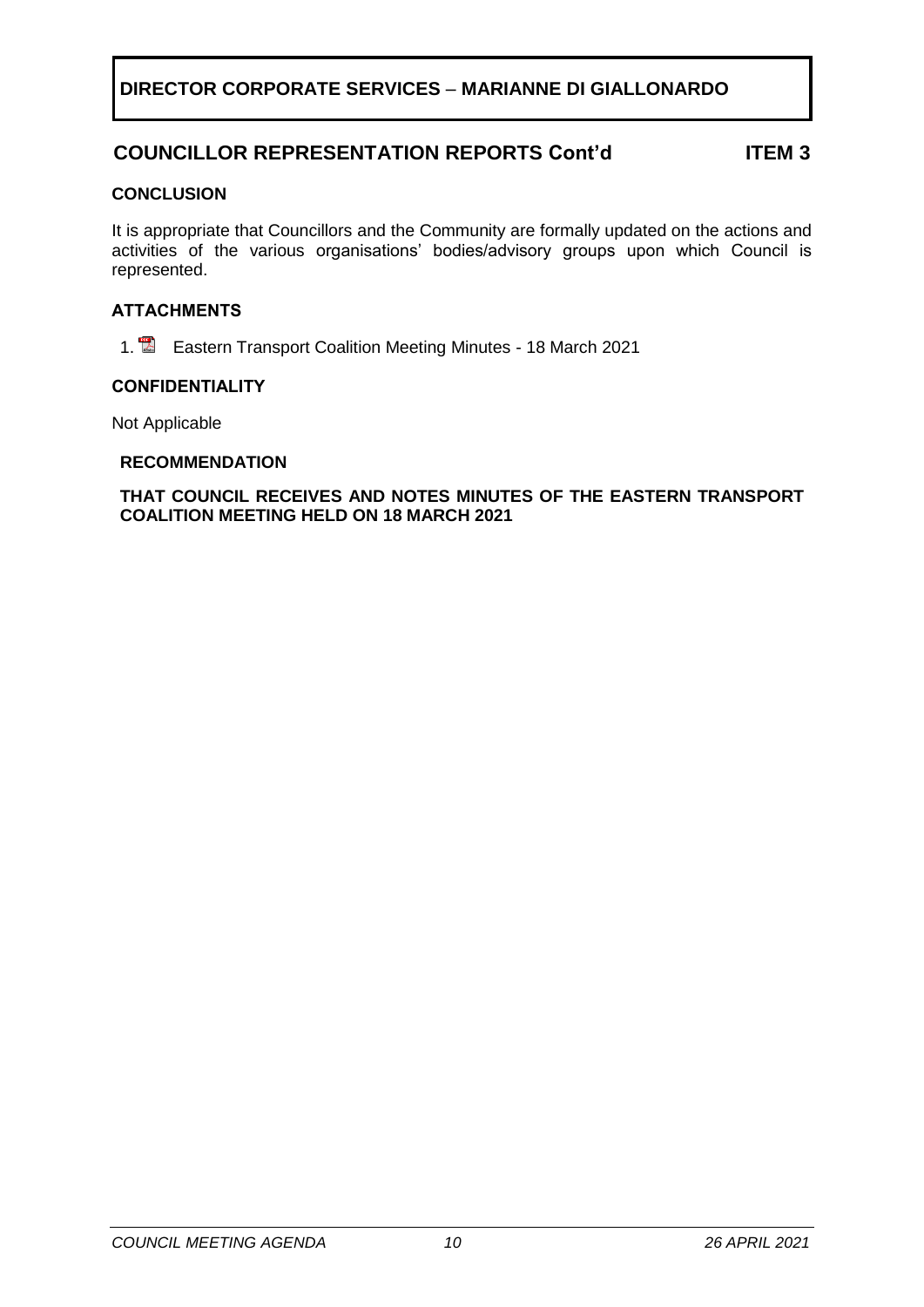## **PROPOSED LOCAL LAW NO. 15 - COMMON SEAL AND CONDUCT AT MEETINGS**

**ITEM 4**

#### <span id="page-10-0"></span>**PURPOSE**

To consider the making of proposed Local Law No. 15 - Common Seal and Conduct at Meetings.

#### **STRATEGIC / POLICY ISSUES**

The following directions contained in Maroondah 2040: Our Future Together and the Council Plan 2017-2021 (Year 4: 2020-2021) provide the strategic framework that underpins the purpose of this report.

Outcome Area: A well governed and empowered community

Our Vision:Maroondah is an effectively empowered community that is actively engaged in Council decision making through processes that ensure their voice is heard and considered. Council provides strong and responsive leadership, ensures transparent processes and works with the community to advocate and champion their needs

#### Key Directions 2020 – 2021:

8.1 Provide enhanced governance that is transparent, accessible, inclusive and accountable

#### **BACKGROUND**

Council has an existing Local Law titled Meetings Procedure and Use of Common Seal Local Law No. 12 which encompasses procedures for the conduct of Council and Committee meetings and election of Mayor. These meeting procedures in their current form are no longer required as the Governance Rules made in accordance with Section 60 of the Local Government Act 2020, and adopted by Council at its meeting on 31 August 2020, supersede the meeting procedures set out in this Local Law.

A revised Local Law is now presented for Council's consideration which encompasses the use of Council's Common Seal and sets out offences and penalties associated with the misuse of the Common Seal and particular provisions of the Governance Rules.

This proposed Local Law will be known as Local Law No. 15 - Common Seal and Conduct at Meetings.

#### **ISSUE / DISCUSSION**

This proposed Local Law governs the use of Council's Common Seal and prohibits unauthorised use of the seal and outlines any offences.

Council's Common Seal is used to seal any document that must be attested to and is sealed and signed by one Councillor and the Chief Executive Officer.

The offences outlined in the Local Law are in relation to:

• misuse of Council's Common Seal, and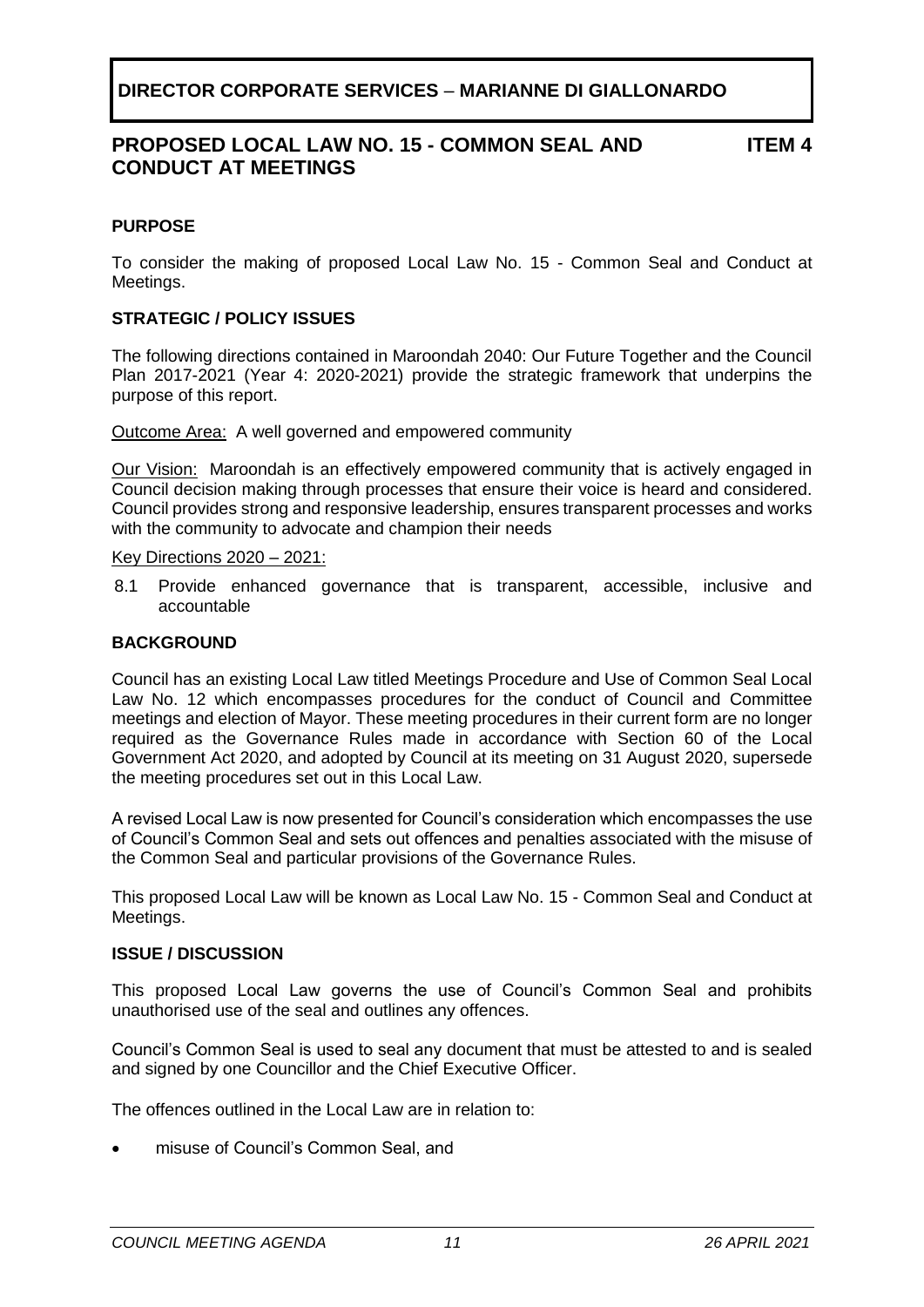## **PROPOSED LOCAL LAW NO. 15 - COMMON SEAL AND CONDUCT AT MEETINGS Cont'd**

**ITEM 4**

• various Council Meeting related matters including petitions, recording of meetings, meeting behaviour, display of placards and posters and obstruction of meeting processes, which in the past have been provided for in a policy adopted by Council on 16 December 2019, entitled *'Council Meeting Policy 2019'*, which will no longer be required and is proposed to be withdrawn.

The draft Local Law and Community Impact Statement has been prepared in line with Local Government Victoria's Guidelines for making Local Laws *- refer Attachments 1 & 2.*

#### **FINANCIAL / ECONOMIC ISSUES**

All costs associated with the making of this Local Law is contained within the current budget.

#### **ENVIRONMENTAL / AMENITY ISSUES**

Not Applicable

#### **SOCIAL / COMMUNITY ISSUES**

This Local Law continues Council's long held tradition of ensuring the highest levels of governance integrity are in place for the benefit of the community.

#### **COMMUNITY CONSULTATION**

The proposed Local Law will be made available for public consultation in accordance with section 73 of the Local Government Act 2020.

#### **CONCLUSION**

Section 14(1)(b) of LGA 2020 requires that a Council have a Common Seal. Furthermore, Section 14(2)(c) requires that the Common Seal be used in accordance with any applicable Local Law.

Section 71 of LGA 2020 provides the power to make the proposed Local Law.

#### **ATTACHMENTS**

- 1. Draft Local Law No. 15 Common Seal and Conduct at Meetings
- 四人

2. Community Impact Statement - Draft Local Law 15 - Common Seal and Conduct of **图 Meetings** 

#### **CONFIDENTIALITY**

Not Applicable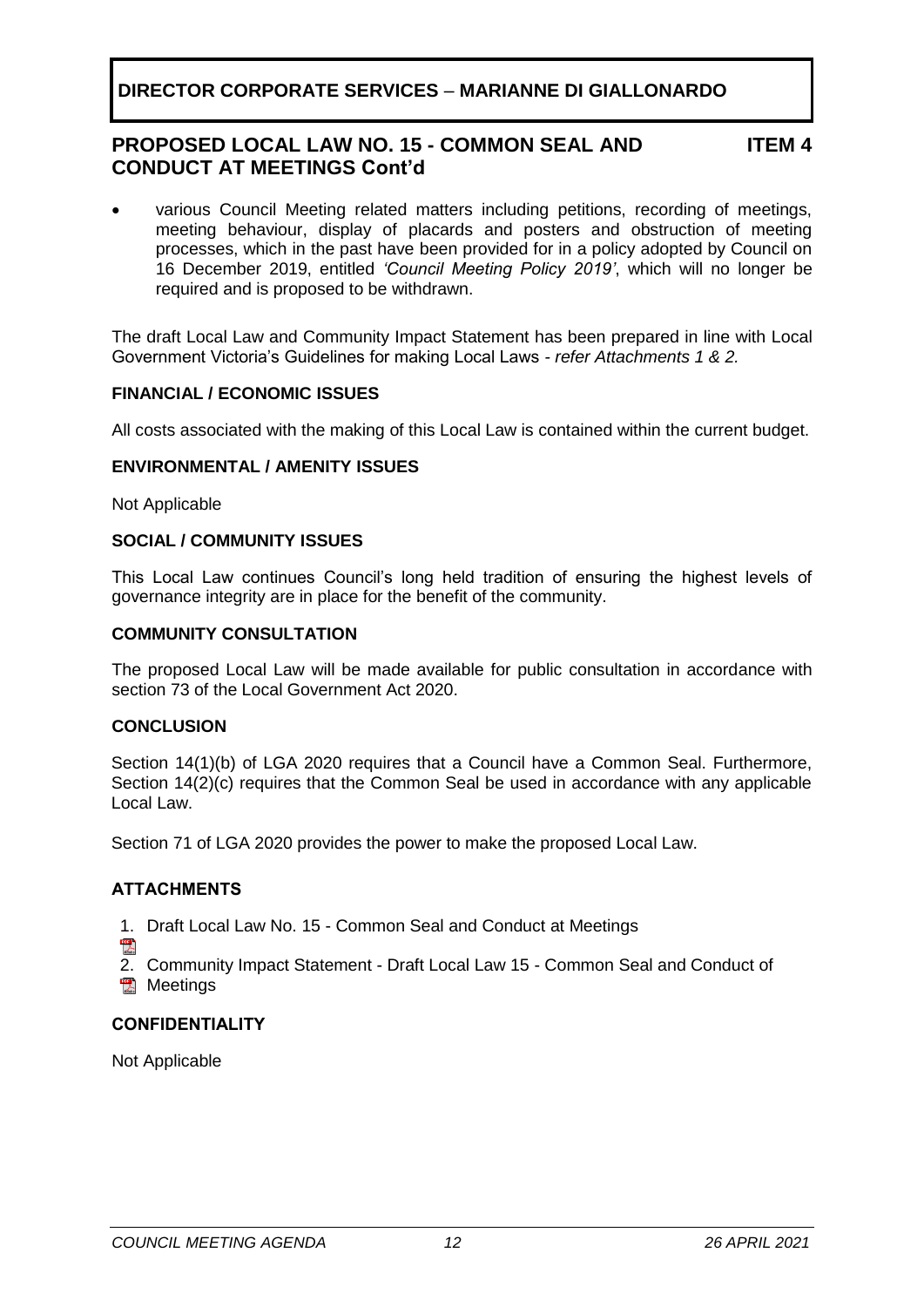## **PROPOSED LOCAL LAW NO. 15 - COMMON SEAL AND CONDUCT AT MEETINGS Cont'd**

**ITEM 4**

#### **RECOMMENDATION**

.

**THAT COUNCIL, IN THE EXERCISE OF THE POWERS CONFERRED BY DIVISION 3 OF THE LOCAL GOVERNMENT ACT 2020 AND SECTION 14(2C) OF THE LOCAL GOVERNMENT ACT 2020:**

- **1. GIVES PUBLIC NOTICE OF ITS INTENTION TO MAKE LOCAL LAW NO. 15 - COMMON SEAL AND CONDUCT AT MEETINGS, IN ACCORDANCE WITH SECTION 73(3) OF THE LOCAL GOVERNMENT ACT 2020 -** *(REFER ATTACHMENT 1 TO THIS REPORT)*
- **2. INVITES WRITTEN SUBMISSIONS IN RELATION TO THE PROPOSED LOCAL LAW IN ACCORDANCE WITH SECTION 55 OF THE LOCAL GOVERNMENT ACT 2020**
- **3. ENDORSES THE LOCAL LAW COMMUNITY IMPACT STATEMENT TO ACCOMPANY PROPOSED LOCAL LAW NO. 15 FOR THE PURPOSES OF COMMUNITY CONSULTATION -** *(REFER ATTACHMENT 2 TO THIS REPORT)*
- **4. WITHDRAW THE COUNCIL MEETING POLICY 2019 AS IT HAS NOW BEEN SUPERSEDED BY THE GOVERNANCE RULES AND THIS NEWLY PROPOSED LOCAL LAW 15**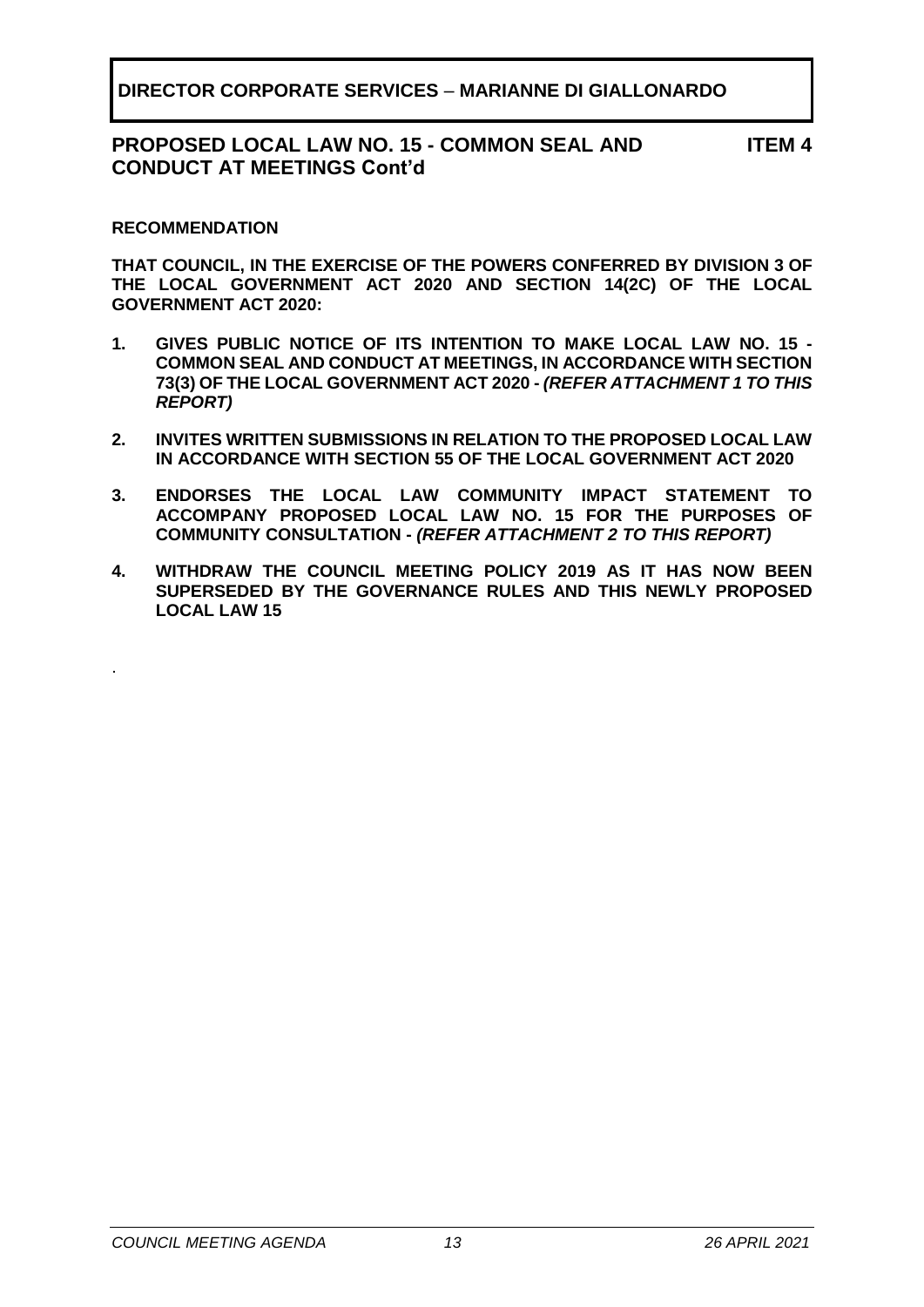# **COUNCILLOR GIFT POLICY ITEM 5**

#### <span id="page-13-0"></span>**PURPOSE**

To adopt the 2021 Councillor Gift Policy in line with State Government legislative requirements as outlined in the Local Government Act 2020 and associated regulations.

#### **STRATEGIC / POLICY ISSUES**

The following directions contained in Maroondah 2040: Our Future Together and the Council Plan 2017-2021 (Year 4: 2020-2021) provide the strategic framework that underpins the purpose of this report.

Outcome Area:A well governed and empowered community

Our Vision:Maroondah is an effectively empowered community that is actively engaged in Council decision making through processes that ensure their voice is heard and considered. Council provides strong and responsive leadership, ensures transparent processes and works with the community to advocate and champion their needs.

#### Key Directions 2020 – 2021:

8.1 Provide enhanced governance that is transparent, accessible, inclusive and accountable.

#### **BACKGROUND**

As part of the ongoing roll out of the Local Government Act 2020 (the Act), Council is required to adopt a number of key strategic documents within specified timeframes; one being a revised Councillor Gift Policy in accordance with section 138(1) of the Act which is to be adopted by Council. In addition, Council does have an existing Gifts and Benefits Policy which is not stand alone and is incorporated into Appendix 1 to the recently adopted Councillor Code of Conduct. This Appendix 1 of the Councillor Code of Conduct will become redundant once the attached Councillor Gift Policy to this Report is adopted.

#### **ISSUE / DISCUSSION**

A Councillor Gift Policy has been prepared and is attached for Council's final consideration. This is based on the gifts and benefits provisions contained within Appendix 1 of Council's existing Councillor Code of Conduct, which have been amended and expanded to reflect new requirements under the Act and its associated Regulations and sector benchmarking led by the State Governments own, Local Government Victoria. The Councillor Gift Policy was reviewed by management, has been released for public consultation and feedback and considered by all Councillors.

#### **FINANCIAL / ECONOMIC ISSUES**

Council's current budget accommodates the work associated with this item.

#### **ENVIRONMENTAL / AMENITY ISSUES**

Not Applicable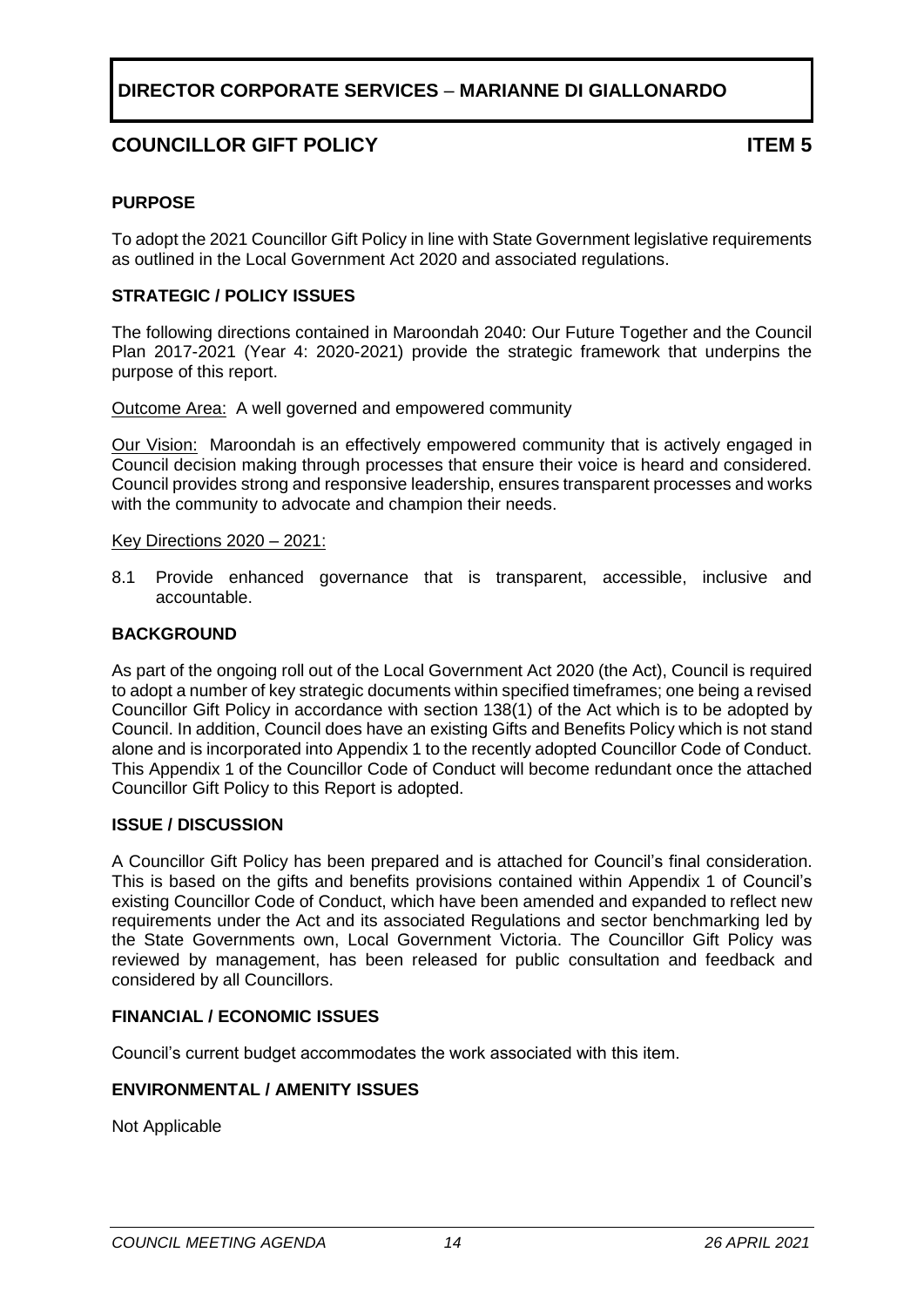# **COUNCILLOR GIFT POLICY Cont'd ITEM 5**

#### **SOCIAL / COMMUNITY ISSUES**

In line with Council's overall governance obligations, this item continues Council's ongoing adherence to exemplar level governance practice standards.

#### **COMMUNITY CONSULTATION**

As described above, the Councillor Gift policy has been published for Community Consultation.

Four submissions were received.

Submitter 1's key points included:

- There needs provision for a Duty of Disclosure,
- There needs to be an onus on individual Councillors to report any breaches of this Policy to an independent body who will investigate further,
- If a Councillor becomes aware of a breach, and fails to report it, they should face disciplinary action, and
- Disciplinary action should be swift and strong. Two breaches in any time period should result in full public disclosure and resignation, and/or criminal action if an investigation finds malice and intent.

Response: No change to the existing draft document.

It is considered that there are existing provisions contained in a variety of laws and legislation including (but not limited to); the Local Government Act 2020, Independent Broad-Based Anti-Corruption Commission Act 2011, Public Interest Disclosures Act 2012 and the Crimes Act 1958 to deal with the points raised by the submitter. By way of further explanation, Council does not have authority or jurisdiction to define such conduct as 'criminal'. That authority rests with the State Government covered by the above named legislation and associated processes.

Submitter 2's key point is:

That the Councillor Gift Policy provisions be extended to cover Council employees.

Response: No change to the existing draft document.

Council has a long standing, regularly reviewed employee Gift Policy. This Policy was last revised and adopted in April 2019 and is applicable to all Council employees.

Submitter 3's key point is:

• Councillors should not be in receipt of any gifts as acknowledgement/thanks for their professional work as Councillors unless it is a very small gift for making a speech or attending a function voluntarily. In this case it should be under the value of \$50 and may be an item like a pot plant, bottle of wine etc. No monetary gift should ever be accepted in any circumstances.

Response: No change to the existing draft document.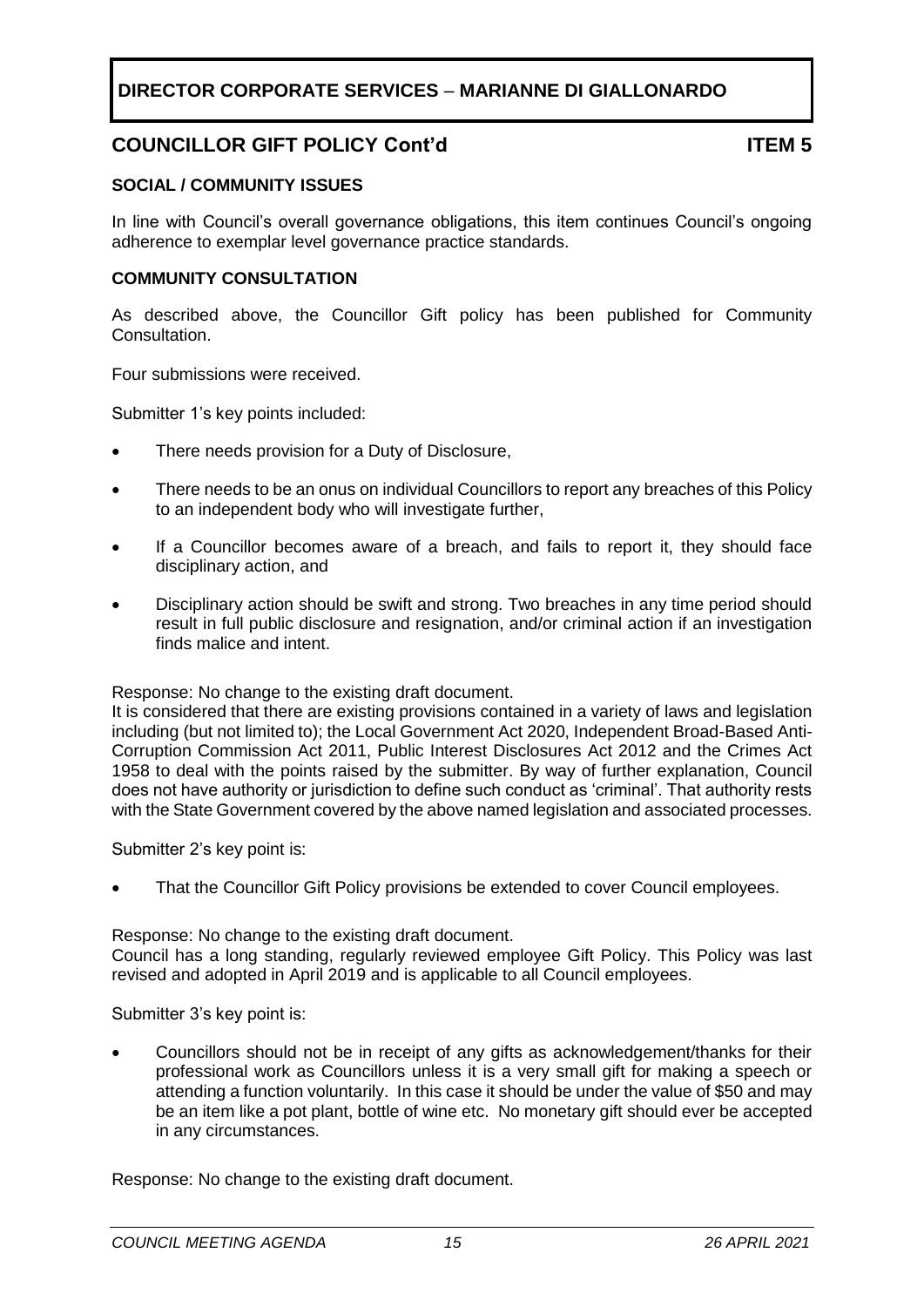# **COUNCILLOR GIFT POLICY Cont'd ITEM 5**

The proposed Councillor Gift Policy covers off on the points being raised, except there is no provision to explicitly decline a monetary gift under the threshold (\$500).

Submitter 4's key point is;

• Personal gifts over \$50 must be declared and cannot be kept for personal use. Gifts should be either used for Council purposes or donated to charity organisation decided by the Council.

Response: No change to the existing draft document.

The proposed Councillor Gift Policy covers off on the points being raised. The threshold of \$500 value, has been set by State Government as part of the regulations provided it does not create a conflict of interest. In terms of legislative hierarchy, State Government legislation and regulations take precedence for local government actions and decision-making. As mentioned in the Policy, Council has increased its integrity standard compared to State Government regulation and sector benchmarking to above \$50 for listings in the associated Gift Register ensuring complete transparency to the Maroondah Community.

#### **CONCLUSION**

The Councillor Gift Policy has been reviewed, discussed, sector benchmarked and documented, released for public consultation and comment and finalised in accordance with the new Local Government Act 2020 and the Local Government (Governance and Integrity) Regulations 2020. All prescribed timeframes and actions have been achieved by Council and now Council is able to adopt the new Councillor Gift Policy to meet the requirements of section 138 of the Local Government Act 2020.

## **ATTACHMENTS**

1. **E** Councillor Gift Policy - March 2021

#### **CONFIDENTIALITY**

Not Applicable

#### **RECOMMENDATION**

**THAT COUNCIL ADOPTS THE 2021 COUNCILLOR GIFT POLICY, PURSUANT TO SECTION 138 OF THE LOCAL GOVERNMENT ACT 2020**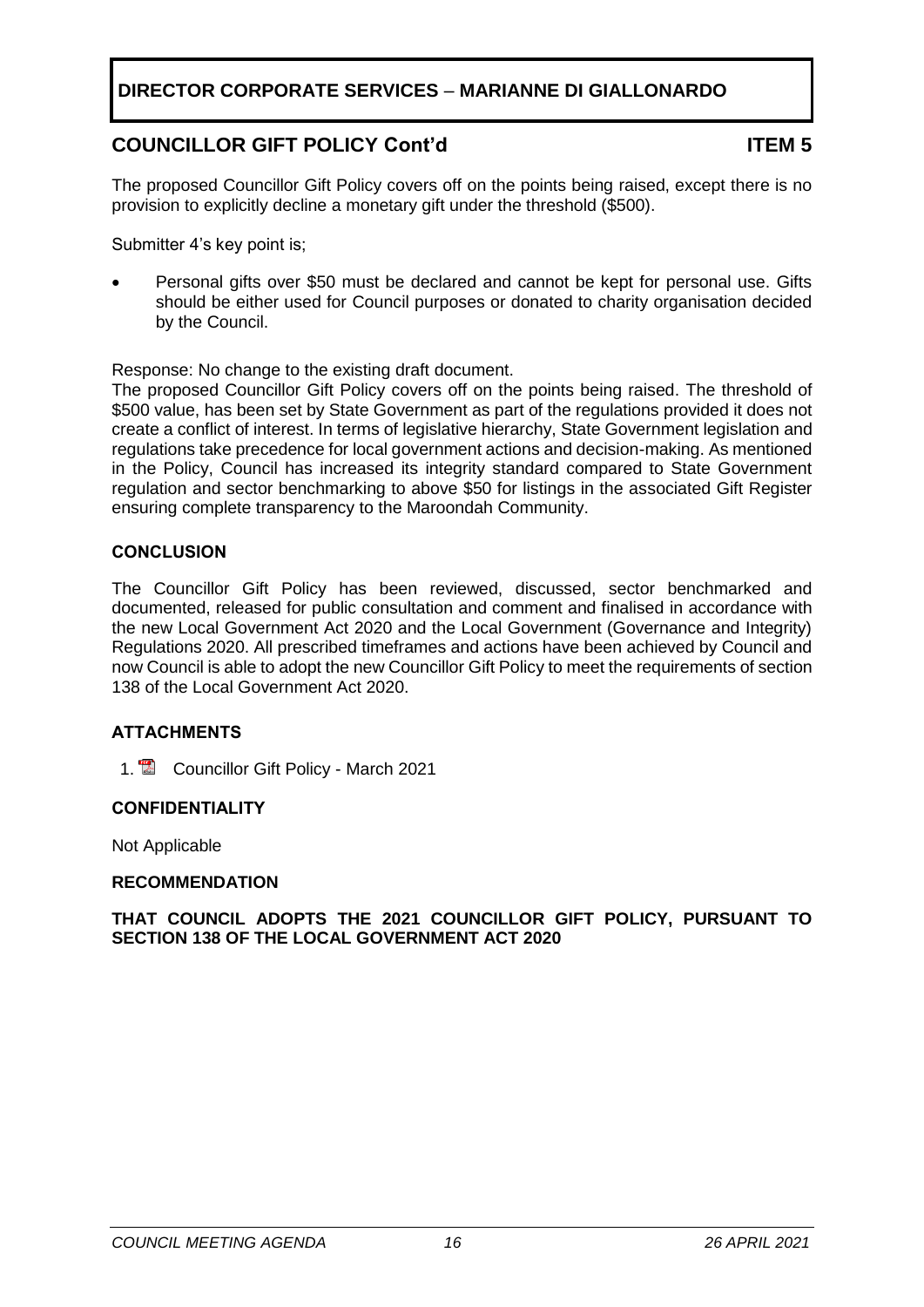## **COUNCILLOR INDUCTION PROGRAM 2020/21 ITEM 6**

#### <span id="page-16-0"></span>**PURPOSE**

To note the completion of the Councillor Induction Program 2020/21 in accordance with section 32 of the *Local Government Act 2020* (the Act).

#### **STRATEGIC / POLICY ISSUES**

The following directions contained in *Maroondah 2040: Our Future Together* and the *Council Plan 2017-2021* (Year 4: 2020-2021) provide the strategic framework that underpins the purpose of this report.

Outcome Area: A well governed and empowered community.

Our Vision: In 2040, Maroondah will be an empowered community that is actively engaged in council decision making through processes that consider the needs and aspirations of all ages and population groups. Council will provide strong and responsive leadership, ensuring transparency, while working with the community to advocate for and 'champion' local needs.

#### Key Directions 2020 – 2021:

8.1 Provide enhanced governance that is transparent, accessible, inclusive and accountable.

#### **BACKGROUND**

The Act, which received Royal Assent on 24 March 2020, is being progressively implemented from 6 April 2020 through until 1 July 2021. It requires Council to adopt and complete a Councillor Induction Program which meets the prescribed requirements of the Act and meets the *Local Government (Governance & Integrity) Regulations 2020 (the Regulations)*.

The Regulations state:

*(1) For the purposes of section 32(5) of the Act, the prescribed manner for conducting Councillor induction training is*

*(a) in person; or* 

*(b) by electronic means.* 

*(2) For the purposes of section 32(5) of the Act, the prescribed matters to be addressed in Councillor induction training are the following*

*(a) the role of a Councillor, a Mayor and a Deputy Mayor;* 

*(b) the role of a Chief Executive Officer;* 

*(c) any practices, protocols or policies in relation to the interaction between members of Council staff and Councillors;* 

*(d) the overarching governance principles and the supporting principles;* 

*(e) the standards of conduct;* 

*(f) misconduct, serious misconduct and gross misconduct;* 

*(g) the internal arbitration process and the Councillor Conduct Panel process under Divisions 5 and 7 of Part 6 of the Act;* 

*(h) engagement and reconciliation with the traditional owners of land in the municipal district of the Council;* 

*(i) giving effect to gender equality, diversity and inclusiveness;*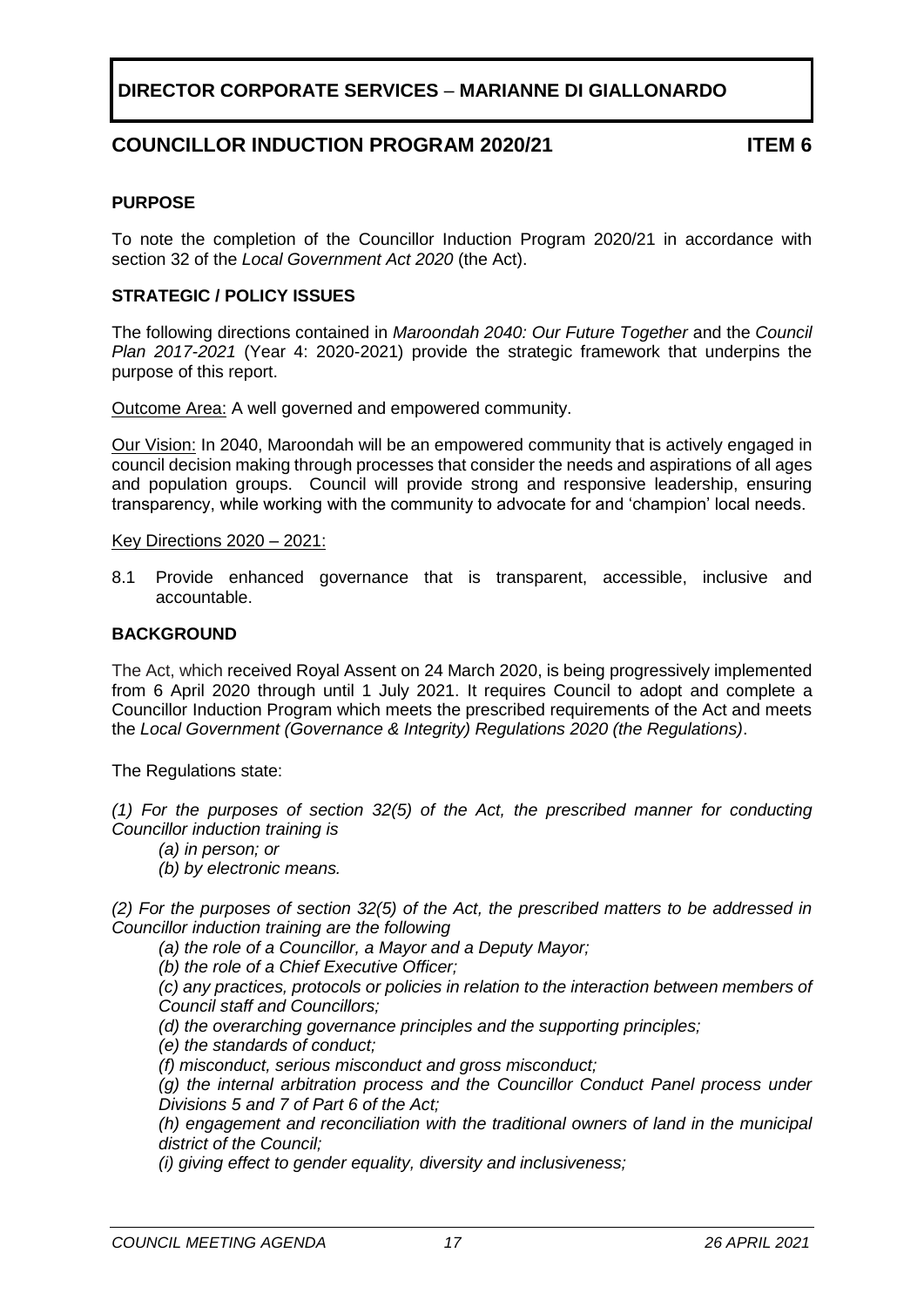## **COUNCILLOR INDUCTION PROGRAM 2020/21 Cont'd ITEM 6**

*(j) any other matters relating to governance and integrity which the Chief Executive Officer has determined should be addressed.*

#### **ISSUE / DISCUSSION**

To enable Councillors to meet the prescribed obligations under the Act and the Regulations, a Councillor Induction Program was developed and adopted at the November 30, 2020 Council Meeting. The program was made up of four (4) activities, to be undertaken either electronically or in person:

- 1. Legal Essentials
	- the role of a Councillor, a mayor and a deputy mayor;
	- the role of the chief executive officer;
	- any practices, protocols or policies in relation to the interaction between council staff and Councillors;
	- the overarching governance principles and the supporting principles;
	- the standards of conduct;
	- misconduct, serious misconduct and gross misconduct:
	- the internal arbitration process and the Councillor conduct process.
- 2. Working together to deliver program
	- Putting the Code of Conduct in to practice
- 3. Strategic Planning and Financial Management principles
	- Development of Council Plan
	- 10-year capital works program
	- Long Term Financial Strategy
- 4. Diversity and Inclusion program
	- engagement and reconciliation with the Traditional Land Owners
	- giving effect to gender equality, diversity and inclusiveness

The Councillor Induction Program 2020/21 aligned with Victorian Government legislation, was benchmarked with the sector through Local Government Victoria and met the prescribed requirements of the Act and the Regulations.

The Induction Program must be completed in accordance with S32 (1) - within 6 months after the day the Councillor takes the Oath or Affirmation of Office. The Oath or Affirmation of Office was taken by all Councillors on November 5, 2020. As such, all Councillors are required to complete the Councillor Induction Program by May 5, 2021.

## **FINANCIAL / ECONOMIC ISSUES**

This program was met within Council's current budget.

#### **ENVIRONMENTAL / AMENITY ISSUES**

Not applicable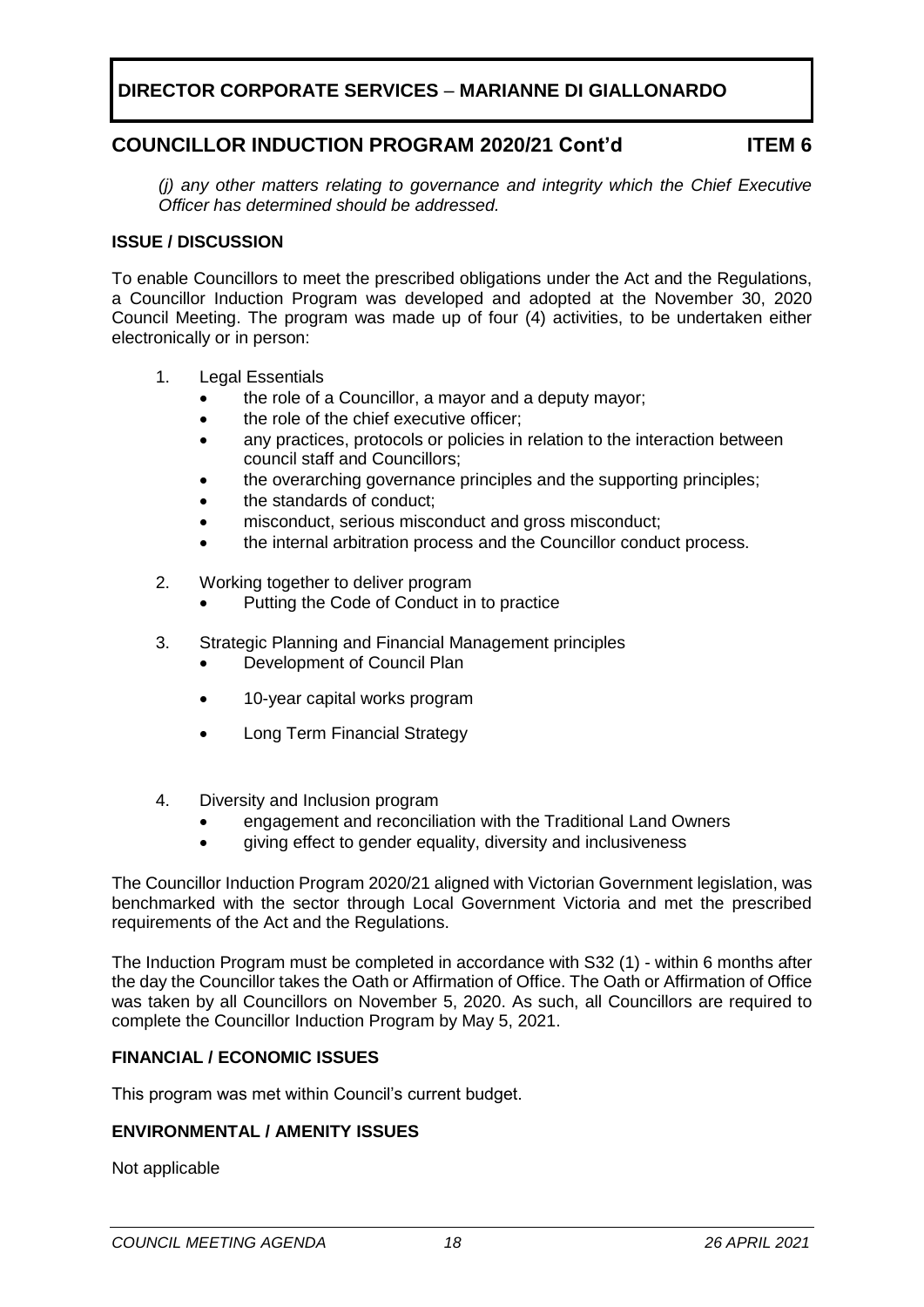## **COUNCILLOR INDUCTION PROGRAM 2020/21 Cont'd ITEM 6**

#### **SOCIAL / COMMUNITY ISSUES**

This item ensures Council maintains its exemplary integrity and governance standards ensuring the highest levels of transparency to the Maroondah community.

#### **COMMUNITY CONSULTATION**

Not applicable

#### **CONCLUSION**

The Councillor Induction Program 2020/21 has been completed by all Councillors within the Victorian Government legislated timeframe requirements and Councillors have made a written declaration as per Section 32 (3).

#### **ATTACHMENTS**

1. **2** Completion of Councillor Induction Training

#### **CONFIDENTIALITY**

Not Applicable

#### **RECOMMENDATION**

**THAT COUNCIL NOTES THE COMPLETION OF THE COUNCILLOR INDUCTION PROGRAM 2020/21 AS OUTLINED WITHIN THIS REPORT PURSUANT TO SECTION 32 OF THE LOCAL GOVERNMENT ACT 2020 AND THE LOCAL GOVERNMENT (GOVERNANCE & INTEGRITY) REGULATIONS 2020, TO MEET THE LEGISLATED TIMEFRAME**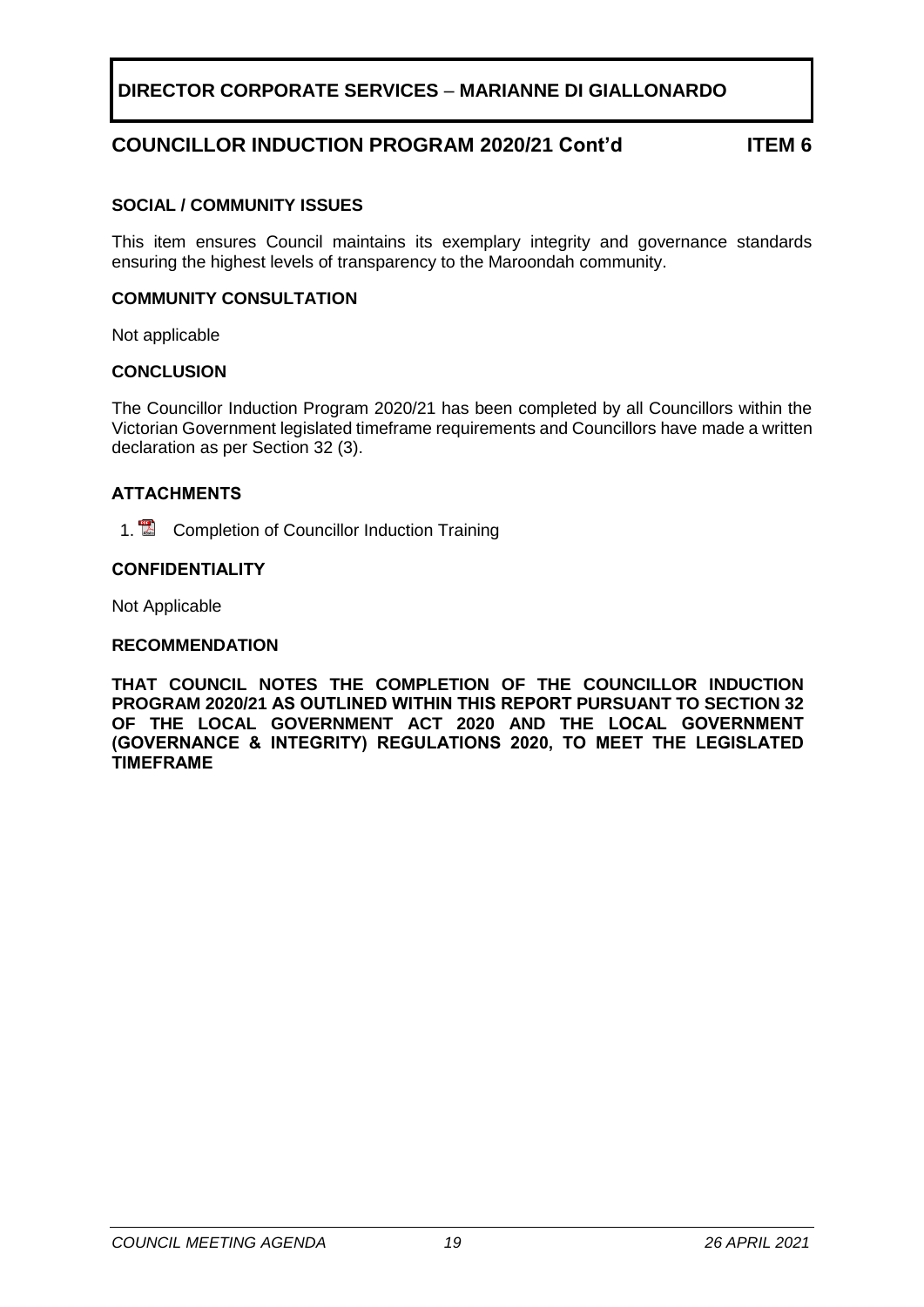## **COUNCILLORS QUARTERLY EXPENSE AND REIMBURSEMENT REPORT - JANUARY TO MARCH 2021**

**ITEM 7**

## <span id="page-19-0"></span>**PURPOSE**

To provide the regular quarterly report to the community on Councillor expenses ensuring exemplar transparency and accountability to the Maroondah Community in line with Council Policy, sector Best Practice and State Government legislation.

#### **STRATEGIC / POLICY ISSUES**

The following directions contained in Maroondah 2040: Our Future Together and the Council Plan 2017-2021 (Year 4: 2020-2021) provide the strategic framework that underpins the purpose of this report.

Outcome Area:A well governed and empowered community.

Our Vision:In 2040, Maroondah will be an empowered community that is actively engaged in Council decision making through processes that consider the needs and aspirations of all ages and population groups. Council will provide strong and responsive leadership, ensuring transparency, while working with the community to advocate for and 'champion' local needs.

#### Key Directions 2020 – 2021:

8.1 Provide enhanced governance that is transparent, accessible, inclusive and accountable.

#### **BACKGROUND**

In accordance with Section 40 and 42 of the *Local Government Act 2020* (the Act), Council is required to:

- reimburse a Councillor for expenses reasonably incurred in the performance of their role as a Councillor;
- make available to the Mayor and Councillors the resources and facilities reasonably necessary to enable them to effectively perform their role.

Council is also required to adopt and maintain an Expenses Policy in relation to the reimbursement of expenses for Councillors (Section 41 of the Act). The Policy provides guidance for the payment of reimbursements of expenses and the provision of resources, facilities and other support to the Mayor and Councillors to enable them to perform their duties.

The Council Expenses Policy was adopted by Council on 31 August 2020.

Council also publishes in its Annual Report the details of the expenses for each Councillor and member of a Council Committee paid by the Council. The details of the expenses for the past financial year are set out in the 2019/20 Annual Report.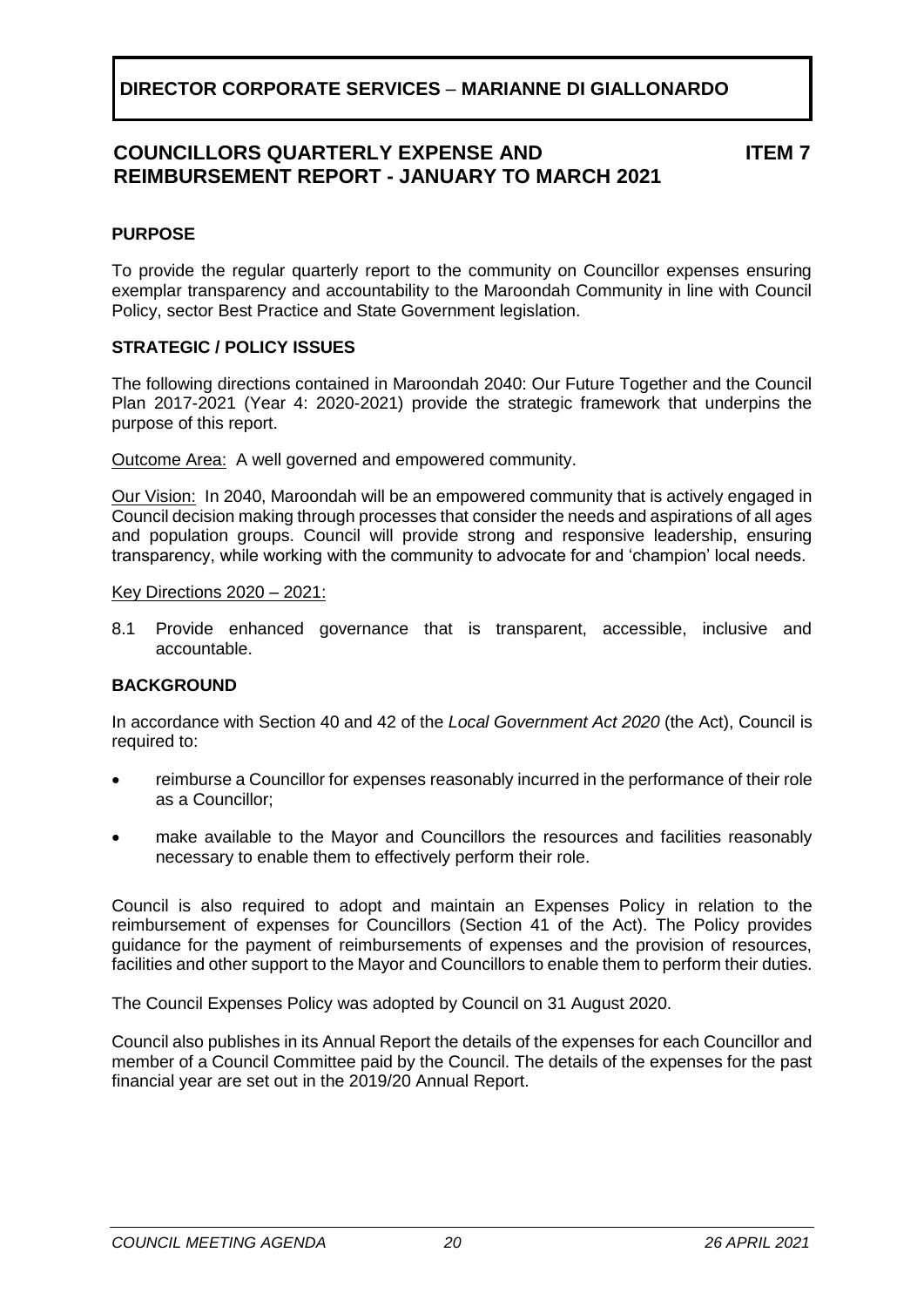## **COUNCILLORS QUARTERLY EXPENSE AND REIMBURSEMENT REPORT - JANUARY TO MARCH 2021 Cont'd**

**ITEM 7**

#### **ISSUE / DISCUSSION**

This is a standard Governance reporting item in line with legislative requirements and sector Best Practice and an opportunity to be transparent to the Maroondah Community regarding these matters.

During the October to December 2020 reporting period, Council elections were held on October 24. This report notes former Councillor Samantha Mazzuchelli who ceased her role as Councillor at this time, and Councillor Suzy Stojanovic who commenced on Council, following the formal declaration of the election by the Victorian Electoral Commission on November 5, 2020.

#### **FINANCIAL / ECONOMIC ISSUES**

A budget of \$102k in the 2020/21 financial year exists for the expenses and reimbursement of Councillors. A budget of \$12k is allocated to the Office of the Mayor for the provision of a vehicle during the Mayoral term (November to November). All expenditure identified is within budget, policy and legislative parameters.

| <b>Councillor</b>                                                    | <b>TR</b><br>( \$) | <b>CM</b><br>( \$) | cc<br>( \$) | IC<br>( \$) | <b>CT</b><br>( \$) | <b>CCA</b><br>$($ \$) | <b>Total</b><br>1 January to<br>31 March<br>2021<br>( \$) | <b>YTD</b><br>1 July 2020 to<br>31 March<br>2021<br>( \$) |
|----------------------------------------------------------------------|--------------------|--------------------|-------------|-------------|--------------------|-----------------------|-----------------------------------------------------------|-----------------------------------------------------------|
| Tony Dib OAM JP                                                      | $\Omega$           | $\Omega$           | $\Omega$    | 186.34      | $\Omega$           | 22.00                 | 208.34                                                    | 922.19                                                    |
| Paul Macdonald                                                       | 852.80             | 112.60             | 0           | 256.59      | $\mathbf 0$        | 240.22                | 1,462.21                                                  | 2,236.96                                                  |
| <b>Kylie Spears</b><br>Mayor 11 November 2020<br>to 10 November 2021 | $\mathbf 0$        | #3,000.00          | $\Omega$    | 285.87      | 489.55             | 335.14                | #4,110.56                                                 | #6,702.73                                                 |
| Nora Lamont                                                          | $\Omega$           | $\Omega$           | $\Omega$    | 238.94      | 0                  | 79.57                 | 318.51                                                    | 985.12                                                    |
| Samantha Mazzuchelli<br>1 October to 24 October<br>2020              | $\Omega$           | $\mathbf 0$        | $\Omega$    | $\Omega$    | $\Omega$           | $\Omega$              | $\Omega$                                                  | 772.62                                                    |
| Suzy Stojanovic<br>5 November to 31 March<br>2021                    | $\Omega$           | $\Omega$           | $\Omega$    | 138.78      | 267.58             | 184.76                | 591.12                                                    | 873.06                                                    |
| Mike Symon<br>Mayor 13 November 2019<br>to 24 October 2020           | 485.18             | $\Omega$           | $\Omega$    | 236.77      | 856.64             | 309.14                | #1,887.73                                                 | #6,930.01                                                 |
| <b>Tasa Damante</b>                                                  | $\Omega$           | $\Omega$           | 120.00      | 238.94      | $\Omega$           | 229.57                | 588.51                                                    | 1,397.64                                                  |
| Marijke Graham                                                       | $\Omega$           | $\Omega$           | $\Omega$    | 204.65      | 650.00             | 22.00                 | 876.65                                                    | 2,046.43                                                  |
| <b>Rob Steane</b>                                                    | 879.88             | $\Omega$           | 0           | 242.37      | 0                  | 159.14                | 1,281.39                                                  | 2,057.93                                                  |
| <b>TOTAL</b>                                                         | 2,217.86           | #3,112.60          | 120.00      | 2,029.25    | 2,263.77           | 1,581.54              | #11,352.02                                                | 24,924.69                                                 |

Legend: TR-Travel, CM-Car Mileage (# a budget allocation of \$12k is allocated to the Office of the Mayor for the provision of a vehicle during the Mayoral term - November to November), CC-Child Care, IC-Information and Communication expenses, CT- Conferences and Training expenses, CCA-Civic and Community Attendance.

Note: No expenses were paid by Council including reimbursements to members of Council Committees during the year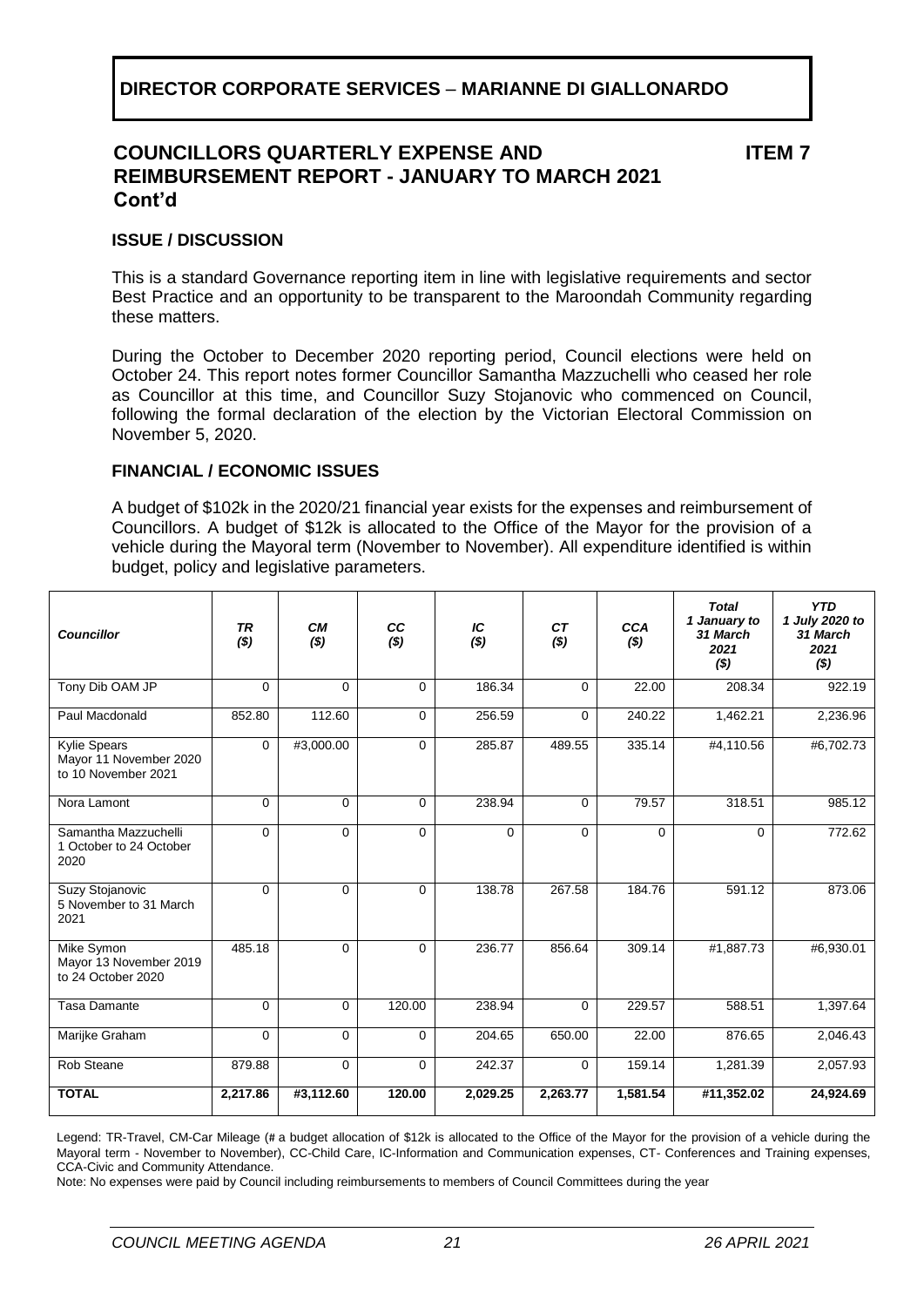## **COUNCILLORS QUARTERLY EXPENSE AND REIMBURSEMENT REPORT - JANUARY TO MARCH 2021 Cont'd**

**ITEM 7**

#### **ENVIRONMENTAL / AMENITY ISSUES**

Not Applicable

#### **SOCIAL / COMMUNITY ISSUES**

This report provides the opportunity to report formally to the Community on Councillor Expenses associated with the role of Councillor in their role in working for the Maroondah Community.

#### **COMMUNITY CONSULTATION**

Not required given the governance nature of this item.

#### **CONCLUSION**

As this is a routine governance/administrative report demonstrating transparency on these matters to the Maroondah Community, the information is in line with Victorian Government legislative requirements, Maroondah City Council Policy, sector Best Practice and the figures are within budget, the recommendation is ready for Council determination.

#### **ATTACHMENTS**

Not Applicable

#### **CONFIDENTIALITY**

Not Applicable

#### **RECOMMENDATION**

**THAT COUNCIL NOTES THE COUNCILLORS EXPENSE AND REIMBURSEMENT REPORT FOR JANUARY TO MARCH 2021**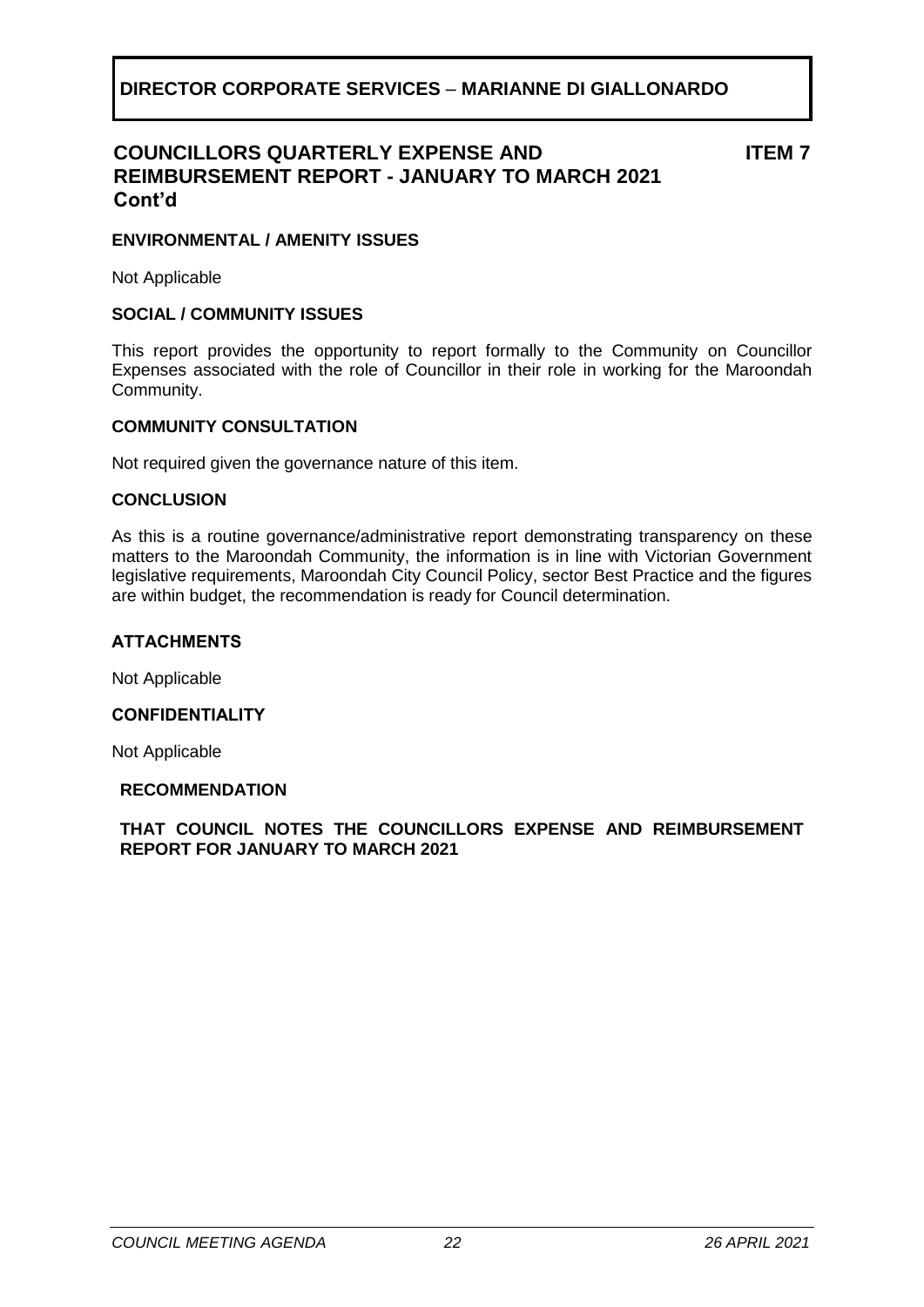#### **WASTE, LITTER & RESOURCE RECOVERY STRATEGY 2020 -2030 ITEM 8**

## <span id="page-22-0"></span>**PURPOSE**

To provide Council with a final version of the Waste, Litter & Resource Recovery Strategy 2020 - 2030 for adoption.

#### **STRATEGIC / POLICY ISSUES**

The following directions contained in Maroondah 2040: Our Future Together and the Council Plan 2017-2021 (Year 4: 2020-2021) provide the strategic framework that underpins the purpose of this report.

Outcome Area: A clean, green and sustainable community

Our Vision: In 2040, Maroondah will be a green leafy community with high levels of waste diversion and sustainable approaches to infrastructure development, urban design and management of natural resources. Our community will be resilient and have the knowledge, capacity and resources to make sustainable lifestyle choices.

Key Directions 2020 – 2021:

- 4.1 Create and foster a culture within our community that is committed to the sustainable use of natural resources.
- 4.2 Provide leadership and build community capacity to reuse, recycle and repurpose resources to minimise consumption and waste.

#### Priority Action 2020-2021:

Implementation of a 10 Year Waste Management Strategy.

#### **BACKGROUND**

With the level of change and uncertainty occurring in the waste management sector, it was considered better practice that Maroondah consult and aim to implement a longer-term waste strategy that will assist Council in adapting and responding to an ever-changing waste and resource recovery environment as well as State and Federal Government legislation, regulation and policy obligations and directions.

The Waste, Litter & Resource Recovery Strategy 2020 -2030 (as a Draft Strategy) has been published for community feedback on Council's YourSay engagement platform and made available at Realm and Croydon Library Customer Service Centres. The adoption of this comprehensive Strategy is a first for Maroondah City Council in the Waste Management space and leading edge for the sector and will assist Council continuously adapting and responding to Community needs, expectations and aspirations and everchanging waste trends.

#### **ISSUE / DISCUSSION**

#### *Outcomes of Public Consultation:*

Promotion of the consultation reached an estimated 16,000 community members directly, and many more indirectly through word of mouth.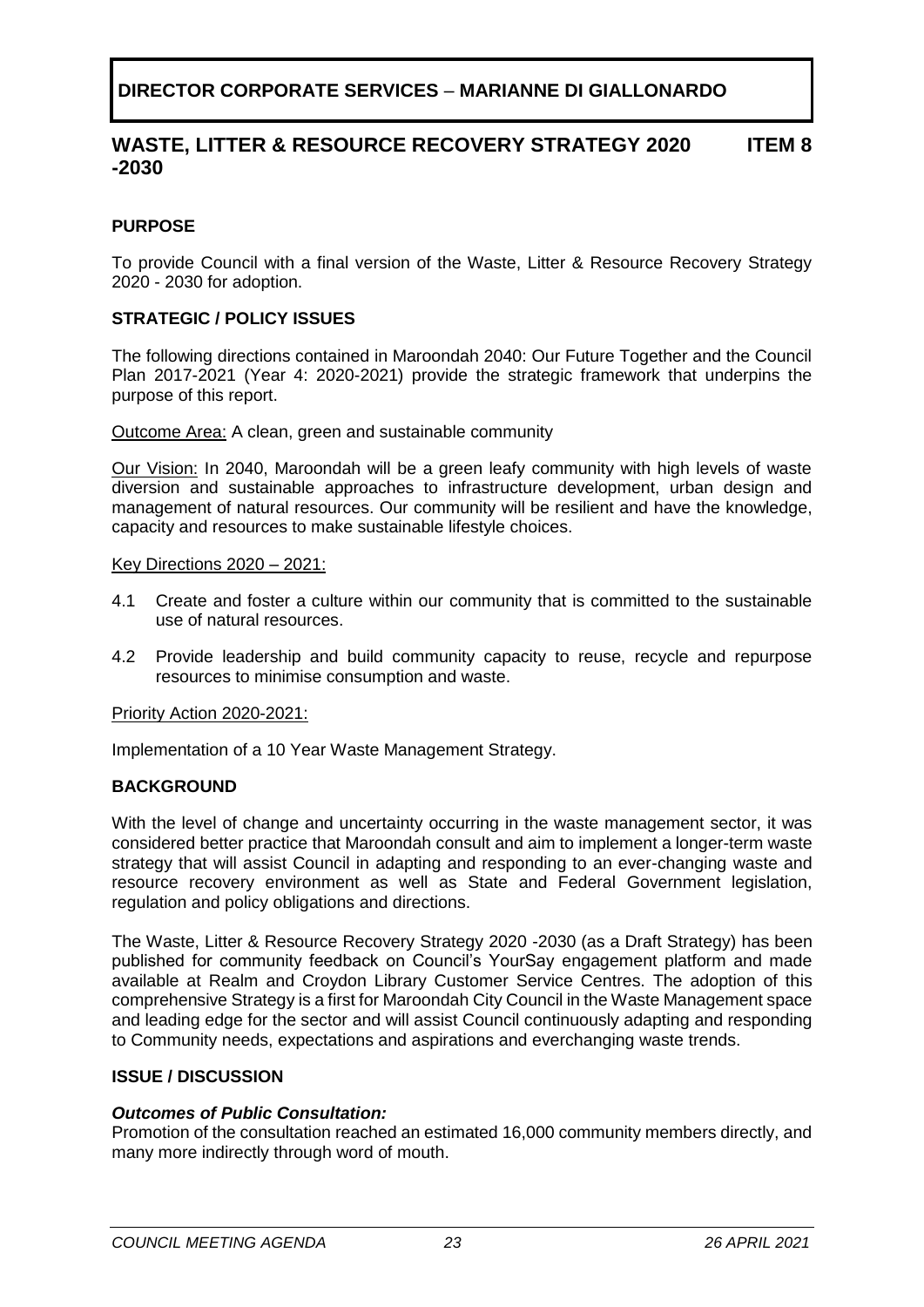#### **WASTE, LITTER & RESOURCE RECOVERY STRATEGY 2020 -2030 Cont'd ITEM 8**

Council received 33 survey responses via the feedback survey on the YourSay platform and 3 written responses. This number of responses is deemed appropriate given the far reaching and intensive consultation already undertaken to scope and inform the Draft Strategy over the past 12 - 18 month period.

Overall, considering all feedback, the community appears very supportive of the Draft Strategy with many comments stating it meets their aspirations, that its well considered and very detailed which greatly assists certainty. The aspect the community appears to highly value is the introduction of the Food Organics and Garden Organics (FOGO) service (13 community members). This aligns to the recently announced National FOGO scheme which is the subject of discussions by Federal and State Government Environment Ministers.

The second-most common response received to Maroondah's Draft Waste, Litter and Resource Recovery Strategy 2020 - 2030, when asked what they like best, related to their support for the overall plan (12 community members). The majority of feedback received regarding what could be improved related to bringing forward timeframes which is possible as government funding and resources allow.

The community overwhelmingly supported the Draft Strategy outcome areas (81% support), targets (66% support), and priority actions (80%). The targets which had the least agreeance (but still high support), received six responses that were not in support. The reasons provided included: the timeframes were too long (3 comments); that soft plastics recovery could be a further target (2 comments); and that more needed to be done about e-waste (1 comment). These have been taken on board as outlined below under the Community Consultation table.

## **FINANCIAL / ECONOMIC ISSUES**

All outcomes and priorities within the Strategy are either budgeted or anticipated within Council's Long-Term Financial Strategy some of which are subject to external grant funding from State or Federal Government being made available as anticipated.

## **ENVIRONMENTAL / AMENITY ISSUES**

Environmental matters will be continuously monitored and reported throughout the life of the Strategy.

## **SOCIAL / COMMUNITY ISSUES**

Social and community issues will be considered during the implementation of the Strategy, monitored and reported throughout the life of the Strategy. This will include identifying community views on priority actions.

## **COMMUNITY CONSULTATION**

As discussed in part above under Issue/Discussion section of the report, as a result of the consultation period, some changes were considered and adopted. These changes are detailed in the table following: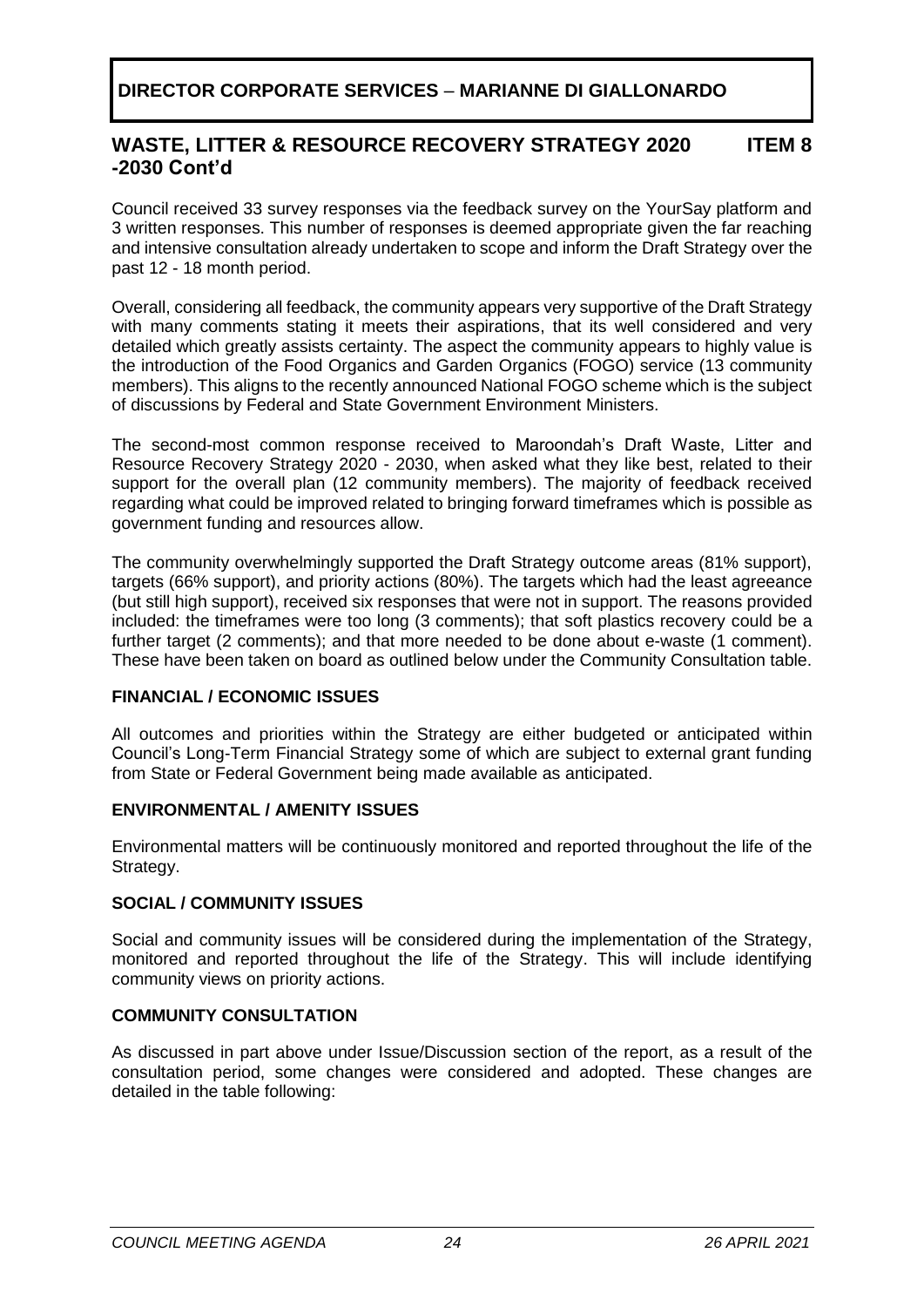#### **WASTE, LITTER & RESOURCE RECOVERY STRATEGY 2020 -2030 Cont'd ITEM 8**

| <b>Item</b>                                                         | <b>Detail</b>                                                                                                                                                                                                                                                                                                                                                                                                                                                                                                                                                                                                                           |
|---------------------------------------------------------------------|-----------------------------------------------------------------------------------------------------------------------------------------------------------------------------------------------------------------------------------------------------------------------------------------------------------------------------------------------------------------------------------------------------------------------------------------------------------------------------------------------------------------------------------------------------------------------------------------------------------------------------------------|
| <b>Change the bin lid</b><br>standardisation<br>timeframes          | The garden organics bin lid change is planned to occur as<br>stated in Strategy (2023), the recycling bin lid is planned to<br>occur in 2027 (from 2023), the landfill bin is planned to be<br>changed over at their end of life. The reasoning behind these<br>changes are:                                                                                                                                                                                                                                                                                                                                                            |
|                                                                     | There's community concern that the project is wasteful if<br>$\circ$<br>not considered as part of end of life considerations on<br>current bins some of which are in very good condition;<br>This will reduce financial impacts (reduced cost for<br>$\circ$<br>landfill bins. Deferring recycling bin lid means financial<br>cost are not born same time as FOGO for residents);<br>Unable to heat-stamp/sticker new recycling bin lids until<br>$\circ$<br>after the glass service is introduced; and<br>Working on a conservative assumption should State<br>$\Omega$<br>Government move to a minimal financial support<br>position. |
| New action: to undertake<br>a feasibility study                     | Move to a best practice model for encouraging uptake of<br>reusable nappies to reduce nappy waste to landfill.                                                                                                                                                                                                                                                                                                                                                                                                                                                                                                                          |
| Reusable nappy and<br>sanitary products                             | Separate out reusable nappy and sanitary products into their<br>own actions for clarity. Bring forward nappy rebates to years<br>$1 - 3.$                                                                                                                                                                                                                                                                                                                                                                                                                                                                                               |
| New action: further<br>promote the use of soft<br>plastic recycling | Further promote the use of soft plastic recycling service at<br>supermarkets, and the value of producer responsibility<br>models in line with product stewardship principles.                                                                                                                                                                                                                                                                                                                                                                                                                                                           |

## **CONCLUSION**

The Maroondah Waste, Litter and Resource Recovery Strategy 2020 - 2030 provides the roadmap for Council and the community to guide the Maroondah Community towards a clean, green and sustainable community and the achievement of the broader Maroondah 2040 Community Vision in the Waste, Litter and Resource Recovery Management space.

## **ATTACHMENTS**

1. **E** FINAL Waste, Litter and Resource Recovery Strategy 2020 - 2030

## **CONFIDENTIALITY**

Not Applicable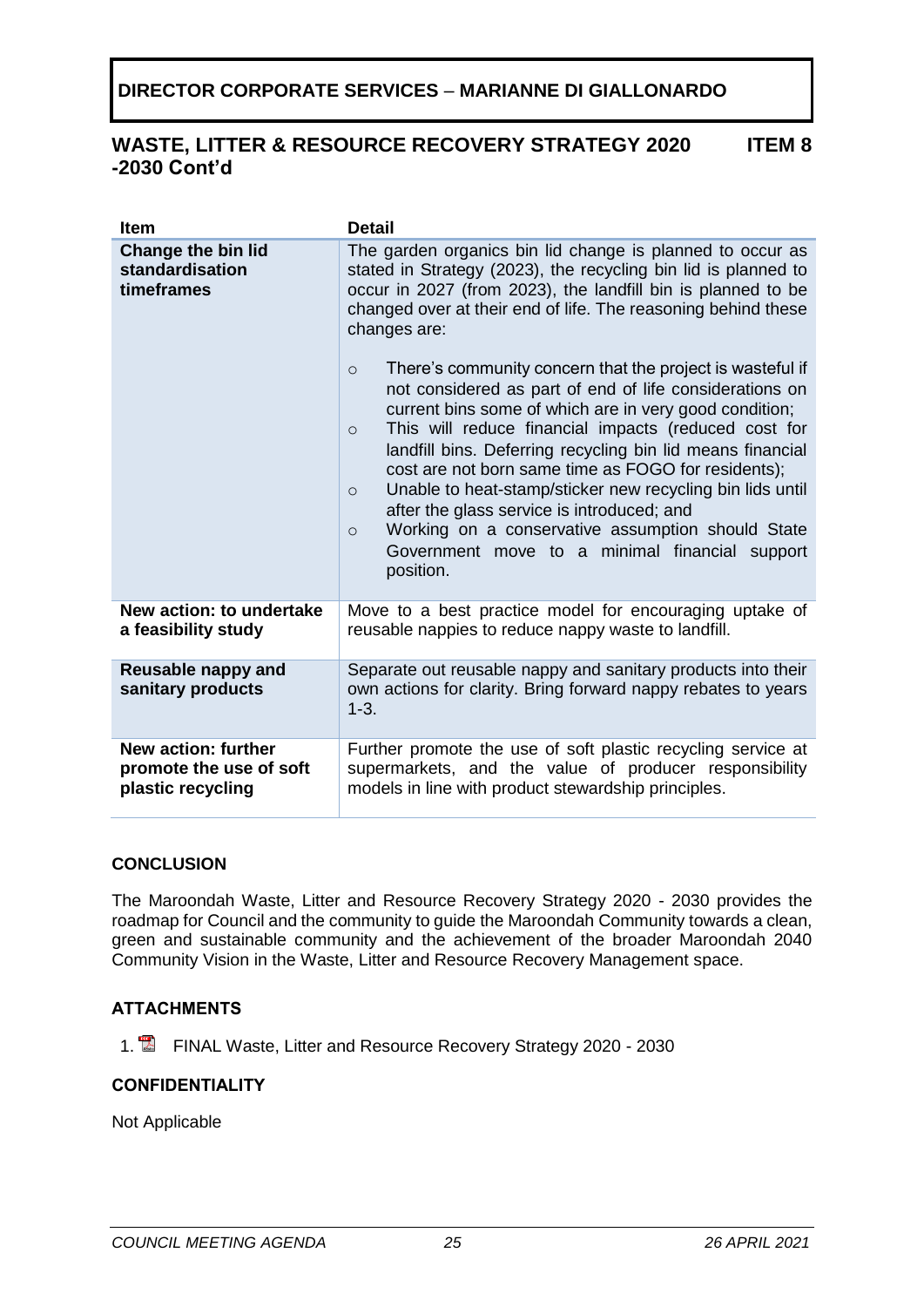#### **WASTE, LITTER & RESOURCE RECOVERY STRATEGY 2020 -2030 Cont'd ITEM 8**

## **RECOMMENDATION**

**THAT COUNCIL ADOPT THE MAROONDAH WASTE, LITTER AND RESOURCE RECOVERY STRATEGY 2020 - 2030**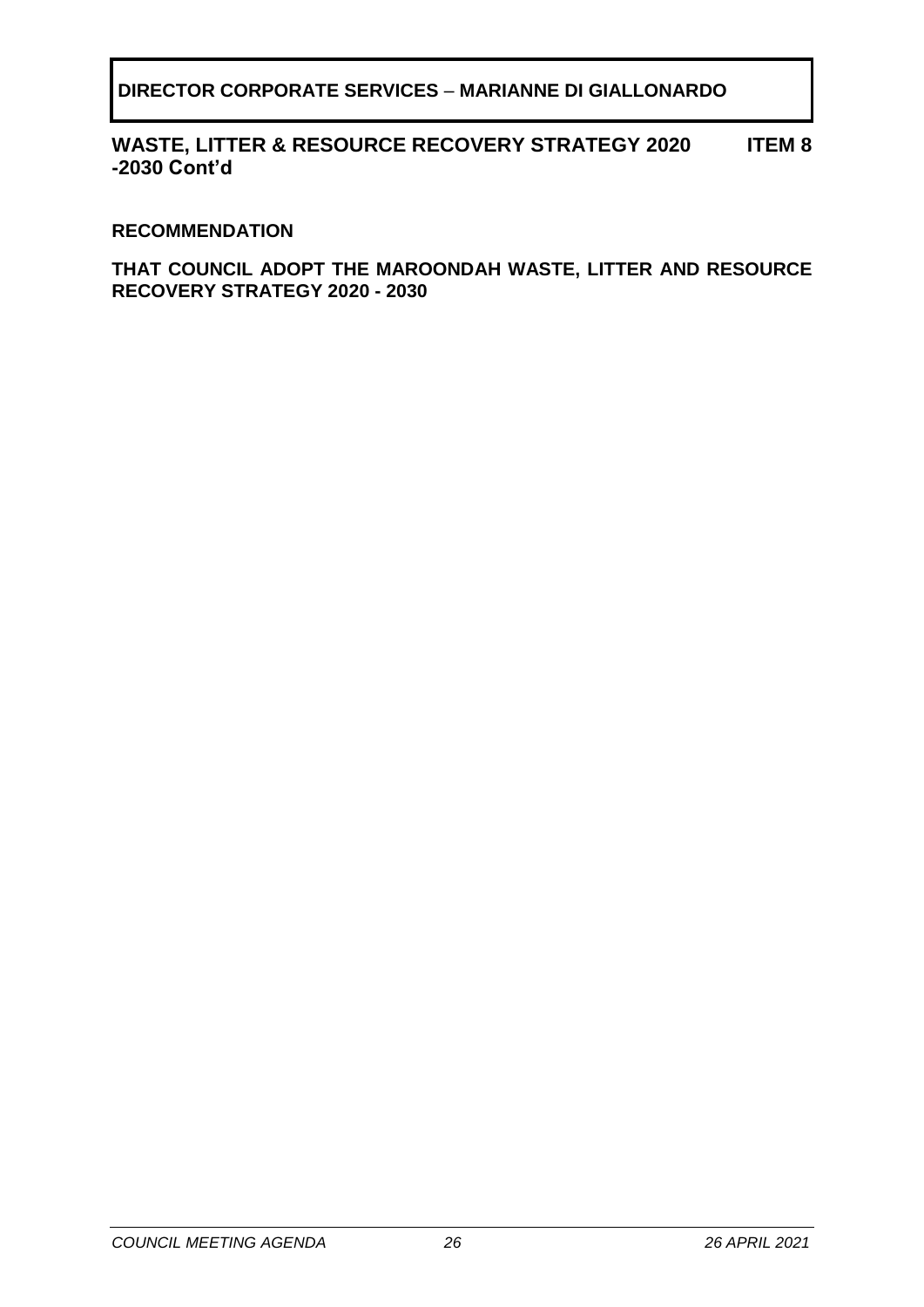# **EASTERN REGIONAL LIBRARIES CORPORATION REPORT ITEM 9**

#### <span id="page-26-0"></span>**PURPOSE**

To outline the activity of this service for this period, given the significant partnership and service to Maroondah residents, ratepayers and visitors.

#### **STRATEGIC / POLICY ISSUES**

The Council Plan 2017-2021 provides the strategic framework that underpins the purpose of this report which has been developed from the Maroondah 2040 Our Future Together Community Consultation process.

Outcome Areas - all eight (8) of Council Outcome Areas are covered with Council's library service:

- A safe, healthy and active community
- A prosperous and learning community
- A vibrant and culturally rich community
- A clean, green sustainable community
- An accessible and connected community
- An attractive, thriving and well-built community
- An inclusive and diverse community
- A well governed and empowered community

Our Vision: Maroondah will be a vibrant and diverse city with a healthy and active community, living in green and leafy neighbourhoods which are connected to thriving and accessible activity centres contributing to a prosperous economy within a safe, inclusive and sustainable environment.

#### Key Directions 2017-2021:

- 1.3 Promote and facilitate safer cultures relating to issues of alcohol, drugs, tobacco, gambling, child abuse and family violence.
- 1.5 Facilitate the provision of affordable, accessible and responsive services, resources and initiatives that support the physical and mental health and wellbeing of the community.
- 1.6 Actively promote health and wellbeing principles and initiatives within the community.
- 2.15 Facilitate and encourage the provision of world-class life-long learning opportunities in Maroondah, from early learning through to adult and tertiary levels.
- 2.17 Facilitate and encourage places, spaces and programming that provide for a third place of community connection beyond home and work.
- 3.5 Support and celebrate the unique cultures of emerging communities in Maroondah.

#### **BACKGROUND**

Maroondah City Council's library services are provided by the Eastern Regional Libraries Corporation (ERLC). As part of a Regional Library Agreement, ERLC provides library services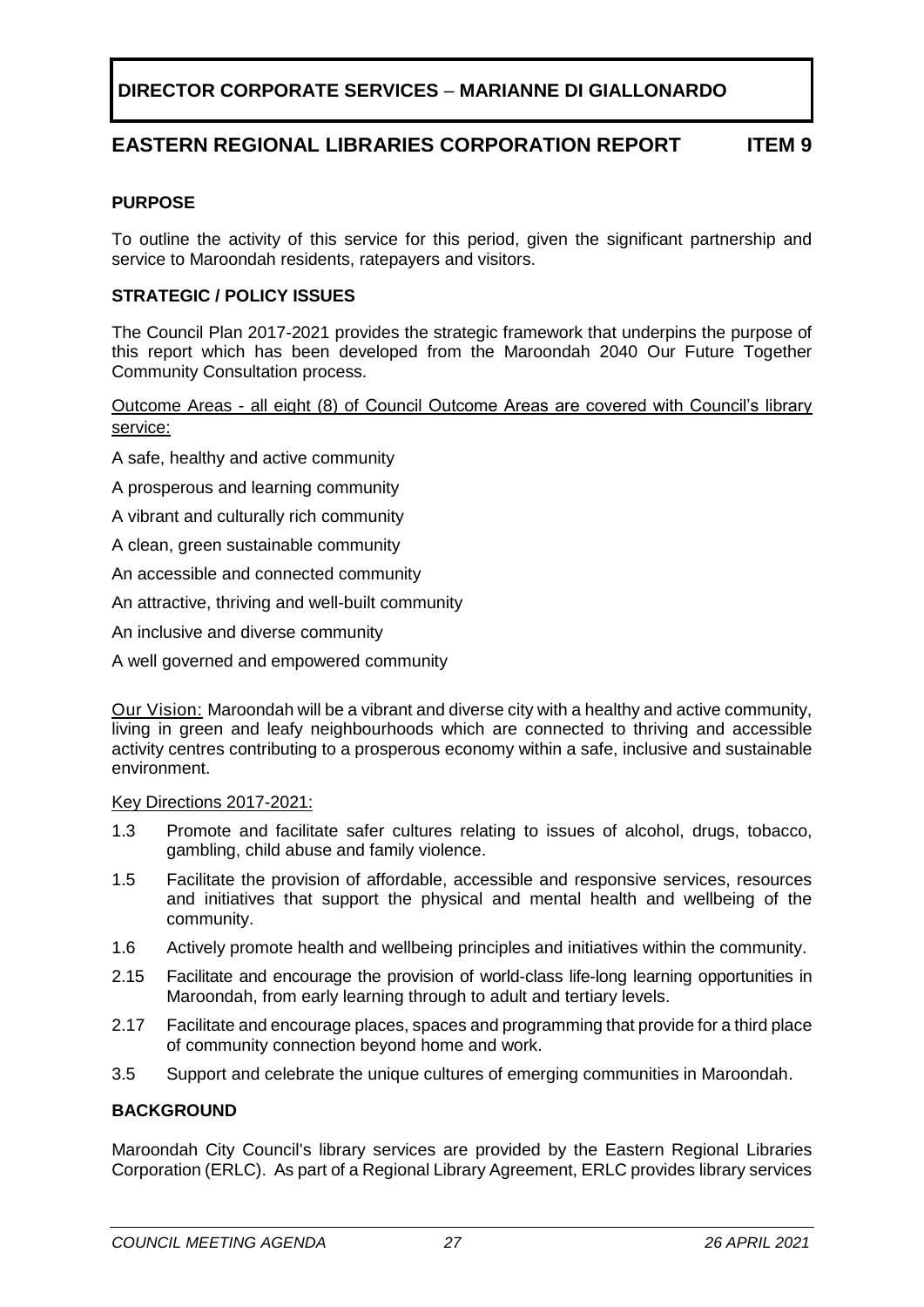#### **EASTERN REGIONAL LIBRARIES CORPORATION REPORT Cont'd ITEM 9**

also to Knox City and Yarra Ranges Councils. The estimated population of its Member Councils (approximately 438,874) makes ERLC the largest public library service in Victoria.

Maroondah City Council's Councillor representatives on the ERLC Board are the Mayor Cr Spears and Cr Damante. Cr Lamont is Council's substitute representative. Cr Damante is also the Deputy Chair for the ERLC Board for the 21/22 year period.

Based on the results of the annual survey of Victorian Public Libraries 2018/19 (of which there are 47) ERLC is number 1 based on:

- Memberships 148,249
- Library Visits 1,340,029
- Website Visits 3,833,403
- Turnover Rate (Physical Items) each item in our collection goes out an average of 7.7 times per year. The average for Victoria is 5.4.
- Loans 3,253,518 699,921 of these are eLoans
- Lowest Cost per physical Loan \$5.37

The independent biennial Syndicate Survey for 2019 shows that 78% (77% P/S) of users rate ERLC's service as between 8 and 10 (where 10 is very satisfied).

This rating is in line with the Council's Local Government Survey which shows an Index Score of 84 out of 100 for art centres and libraries.

The overall rating was 8.65 (8.5 P/S) out of 10 for the key areas of courtesy, helpfulness, knowledge, reference and information services, up on the 8.5 of the previous survey.

From the results of the annual survey of Victorian Public Libraries, these results were achieved where for FRI C the:

- cost library service per capita is \$30.96 (6th lowest in the State) compared to the State average of \$39.19;
- cost library service per visit is \$10.23 (10th lowest in the Sate) compared to the State average of \$11.82; and
- Employees EFT per '000 population is 0.20 compared to the State average of 0.28.

#### **ISSUE / DISCUSSION**

Overall Maroondah library services are experiencing considerable growth. The major reason for this growth is the opening of the new Realm Library in October 2015.

During the temporary relocation of the Ringwood Library to Warrandyte Road, Ringwood Library lost its position at the highest ranked library branch in the Region for almost every service area. Since the opening of Realm, it has resumed its No 1 position in most service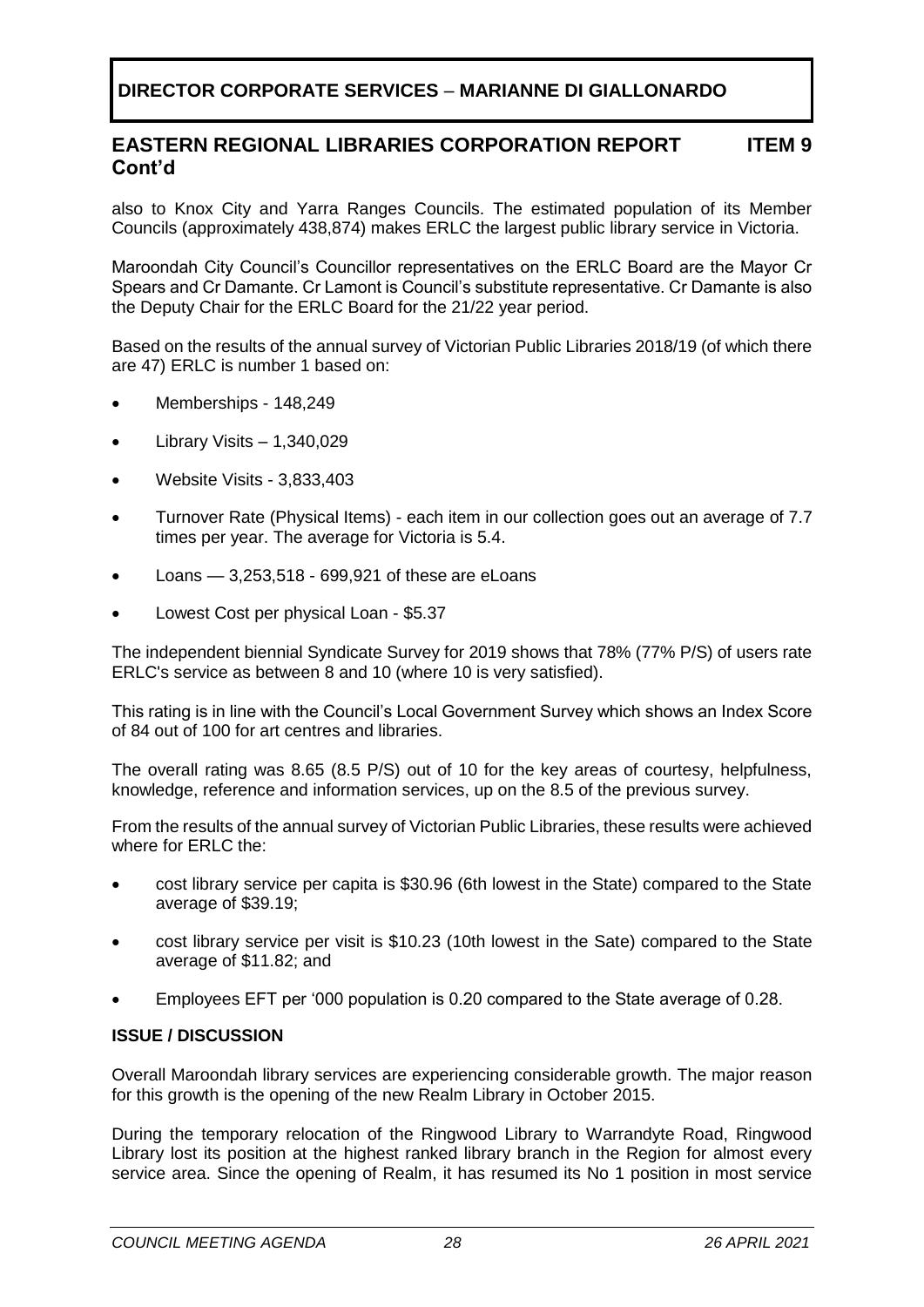#### **EASTERN REGIONAL LIBRARIES CORPORATION REPORT Cont'd ITEM 9**

areas. Croydon library which gained some 'business' from the relocated library has maintained its very strong position in relation to the Region. Only Knox Library, which is based in a major Westfield Shopping Centre, comes between either Realm and Croydon being the No 1 or 2 library branch for the Region in almost all service areas.

#### **COVID Impact**

Like many other Council services, Maroondah libraries have been greatly impacted by the pandemic. Croydon and Realm were closed from April 2020 to November 2020 to the public.

While many other library services shut up shop, or just phoned their members, ERLC employees continued to work in their branches and in addition to talking to many members also offered postal services for Maroondah members.

#### **ERLC Board**

Despite the impact of COVID on our operations, the ERLC Board has been busy and in its three meetings YTD the following were adopted:

- Quarterly Corporate Management Reports
- Annual Financial Report 2020
- Annual Report 2020
- 'Additional Library Membership Rules During A Pandemic' adopted
- Computer Hardware Tender
- **Library Collections Tender**

#### **Statistics Year to Date [YTD]**

The statistics are based on 2020/21 YTD statistics and 2019/20 for the full year to 30 June 2020. In relation to all other branches in the region, Realm and Croydon rank as follows.

**Memberships**: Realm is ranked No 1 – 58,034, and Croydon No 3 – 31,128 Maroondah memberships have increased by 12.84% compared to 2019/20.

|                        |                | <b>Members</b> | Variance | %      |
|------------------------|----------------|----------------|----------|--------|
|                        | <b>YTD '21</b> | 2019/20        |          |        |
| Croydon                | 31,128         | 29,453         | 1,675    | 5.69%  |
| Realm                  | 58,034         | 49,566         | 8,468    | 17.08% |
| <b>Maroondah Total</b> | 89,162         | 79,019         | 10,143   | 12.84% |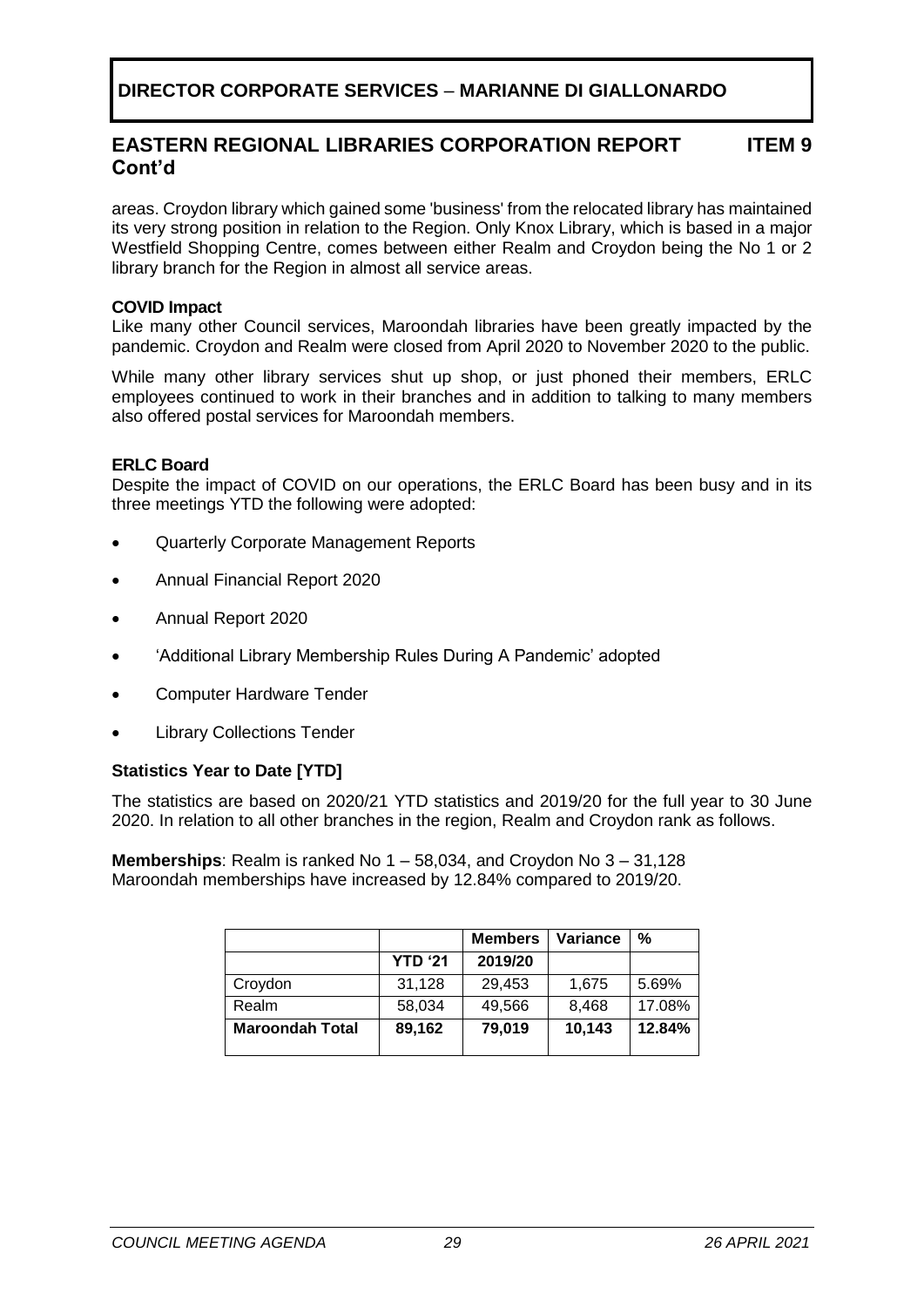**ITEM 9**

**Visits:** Realm (No 1) and Croydon (No 2) with visits having decreased by 83.35% compared to 2019/20. The decrease can be attributed to the impact of the pandemic.

|                        |                | <b>Visits</b> | Variance   | %         |
|------------------------|----------------|---------------|------------|-----------|
|                        | <b>YTD '21</b> | 2019/20       |            |           |
| Croydon                | 37,178         | 179,245       | $-142.067$ | -79.26%   |
| Realm                  | 39,981         | 284,179       | $-244,198$ | $-85.93%$ |
| <b>Maroondah Total</b> | 77,159         | 463,424       | $-386,265$ | $-83.35%$ |

**Loans**: Croydon is ranked No 1 – 146,768 and Realm No 3 – 83,429

Loans overall have decreased 77.07% as compared to 2019/20. Again, the decrease can be attributed to the impact of the pandemic. eLibrary loans grew by over 19%, which is a reflection of greater usage while Maroondah residents' activities are restricted due to the pandemic.

|                        |                | Loans     | Variance   | %          |
|------------------------|----------------|-----------|------------|------------|
|                        | <b>YTD '21</b> | 2019/20   |            |            |
| Croydon                | 146.748        | 462,031   | $-315,283$ | $-68.23%$  |
| Realm                  | 83.429         | 325,762   | $-242,333$ | $-74.39%$  |
| <b>Maroondah Total</b> | 229,997        | 1,003,281 | -773,284   | $-77.07\%$ |

**Public Enquiries**: Croydon is ranked No 1 – 13,033 and Realm No 3 – 4,539.

Enquiries overall have decreased by 67.44% compared to 2019/20. Again, the decrease can be attributed to the impact of the pandemic.

|                        |                | Info. queries | Variance  | %         |
|------------------------|----------------|---------------|-----------|-----------|
|                        | <b>YTD '21</b> | 2019/20       |           |           |
| Croydon                | 13,033         | 27,527        | $-14.494$ | $-52.65%$ |
| Realm                  | 4.539          | 26,310        | $-21.771$ | $-82.75%$ |
| <b>Maroondah Total</b> | 17,572         | 53,973        | $-36,401$ | $-67.44%$ |

**Public PCs Sessions:** Realm is ranked No 2 — 3,873 and Croydon No 3 — 3,501

Overall PC sessions are down by 90.36% compared to 2019/20. Again, the decrease can be attributed to the impact of the pandemic.

|                        |                | Internet PC<br>sessions | Variance  | %         |
|------------------------|----------------|-------------------------|-----------|-----------|
|                        | <b>YTD '21</b> | 2019/20                 |           |           |
| Croydon                | 3,501          | 27,628                  | $-24.127$ | $-87.33%$ |
| Realm                  | 3,873          | 47,939                  | $-44,066$ | $-91.92%$ |
| <b>Maroondah Total</b> | 7,374          | 75,567                  | $-68,283$ | $-90.36%$ |

**WiFi Sessions:** Realm ranks 1 (12,892) and Croydon (5,027) ranks No 5 in the region after Rowville, Belgrave and Knox. Overall sessions are down by 83.52% compared to 2019/20. Again, the decrease can be attributed to the impact of the pandemic.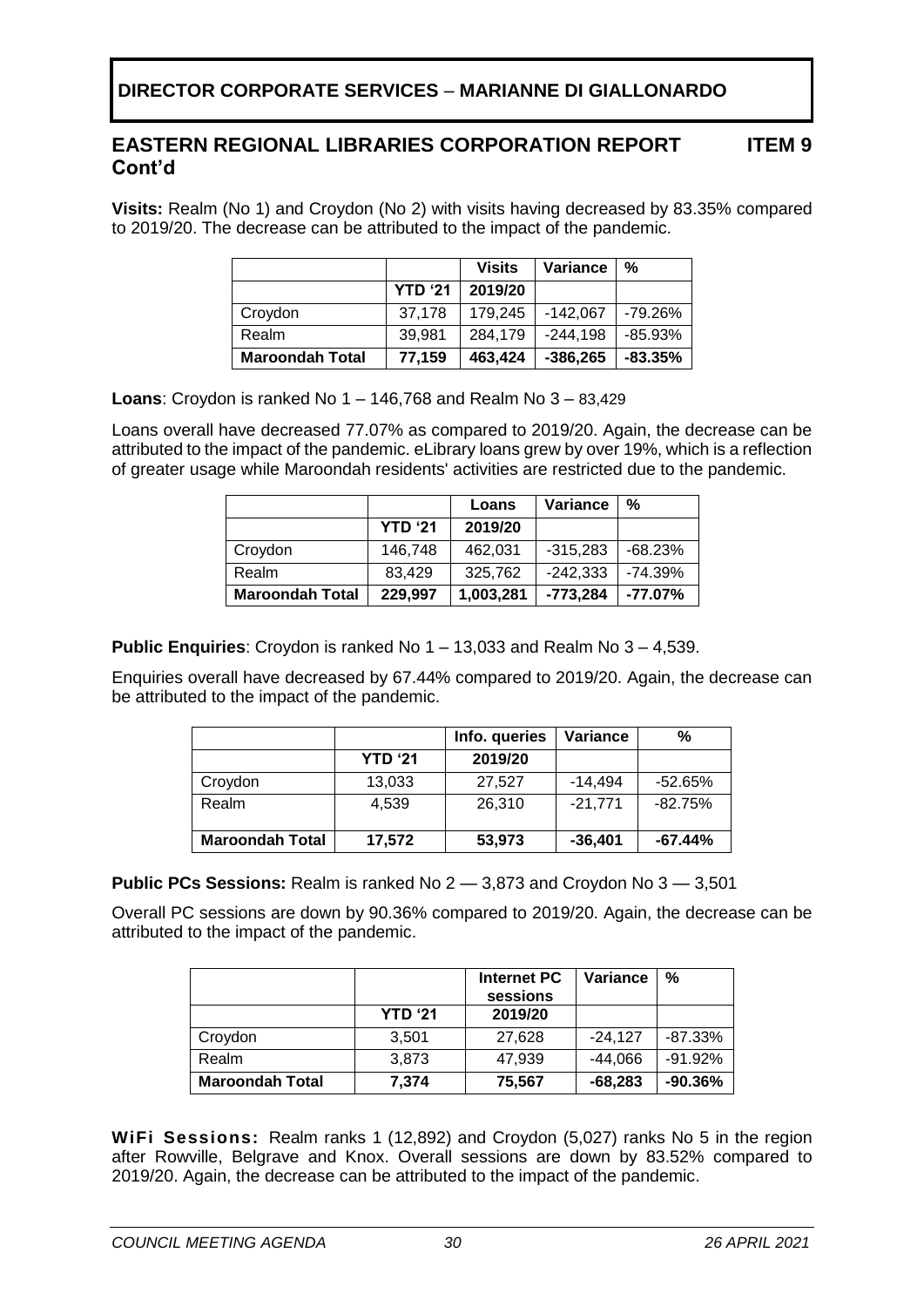|                        | <b>YTD '21</b> | WiFi           | Variance  | %          |
|------------------------|----------------|----------------|-----------|------------|
|                        |                | <b>Clients</b> |           |            |
|                        |                | 2019/20        |           |            |
| Croydon                | 5,027          | 23,189         | $-18.162$ | -78.32%    |
| Realm                  | 12,892         | 85,537         | $-72,645$ | $-84.93%$  |
| <b>Maroondah Total</b> | 17,919         | 108,726        | $-90,807$ | $-83.52\%$ |

#### **INITIATIVES**

#### **Fine Free**

ERLC's board with the support of its Member Councils resolved to remove all children's fines from 1 March 2020 and all fines from 1 July 2020.

The imposition of overdue fines tends to discourage members (particularly families) from using the library and in some circumstances not to return the borrowed items. Reports show the removal of fines, particularly for children, has seen increased use of services and items returned.

To safeguard the community's assets the removal of fines for late returns does not preclude the pursuit and recovery of the items, or reimbursement for the items, if they are not returned after the due date.

#### **Valentine's Promotion – Library Lovers Day**

February 14, Valentine's Day is also ALIA's Library Lover's Day – a time to share the love of books reading and your local library. Competing with roses, chocolates and champagne is a big ask, but this year we approached it in the spirit of eco-friendliness and waste minimisation. Pre-loved library books that have been stockpiling through 2020, were gift wrapped and offered up for free with a tantalising descriptive handle. Until the circuit breaker lockdown they were flying out the door.

#### **SOCIAL MEDIA**

ERLC continues to increase its marketing reach through print and digital formats. Engagement and sharing through Facebook and Instagram continue to grow and the monthly e-newsletter is generating more clicks through to events, online resources and our catalogue.

As life evolved to COVID normal and the community was able to venture further from their homes, we were still able to maintain a slow but steady increase of followers across our platforms.

- ✓ Facebook 7,708 likes (+ 281) 8,519 followers (+ 298)
- $\checkmark$  Instagram 2,230 followers (+ 132)
- Twitter 1,529 followers (+20)

#### **eNewsletter**

Our eNewsletter is currently delivered to 82,506 subscribers each month.

#### **Website**

There were 105k unique visits YTD - 55.4% of visitors were new.

**ITEM 9**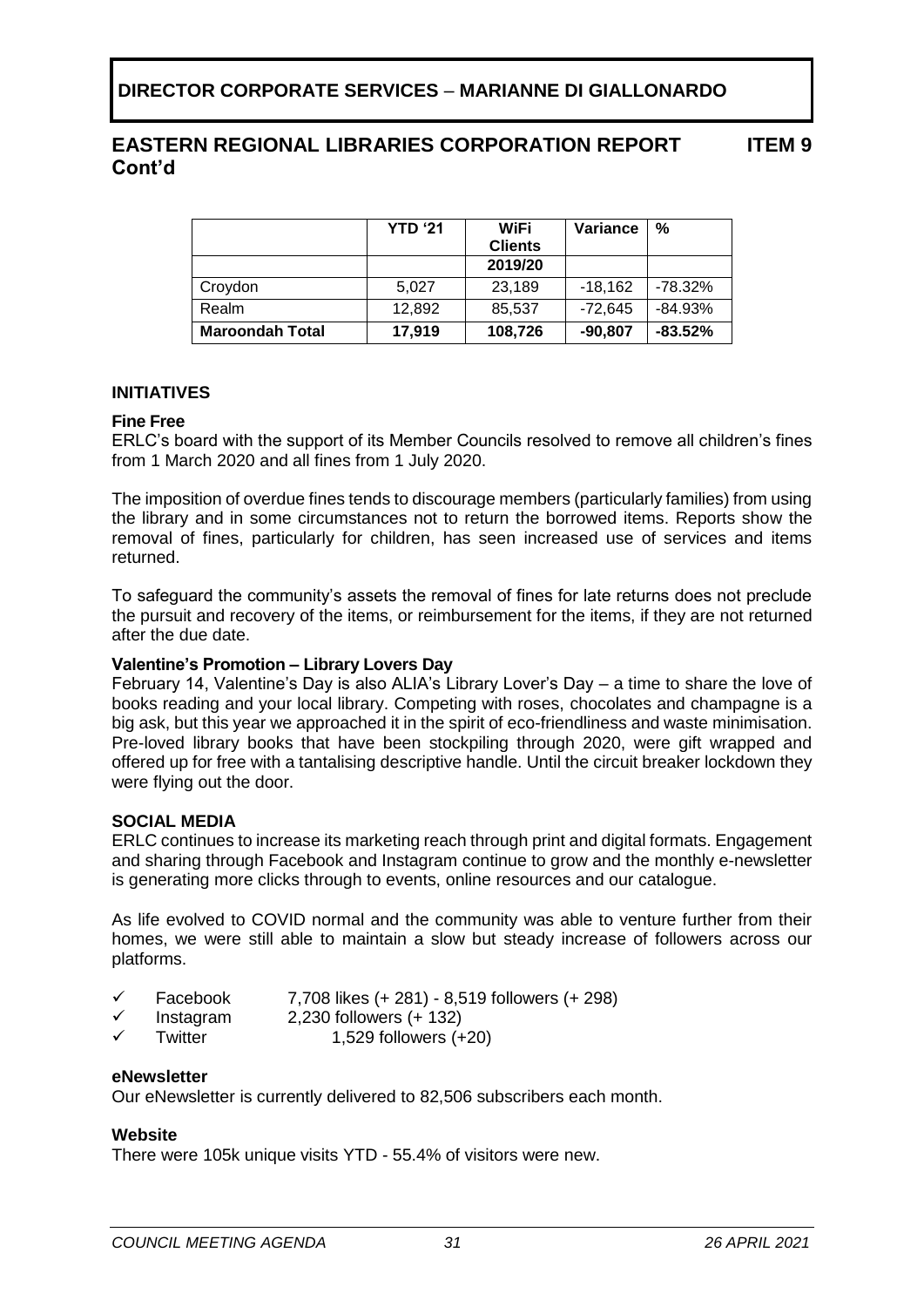## **Facebook Live**

While in-library events remained off the cards we continued to schedule a variety of prerecorded videos for broadcast on Facebook Live, all of which were well received. Some of the highlights included:

- **Children's Book Week**: Videos and photos featuring a employees recommendation every day during Book Week, A large number of employees enthusiastically participated!
- ✓ **We've Missed You**: a Libraries Change Lives project featuring comments by library members telling us what they missed about the library during the lockdown.
- ✓ **What's for Tea with Tracey**: This popular weekly series continued to deliver budget friendly recipes in Tracey's down-to-earth style.
- ✓ **Cooking for Kids with Sharni**: Sharni brought an international flavour to her cooking show this season and introduced Indigenous, Chinese, and Italian flavours to the kids
- ✓ **Boredom busters**: fun craft sessions hosted by our Children's Librarians.
- **National Aboriginal & Torres Strait Islander Children's Day: To celebrate National** Aboriginal & Torres Strait Islander Children's Day on the 4<sup>th</sup> of August ERLC had a very special storytime with Ricky Baldwin, Australian Indigenous Basketball Vice President and Head Coach of the AIB All-Stars Women's National Team.
- ✓ **A Very Merry Book Chat:** Viewers joined Ajne and Maria from Ferntree Gully Library for Christmas themed Bookchat.
- **Christmas Advent Competition:** a daily book giveaway for the month of December where library members answered a question about the library for a chance to win a book.

## **PROGRAMS & EVENTS - CHILDREN**

## **Storytimes**

Before the pandemic Storytime was popular at Realm and Croydon Library. Over 20,000 children/parents attended 412 various children's activities in 2019/20. Just some of these programs and events include:

With the introduction of fulltime children's librarians at Croydon and Realm weekly storytimes sessions are now as follows:

|                        |                 | Croydon* | Realm** |
|------------------------|-----------------|----------|---------|
| Tinytots               | $0 - 12$ months |          |         |
| Toddlers**             | $1 - 3$ years   |          |         |
| Preschoolers           | $3 - 5$ years   |          |         |
| Family                 | - 5 years       |          |         |
| <b>Family Saturday</b> | - 5 years       |          |         |

\* Croydon's Toddler's storytime is also presented through Auslan once a month.

\*\* Storytimes are so popular at Realm that a booking system has had to be introduced.

Rather than lose out on these committed parents and children, ERLC Storytime Live on Facebook. This has been one of our biggest success stories during the pandemic (see earlier commentary).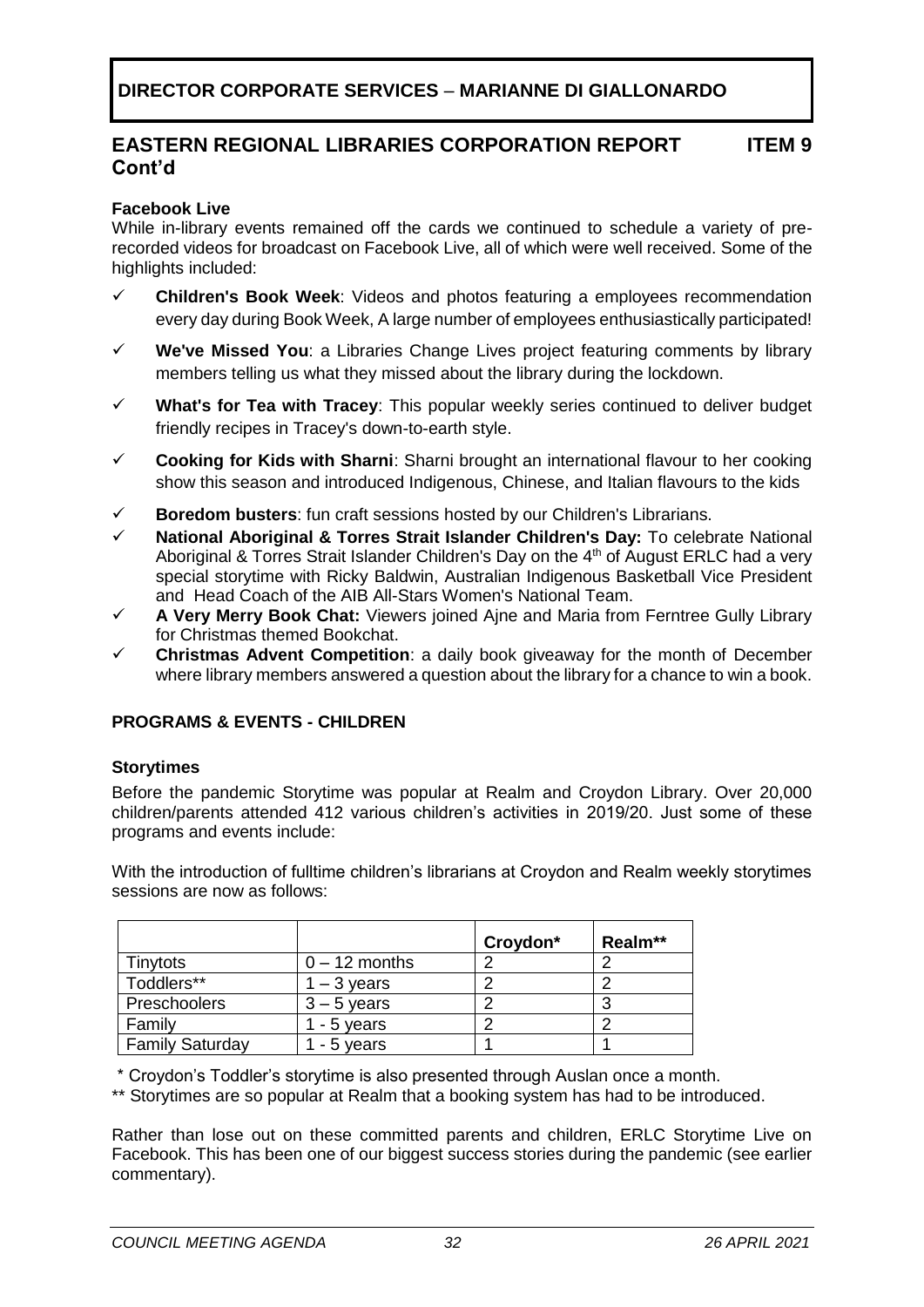**ITEM 9**

#### **Resumption of face– to –face storytimes**

With the easing of restrictions storytimes (with limited numbers) resumed at Croydon and Realm. With the assistance of the Council's customer service team at Realm, storytimes are being held on the ground floor as access to the lifts is greatly restricted. This has proved to be highly successful from both the parents' point of view (no accessing lifts with prams, etc.) and raising the profile of storytimes in the broader community by being visible to Town Square.

## **Chinese Language Storytime**

At the start of Term 3 2018, a Chinese language storytime was introduced at Realm. The storytime is delivered by two experienced storytellers through their company 'A Little Chinese Adventure'. During COVID restrictions, Chinese Storytime has been provided live on Facebook.

#### **July School Holiday program**

We ran our first digital School Holiday Program during the July School Holidays with an event every day. The programming was a mix of filmed events on Facebook, live activities through Zoom, some purchased content from other providers, an environmentally-themed activity with and a backyard scavenger hunt with our own employees member Jasminder, her dog Foxy (in her backyard). The Facebook videos received hundreds of views and many people expressed gratitude for providing kids with something to do in what turned out to be an extended holiday. Interestingly, using technology has been a bonus in some cases:

'My son loved it and wants to do it again! It was a great opportunity for him to step past feeling shy and speak up in a group setting.'

#### **Activity Packs**

Usually, during school holidays each library would set up an activity table with a variety of craft projects and worksheets that children can use when they visit the library. With restrictions on visitor numbers and no in-house School Holiday Program, we decided to offer Activity Packs via post. Our Children's Librarians made a selection of age-appropriate activities that could be mailed to interested children. ERL promoted the packs on social media and received over 500 requests within 24 hours! Employees worked feverishly to meet demand and eventually got the workload under control. It seems that children still love to receive mail delivered the old fashioned way!

'My three year old was so excited to get mail from her local library (which we enjoy visiting frequently). Thank you to all involved.'

## **Healthy Rivers: Healthy Bay With Prime SCI!**

Science Education, Swinburne University of Technology

The team from Swinburne Science delivered some interactive environmental science via Zoom in two sessions focussed on our local waterways: Dandenong Creek and the Yarra River. Both events were booked out and it seems like the kids learned something about water pollution.

#### **"Storytimes Live' on Facebook**

One of our biggest success stories during the pandemic has been Storytime Live on Facebook.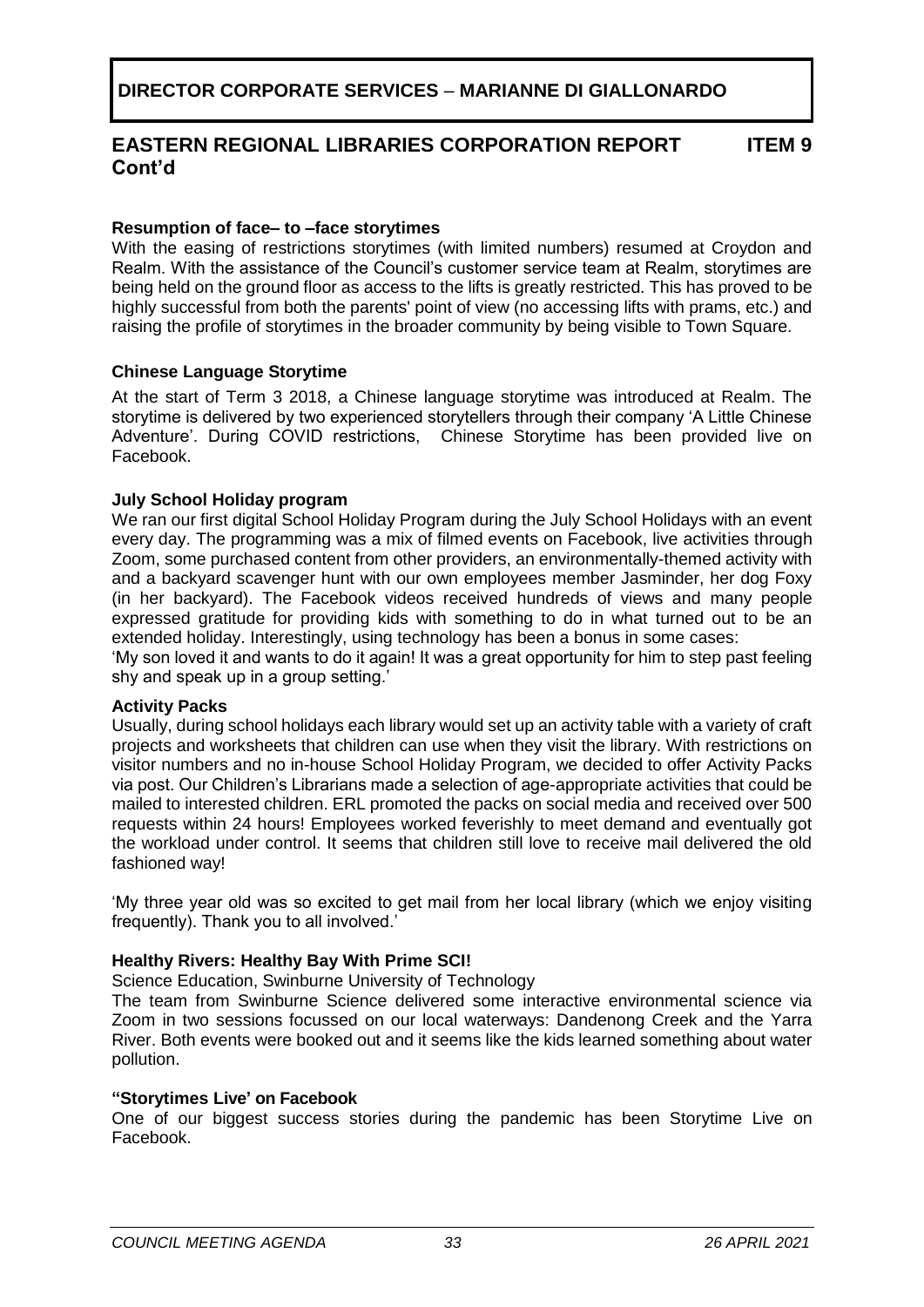#### **EASTERN REGIONAL LIBRARIES CORPORATION REPORT Cont'd ITEM 9**

While kids have been stuck at home and their parents self-isolating, ERL has able to deliver just what they needed to retain at least some sense of normalcy in their lives and to provide some daily entertainment for the children.

Each weekday at 11 am, a member of our Children's Services team, or a guest presenter, hosted a live storytime featuring stories, songs, rhymes and often a craft activity. The session is moderated by our Virtual Team who are on hand to say hello to the parents and children in real time!

Storytime Live sessions have proved very popular and we have a regular audience tuning in daily, while others have been enjoying the "catch-up" sessions on our website. Continuing our model of guest storytellers we have had the following dignitaries:

- ✓ Cr Kylie Spears, Maroondah Council
- ✓ Cr Tasa Damante, Maroondah Council
- ✓ Cr Nicole Seymour, Mayor of Knox
- The Hon. Jackson Taylor, Member for Bayswater
- ✓ The Hon Kim Wells, Member for Rowville
- ✓ The Hon. Nick Wakeling, Member for Ferntree Gully
- ✓ Greg Box, Manager Arts, Culture & Heritage, Yarra Ranges Council

Share some of their favourite children's books on Facebook storytime.

In celebration of National Aboriginal and Torres Strait Islander Day ERL was fortunate to have Ricky Baldwin share "Bundgil Creation Story" with Facebook audiences.

## **PROGRAMS & EVENTS - ADULT**

#### **Bookclub Program**

ERLC's Bookclub program provides sets of 10 books for Bookclubs to borrow. Both Croydon and Realm have 37 Bookclubs respectively.

Currently, ERLC has over 400 Bookclub sets. 50-70 new sets are added to the collection each year. Titles include classic and contemporary fiction, memoirs, biographies and general nonfiction. We welcome suggestions for titles from the Bookclubs as well as ERLC employees members.

The Bookclub fee for 2019 is \$350 per Bookclub. . This entitles the group to receive a Bookclub set, delivered to the branch of their choice, each month with a loan period of six weeks.

Because of the impact of the pandemic, the Bookclubs have been advised that their annual subscription will now also cover them for 2020/21. During COVID restrictions, some Bookclubs decided to receive their books via ERLC's free delivery service.

During the lockdown period, we have also posted out Bookclub sets to over 500 Bookclub members encouraging them to stay connected and to continue to hold their meetings via Zoom.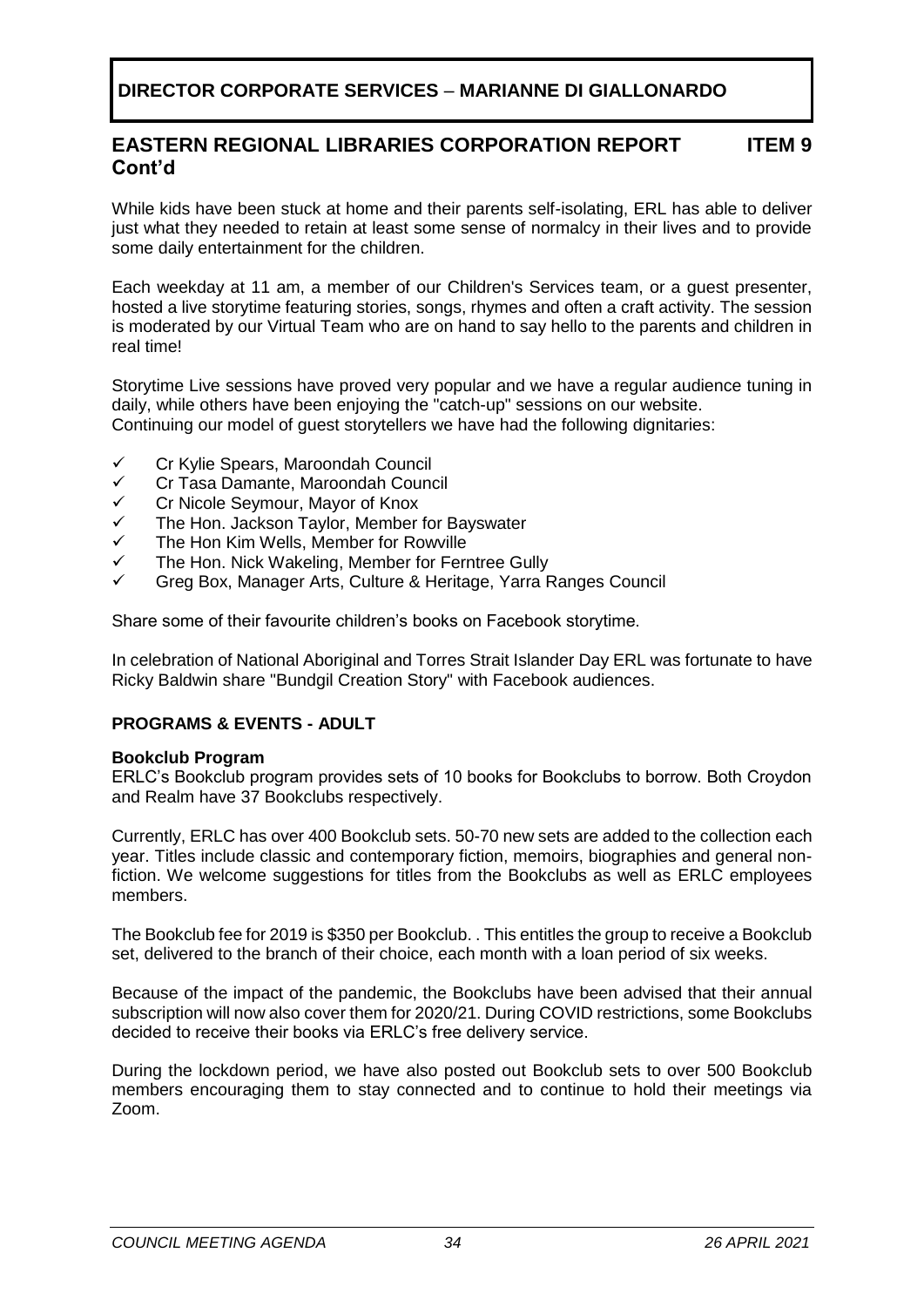## **ZOOM**

## **Author talks & Events online**

#### **NaNoWriMo**

November is National Novel Writing Month and the Melbourne NaNoWriMo team approached ERLC to hold writing workshops over Zoom to replace the face-to-face sessions they had previously held at the Knox library. The event spread over two months – October for plotting and November for writing. As the organisers said:

"We think that Nano is more important than ever, especially for Melbournites under lockdown; that creative outlet and the support of the online novelling community, not to mention the support of one's local librarians, is going to be sorely needed in times to come."

The sessions started slowly, but quickly built to capacity.

#### **Self-Care with Annette Subharni**

Life coach Annette Subhani from New Pathways delivered an interactive session on Zoom discussing the questions – What is self-care and how can it work for me?

Participants were asked to actively engage with the program including some physical activity and some reflective journaling.

#### **Mark Brandi**

The author of 'Wimmera' and 'The Rip' was to have been the first speaker in 2020 Books and Bites series at Croydon. Mark was keen to participate online and we were able to host him via Zoom in October. Mark shared stories of his writing journey and we were able to see him in his writing space along with his canine writing companion (who contributed the occasional snore). Sue Pitt, the Croydon branch manager, posed some probing questions and even got Mark to reveal details of his next book.

#### **Karen Turner and the journey to publishing**

The author of three published romance novels set in wartime England, Karen Turner was a self-published author who found a publisher overseas. From her home in Castlemaine, she shared her writing journey and the pros and cons of doing it yourself versus being picked up by a commercial publisher. Scheduled to appear at the end of the NaNoWriMo program Karen was an encouraging voice for all would-be authors.

#### **Sue Ingleton**

Sue Ingleton's book *'Making trouble: tongued with fire'* tells the story of two extraordinary women who left the confines of their English lives and made a new role for themselves running Melbourne's first ladies-only gymnasium. Their fortunes in colonial Australia waxed and waned but Sue's animated delivery combined with the long and circuitous road to the book's publication made for an entertaining afternoon.

One participant commented that she had only discovered the library since trying to help her son with his home-schooling; as a result she found herself at her first ever author talk.

## **TECHNOLOGY & INFRASTRUCTURE**

#### **Network Infrastructure Update**

ERL's core network infrastructure was updated in-line with the expiring lease agreement for the existing hardware. This included managed network switches, uninterrupted power supply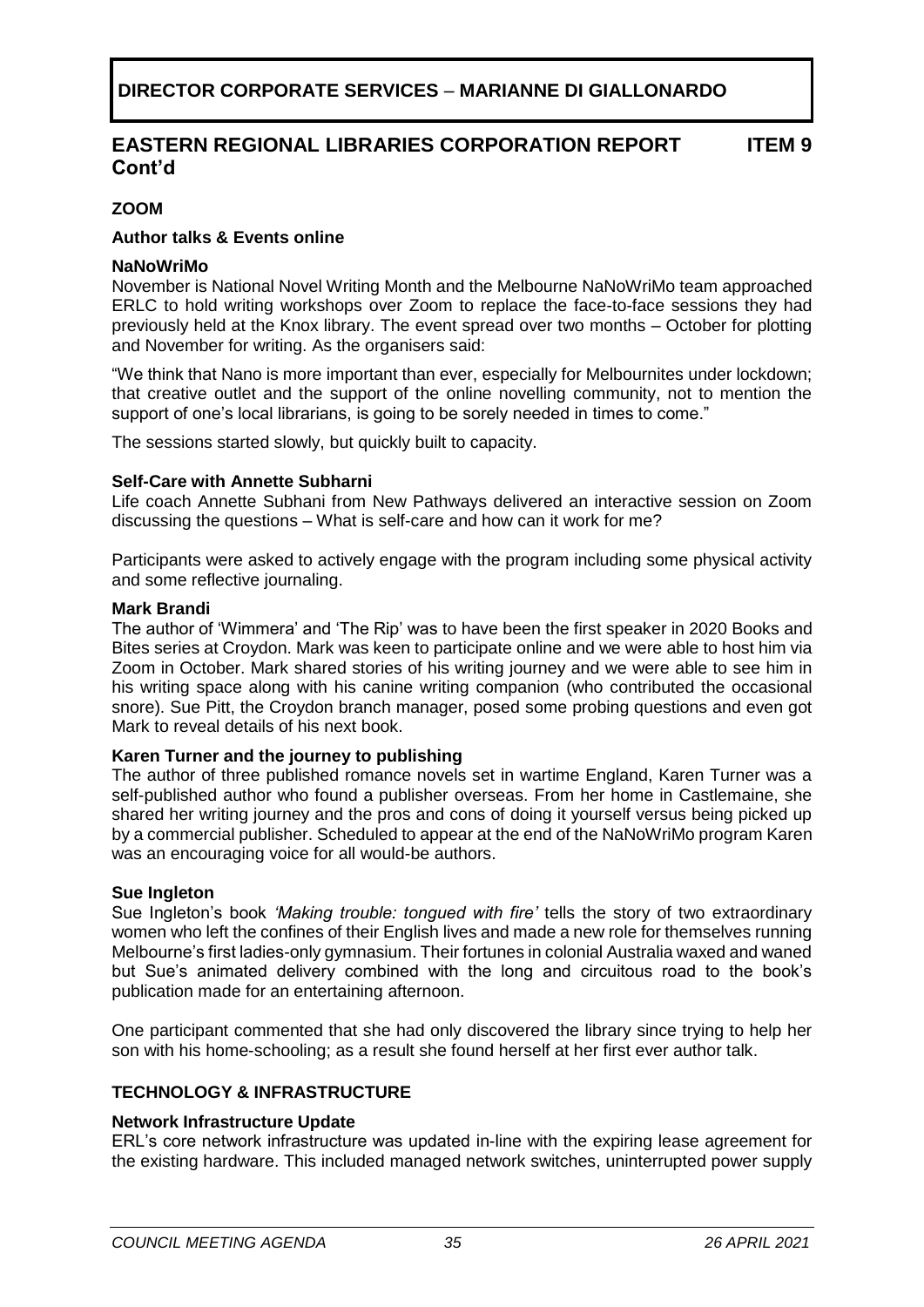units and re-cabling works where required. This infrastructure update will allow Eastern Regional Libraries to deliver more innovative technologies into the future.

## **New Public and Employees PCs**

After a successful tender process, new Dell computers, monitors and laptops were installed throughout Eastern Regional Library Branches and Reading Rooms. Most of the public and employees workstations were replaced with All-In-One (AIO) computers and Team Leader workstations were replaced with laptop devices to allow remote working abilities.

The performance of the new hardware is significantly higher than our previous models and has the capability to increase performance for future needs by adding extra modules. These new computers will deliver a better user experience for our members and employees.

#### **New Library Management System (LMS)**

After a joint tender with Yarra Plenty Regional Library Corporation, CIVICA was appointed the preferred LMS supplier for their product Spydus. This is a fully integrated LMS with an inbuilt business intelligence system, Yellowfin.

#### **New Library Website**

ERL unveiled the new Your Library based branding and launched the new website and the App on the same day as the new LMS. The new website theme is designed to be more action oriented and based on common tasks and information requests based on Google Analytics data.

Bringing all library resources and information into a searchable and easily discoverable site while maintaining a modern look has been a challenging process and ERL will continue to monitor and improve it to meet the demand. The website now includes much loved library events/programs within the site, making it easier for the community to discover them.

The website was designed to be accessible friendly and complies with Web Content Accessibility Guidelines (WCAG) 2.0.

## **Your Library Mobile Devices App**

Your Library App was also launched with a similar theme and it's available on both iOS and Android platforms. ERL chose the market leading Solus Library App because it met most of the requirements and they agreed to integrate the library events into the App.

In addition to usual library app features, Your Library App allows members to check-out library items using mobile devices, eliminating the need to queue in library self-check stations or needing employees assistance. This also proved to be a safe/hygienic option to check-out items during the COVID-19 pandemic.

## **Library Business Intelligence & Reporting**

As part of the implementation of the new LMS, ERL signed up with Civica Spydus to provide a dynamic reporting and business intelligence solution through its partner and another local solution provider Yellowfin.

This provides ERL with access to 100+ pre-built LMS specific reports and the flexibility to export and create our own reports with other data sources.

ERL's vision is to create a single data warehouse, where we can analyse and present meaningful reports across the service. Yellowfin will provide a flexible platform where we can gather the data and create accurate & replicable reports intuitively.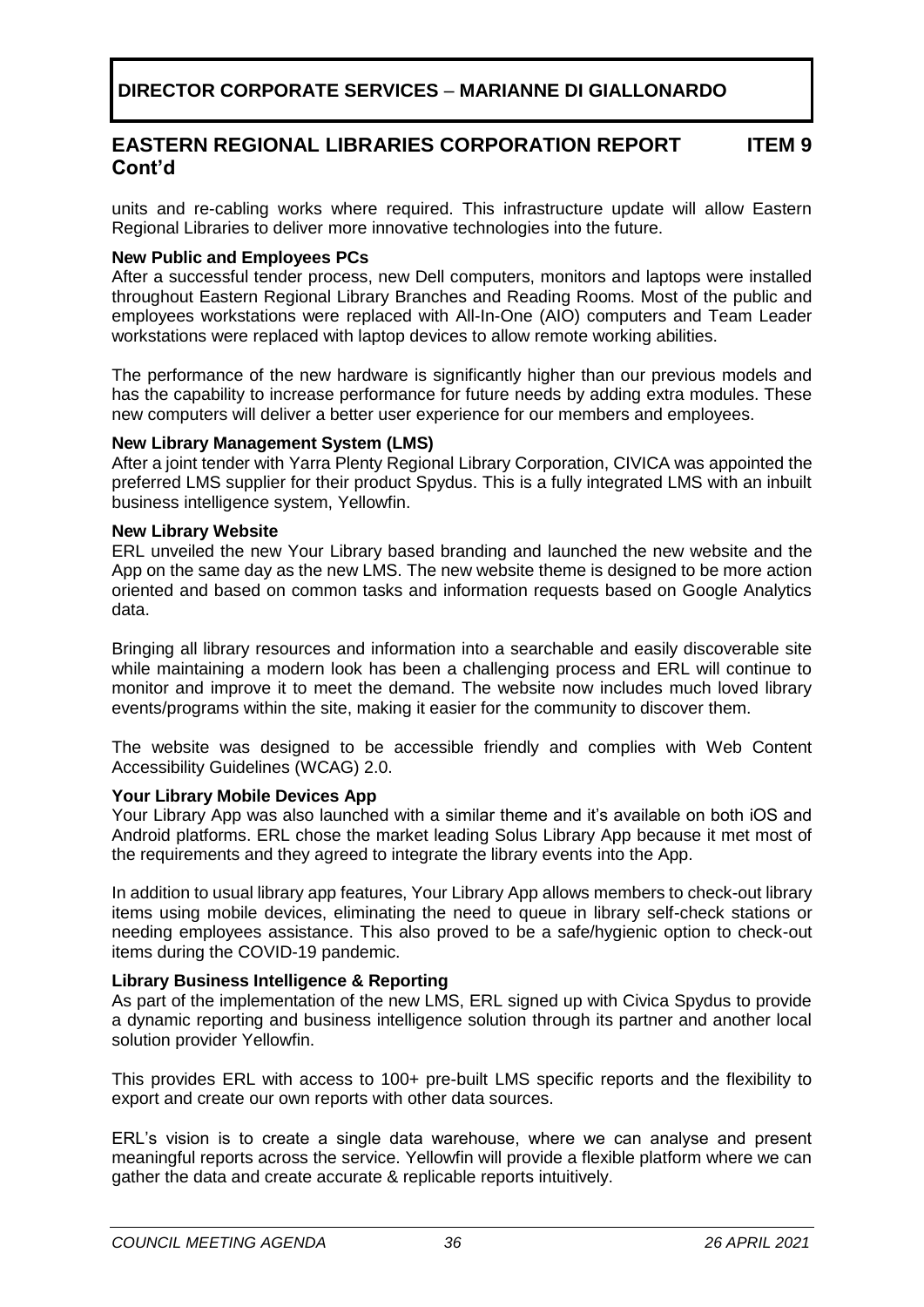## **COLLECTIONS 2020/21**

Approximately 76% of Maroondah's collection is under 5 years old. The other 24% is mainly Family and Local History, Reference Collection and classic publications that are still in good order and fit for lending.

On average each physical item in Maroondah for 2020/21 YTD has been borrowed 2.29 times, compared to 9.15 for the full year 2019/20. The reason for the decrease was the impact of COVID 19. It is expected that the average will continue to improve now that branches have reopened to the public.

| <b>ITEM</b>                                                  | 2020/21         | 2019/20     |
|--------------------------------------------------------------|-----------------|-------------|
|                                                              | Year to         |             |
|                                                              | <b>December</b> | <b>Full</b> |
|                                                              | 2020            | Year        |
| LB1. Physical Library collection usage.                      | 2.29            | 9.15        |
| Numerator - Number of physical library collection item loans | 210,596         | 791,341     |
| Denominator - Number of physical library collection items    | 91,895          | 86,442      |
|                                                              |                 |             |
| LB2. Recently purchased library collection                   | 75.86%          | 69.81%      |
| Numerator - Number of library collection items purchased in  |                 |             |
| the last 5 years                                             | 89,483          | 74,645      |
| Denominator - Number of library collection items             | 117,951         | 106,925     |

#### **"Click and Collect"**

ERLC's employees took to the new service delivery models with gusto and facilitated over 18,000 loans through "Click and Collect", and 'posted' over 52,000 items and 540 Activity Packs through "Click for Home Delivery". Over 40% of these are attributable to Maroondah members.

## **Eastland Valet Service**

Eastland Valet Service was delivering bags of library books straight to the car boot. ERLC was approached by the shopping centre via the Realm employees to participate in their drivethrough parcel delivery service. Hundreds of members chose to collect their library books this way.

#### **Digital Library Statistics Major Platforms - Year to Date**

Based on the single metric of loans generated, our major digital platforms would make this area our busiest 'branch' for the year.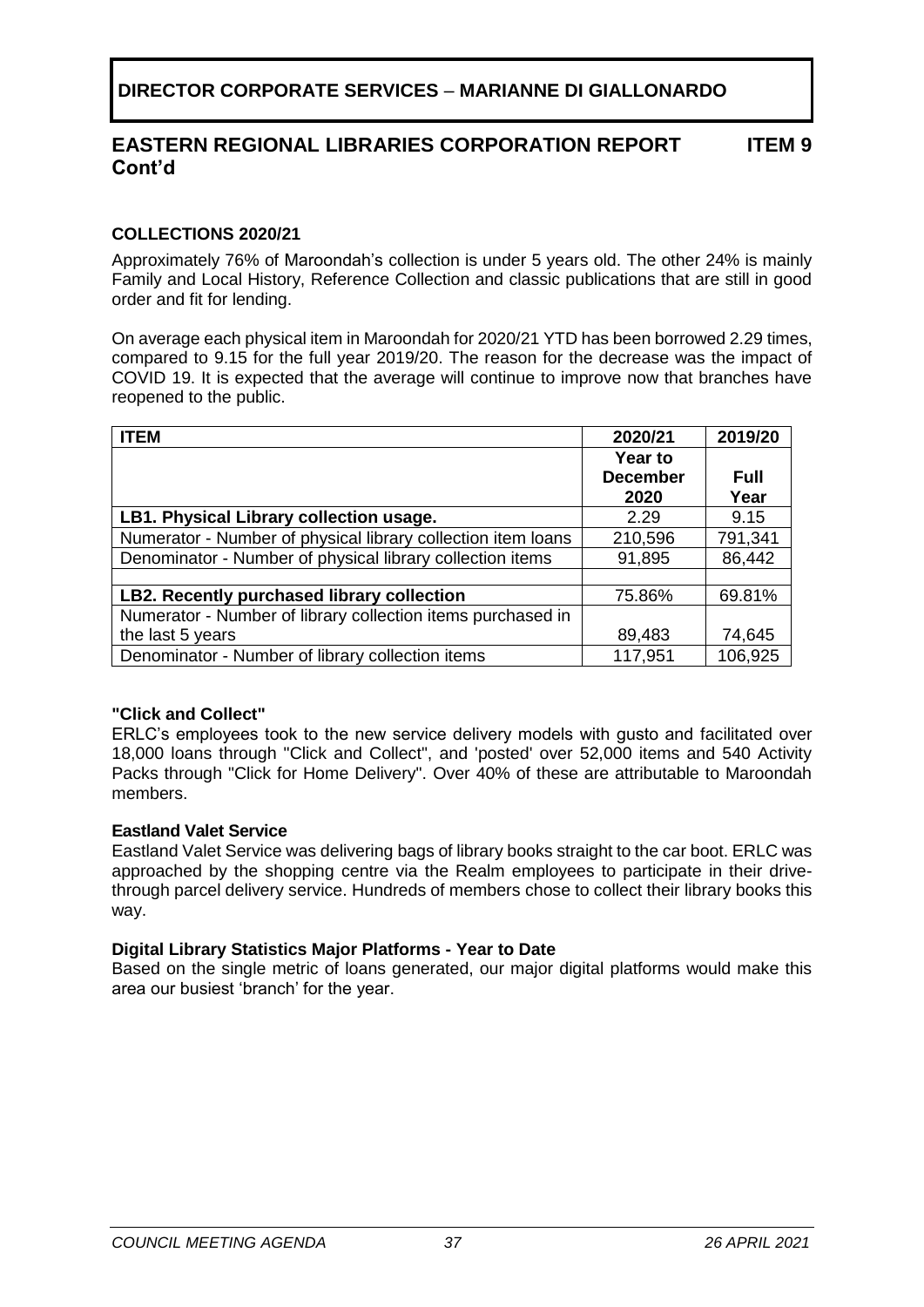**ITEM 9**

## **Digital Library Statistics Major Platforms - Year to Date**

Based on the single metric of loans generated, our major digital platforms would make this area our busiest 'branch' for the year.

|                         | <b>YTD FEB</b> |         |            |
|-------------------------|----------------|---------|------------|
| eResources              | 21             | 2019/20 | Variance   |
| <b>BorrowBox</b>        | 44,733         | 65,384  | $-20,651$  |
| Kanopy                  | 32,554         | 39,766  | $-7,212$   |
| OverDrive               | 417,470        | 524,077 | $-106,607$ |
| RBDigital - eAudiobooks | 3,480          | 6,596   | $-3,116$   |
| Zinio - eMagazines      | 59,412         | 65,721  | $-6,309$   |
| <b>Total</b>            | 557,649        | 701,544 | $-143,895$ |

#### **New Online Resources**

#### **LOTE Online for kids**

A brand new online resource was introduced to the growing ERL eResources collection in January. This unique resource allows kids to read or listen to books in LOTE (Languages Other Than English).

With over 600 titles in 25+ languages this bilingual collection offers a great way to learn another language or reconnect with origins for the CALD communities.

#### **Overdrive - more content in one place**

Overdrive's acquisition of RB media's library business RB Digital meant all the great exclusive content from Wavesound Australia and W.F. Howes UK are now available in the Overdrive's Libby App.

Over 2000 exclusive titles purchased by ERL were transferred from RB Digital to Overdrive in this transition. The popular Zinio eMagazines in the RB Digital platform were transferred across to Overdrive by the end of February. This provides a great opportunity for our members to explore and discover more content within the familiar Libby App.

#### **FINANCIAL / ECONOMIC ISSUES**

The Maroondah City Council contributes in the order of \$2.7 m to ERLC for library services at Croydon and Realm per annum.

#### **ENVIRONMENTAL / AMENITY ISSUES**

Not applicable.

#### **SOCIAL / COMMUNITY ISSUES**

As outlined under the Strategic/Policy Issues heading above, the library service is a very significant universal service for all members of the Maroondah community. Council continues to ensure increases in productivity and efficiencies occur without impacting quality of service to enhance the Maroondah residents' library experience.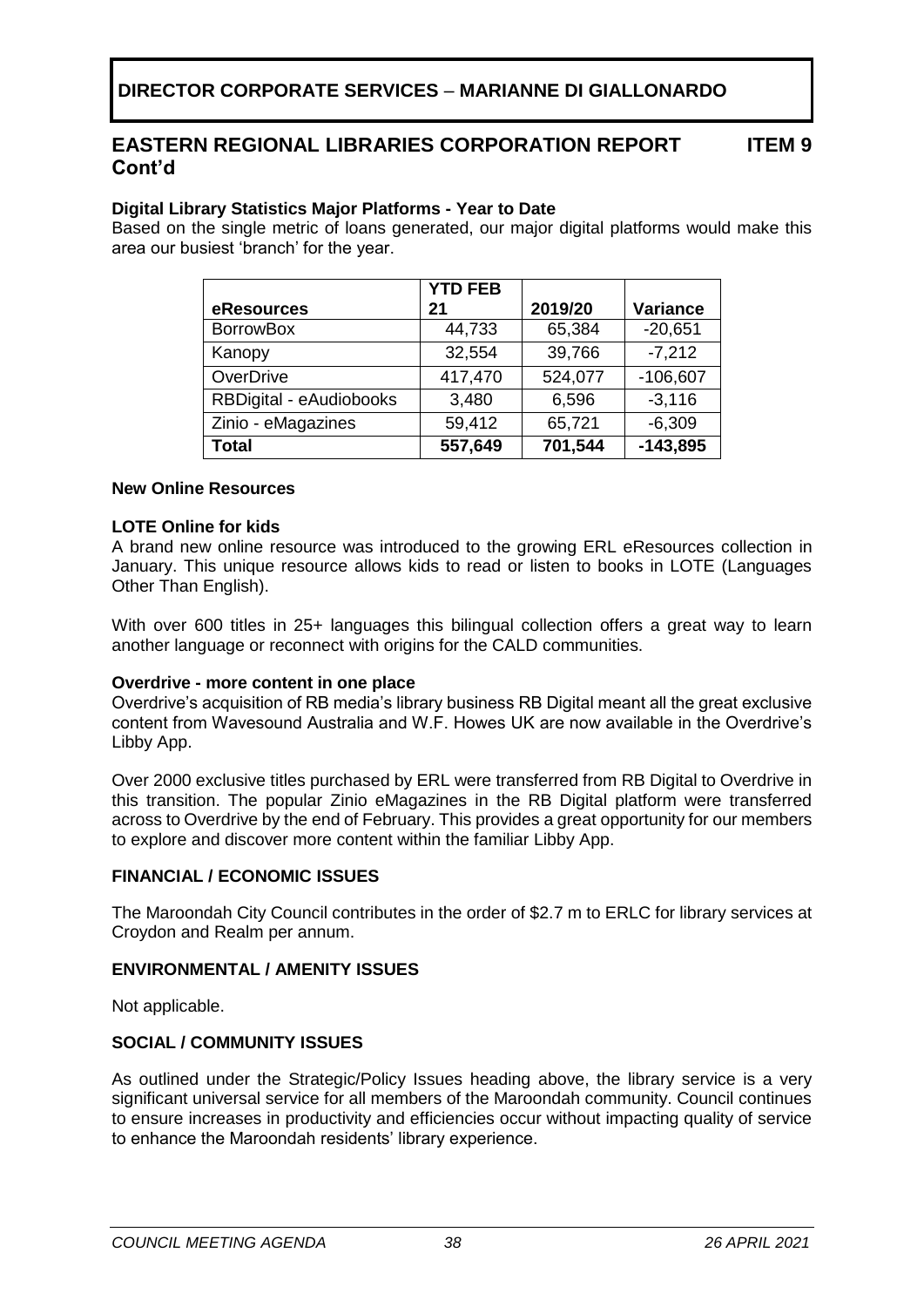#### **EASTERN REGIONAL LIBRARIES CORPORATION REPORT Cont'd ITEM 9**

#### **COMMUNITY CONSULTATION**

Not applicable given this is a standard governance reporting item ensuring transparency to the Maroondah community.

#### **CONCLUSION**

Council's Library service provided by the Eastern Regional Library Service provides a highly valued universal service to the Maroondah Community at both Realm and Croydon sites as outlined. This highlights report of 2020/21 year to date demonstrates high membership, visits, loans, public enquiries, public pc activities, Wi-Fi (albeit some decreases as compared to 2019/20 because of the pandemic), adult, children and youth program attendance and program events continue to be well received and attended either in person or online by the Maroondah community. These figures are some of the highest for the region and demonstrates Council's continued investment in this service is reaping significant benefits and rewards for the community.

#### **ATTACHMENTS**

Not Applicable

#### **CONFIDENTIALITY**

Not Applicable

#### **RECOMMENDATION**

#### **THAT COUNCIL NOTES THE EASTERN REGIONAL LIBRARIES CORPORATION REPORT**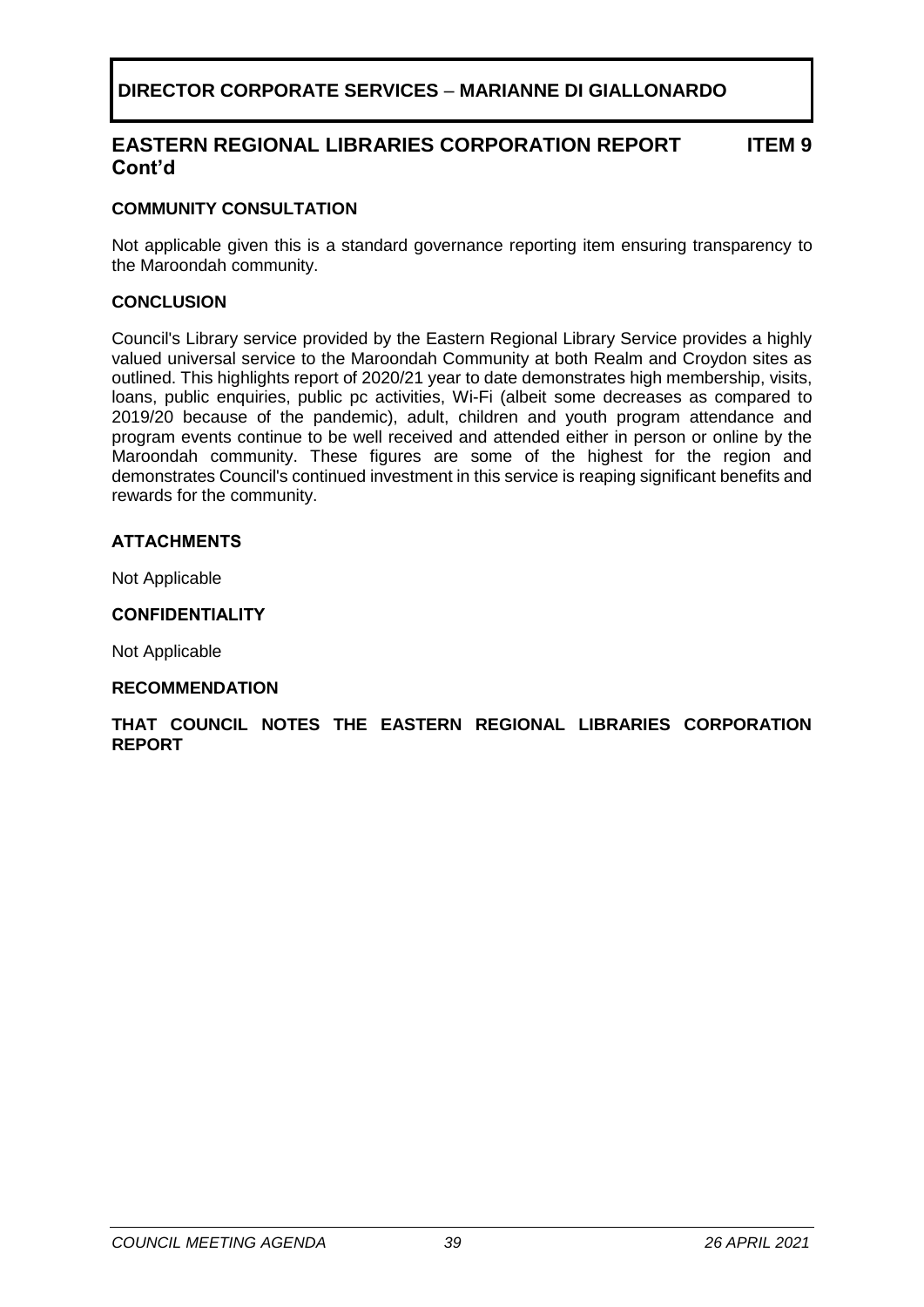# **DIRECTOR OPERATIONS, ASSETS & LEISURE** – **ADAM TODOROV**

## **ROAD MANAGEMENT PLAN 2021 - PUBLIC EXHIBITION ITEM 1**

#### <span id="page-39-0"></span>**PURPOSE**

The purpose of this report is to seek endorsement for the public exhibition of the draft Road Management Plan which has been developed pursuant to the Road Management Act 2004 and Road Management (General) Regulations 2016.

#### **STRATEGIC / POLICY ISSUES**

The following directions contained in Maroondah 2040: Our Future Together and the Council Plan 2017-2021 (Year 4: 2020-2021) provide the strategic framework that underpins the purpose of this report.

#### Outcome Area:

An accessible and connected community; and

A well governed and empowered community.

#### Our Vision:

In 2040, Maroondah will be accessible for all ages and abilities with walkable neighbourhoods, sustainable transport options, and a safe integrated transport network.

In 2040, Maroondah will be an empowered community actively engaged in local decision making, led by an innovative community inspired Council that collaborates regionally and proactively champions local needs.

#### Key Directions 2020 – 2021:

- 5.5 Improve the efficiency of Maroondah's road network through effective asset management, maintenance and renewal works.
- 8.2 Ensure responsible and sustainable management of Maroondah's resources, assets, infrastructure and natural environment.
- 8.7 Embrace emerging technology and the digital economy in the delivery of services, enhancement of assets, and engagement of the community.

#### **BACKGROUND**

Council's Road Management Plan (RMP) sets reasonable standards in relation to the performance of road management functions for the maintenance of its public roads and associated road infrastructure.

The Road Management Act 2004 (the Act), allows Council, as a road authority, to amend its RMP in accordance with the Road Management (General) Regulation 2016 (the Regulation). The Regulation states that the RMP must be reviewed within the period of 6 months after each general election or by the next 30 June, whichever is later.

The Regulation requires notice to be given when amendments to the RMP relate to construction, inspection, maintenance or repair.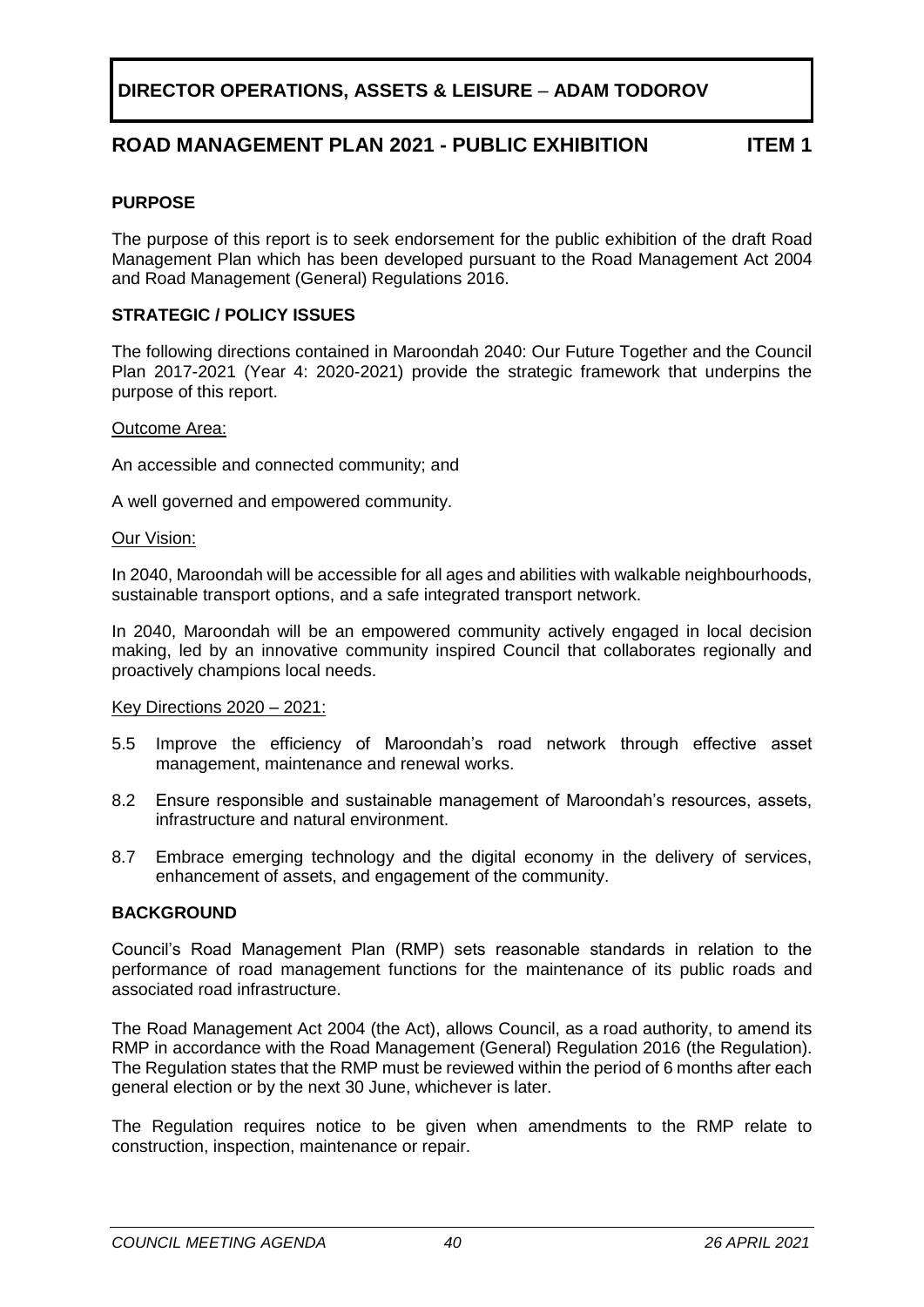# **DIRECTOR OPERATIONS, ASSETS & LEISURE** – **ADAM TODOROV**

#### **ROAD MANAGEMENT PLAN 2021 - PUBLIC EXHIBITION Cont'd ITEM 1**

The RMP has been reviewed and amended following consultation with relevant internal service areas, and includes minor proposed changes, specifically in relation to updated maps, tables, and some improvements to intervention (service) levels.

#### **ISSUE / DISCUSSION**

#### The review process

Council's Asset Management team undertook an internal review of the RMP with representatives from the Engineering Services, Operations and Risk Management teams. The primary focus of the review was to assess the appropriateness of the established levels of service, taking account of what is considered reasonable, affordable, and achievable.

#### Issues identified during review process

The issues associated with the current RMP that were identified during the internal consultation include:

- The need to simplify and clarify wording, terminology, references and formatting within the RMP;
- The need for further clarity in relation to defect identification and severity; and
- Ensuring that the defect severities and response times stated in the RMP reflect achievable targets, taking account of resource levels.

#### RMP changes

In general, the changes proposed to the RMP include:

- Updates to better reflect Council's current policies and practices;
- Updates to the maps, images, and figures; and
- Improvements / clarification of some definitions, intervention levels or response times.

The attached change register provides further detail of the changes proposed.

#### **FINANCIAL / ECONOMIC ISSUES**

In reviewing the levels of service within the RMP, consideration was given to what is reasonable, affordable and achievable, taking account of current and future budgetary constraints.

#### **ENVIRONMENTAL / AMENITY ISSUES**

The proposed amendments to the RMP have been prepared with consideration to the amenity and safety of road and associated road infrastructure. It is a desired outcome that the amenity provided within the road environment be to the highest level that is reasonable, affordable and achievable.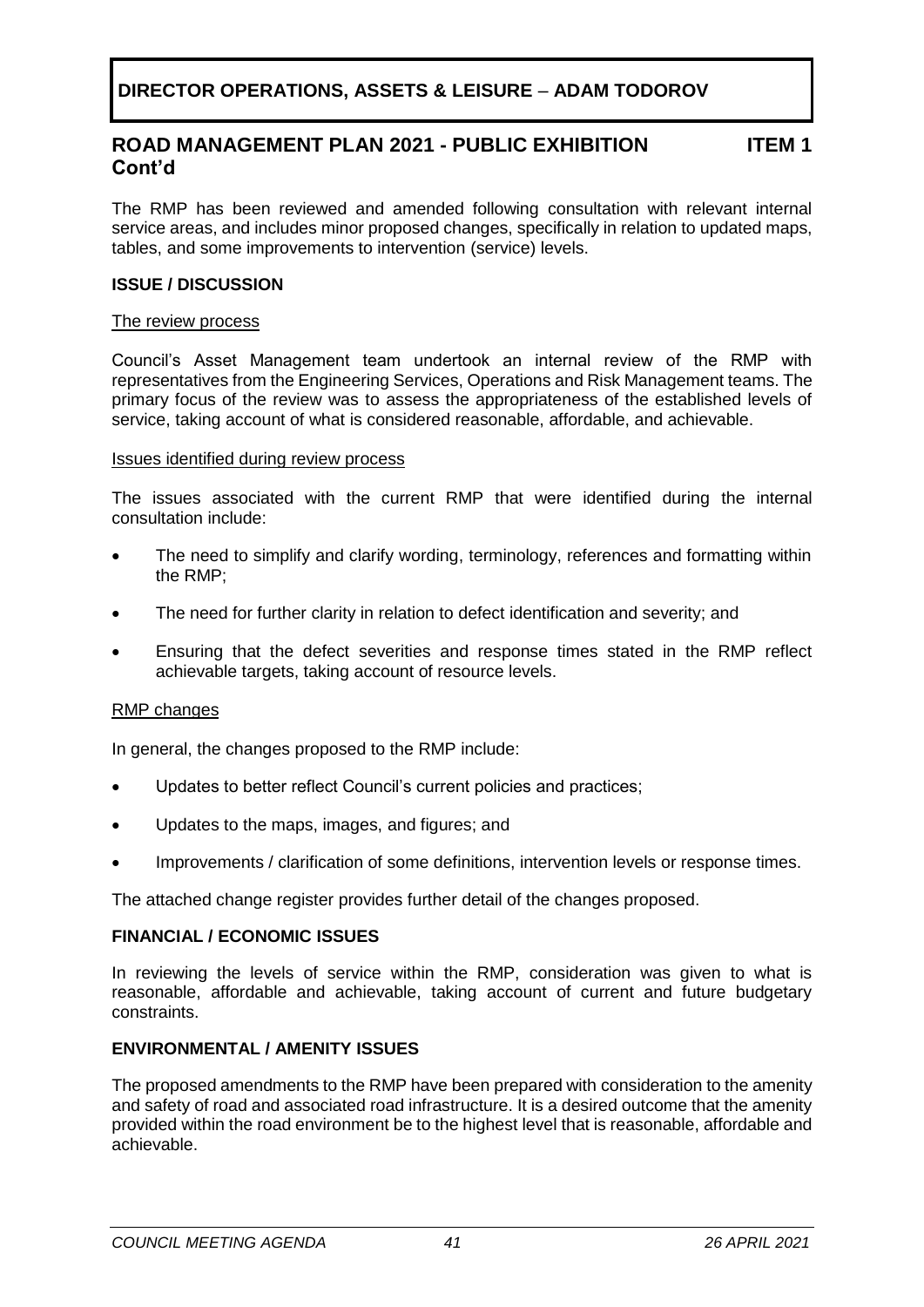# **DIRECTOR OPERATIONS, ASSETS & LEISURE** – **ADAM TODOROV**

## **ROAD MANAGEMENT PLAN 2021 - PUBLIC EXHIBITION Cont'd**

**ITEM 1**

#### **SOCIAL / COMMUNITY ISSUES**

The social and community issues considered when undertaking this review focus around the desire for all modes of transport being utilised in as safe an environment as practical for the benefit of the community.

#### **COMMUNITY CONSULTATION**

In accordance with Road Management Act 2004 and Road Management (General) Regulation 2016 (the Regulation), a notice to review and amend the Road Management Plan is proposed to be published in the Government Gazette. The Road Management Plan is also proposed to be exhibited for a period of 28 days.

#### **CONCLUSION**

The RMP review process has been undertaken in accordance with the Act and Regulation, taking account of what is reasonable, affordable, and achievable. These proposed amendments will result in improvements to the understanding and workability of the RMP whilst increasing the levels of community safety.

#### **ATTACHMENTS**

- 1. **R** Road Management Plan 2021-2025 (Full Version)
- 2. **2.** Road Management Plan 2021 Change Register

#### **CONFIDENTIALITY**

Not Applicable

#### **RECOMMENDATION**

**THAT THE DRAFT ROAD MANAGEMENT PLAN BE PLACED ON EXHIBITION FOR A PERIOD OF 28 DAYS, FROM THE 29 APRIL 2021**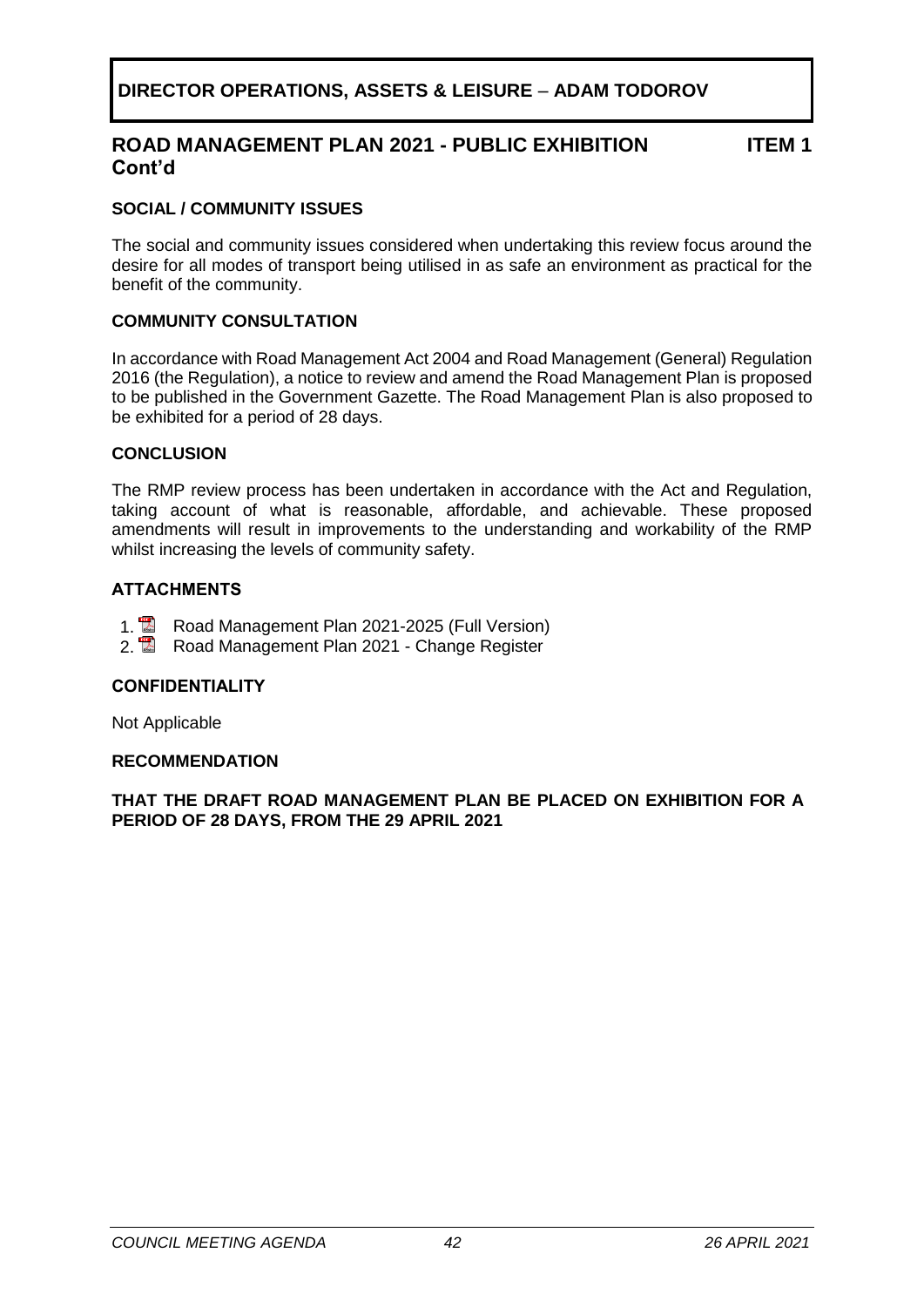## <span id="page-42-0"></span>**PURPOSE**

This report recommends that Council declare a Special Charge Scheme under Section 163 of the *Local Government Act 1989* (the Act) for the purposes of defraying expenses relating to the provision of solar energy systems on residential properties participating in the Solar Saver Scheme.

## **STRATEGIC / POLICY ISSUES**

The following directions contained in *Maroondah 2040: Our Future Together* and the Council Plan 2017-2021 (Year 4: 2020-2021) provide the strategic framework that underpins the purpose of this report.

Outcome Area:A safe, healthy and active community.

Our Vision:In 2040, Maroondah will be a safe, healthy and active community where all people have the opportunity to experience enhanced levels of social, emotional and physical wellbeing.

Key Directions 2020 – 2021:

1.6 Promote the health and wellbeing of the community through accessible and affordable initiatives and services that respond to community needs

Outcome Area:A clean, green and sustainable community.

Our Vision:In 2040, Maroondah will be a resilient community committed to sustainable living, enhancing our natural environment, and providing leadership in responding to climate change.

Key Directions 2020 – 2021:

- 4.1 Create and foster a culture within our community that is committed to the sustainable use of natural resources
- 4.8 Mitigate and adapt to the risk, effects and impacts of climate change and be responsive and adaptive to new environmental opportunities and threats as they occur
- 4.9 Strive to become carbon neutral council and build the capacity of our community to make more sustainable choices

## **BACKGROUND**

Council is making solar power more accessible to low income households through the Solar Saver program. Council has committed through the *Maroondah 2040 Community Vision*, not only to reduce emissions, but to support those most vulnerable to climate change impacts and increasing energy costs.

Council included \$100,000 funding for the Solar Savers project in its 2020/21 budget. The total cost of the works is calculated at \$95,019.80 of which property owners will contribute the entirety over a 8-year period (payback period). Through an open tender process led by MAV Procurement, Eko Energy was appointed to provide quotes and supply and install the solar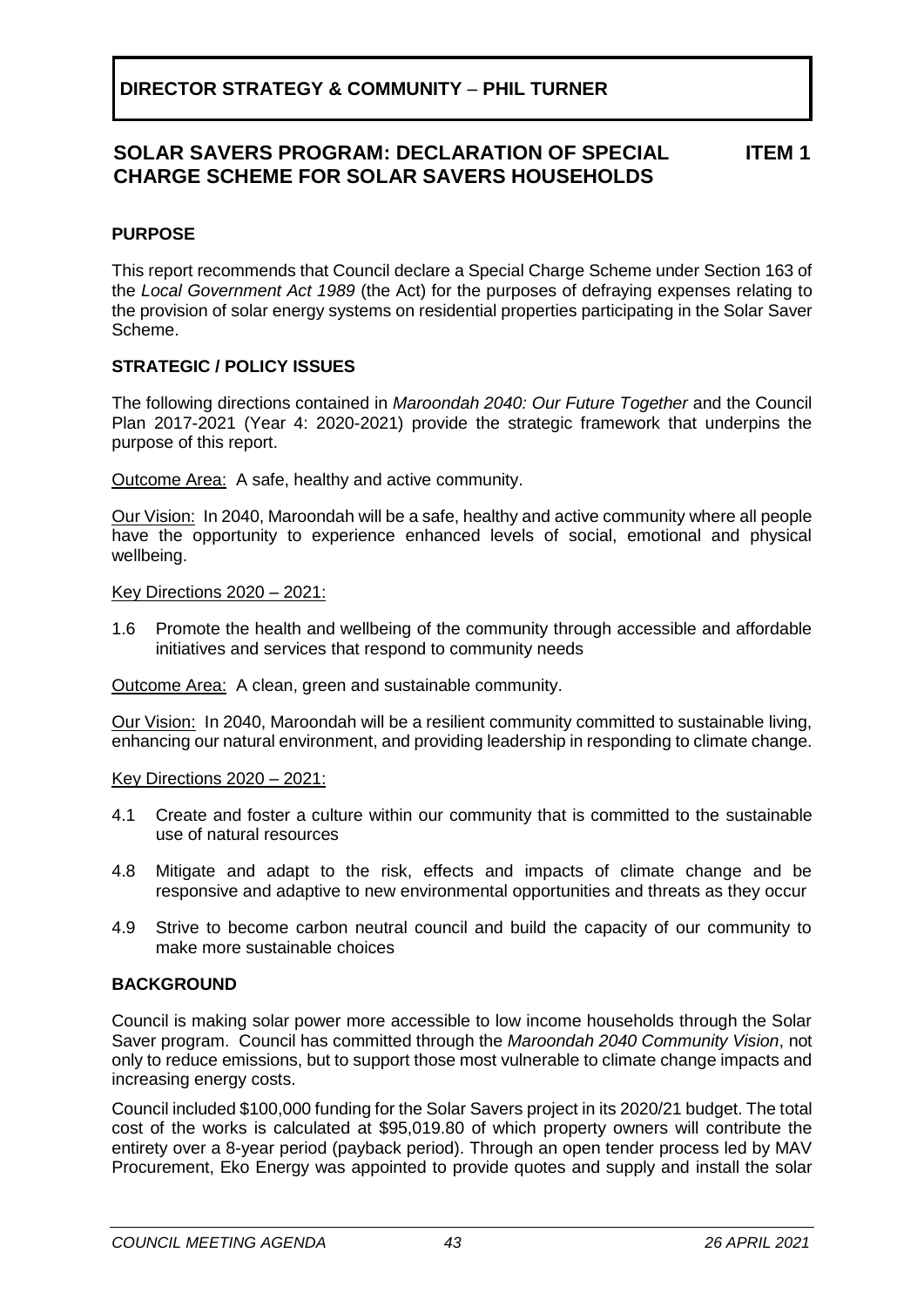#### **SOLAR SAVERS PROGRAM: DECLARATION OF SPECIAL CHARGE SCHEME FOR SOLAR SAVERS HOUSEHOLDS Cont'd ITEM 1**

energy systems for the 2020/21 Solar Savers Program.

The program was promoted to households in receipt of pensioner rate rebates and health care card holders.

To ensure that participating homes were aware of and agreed to the quoted system, price and the proposed special charge scheme, an agreement between Council and participants was developed (see **Attachment 1 - Template Householder Agreement**). This agreement has been signed by the owner of each of the 21 households included in the proposed special charge scheme.

Solar systems have been sized to maximise the financial benefits to participating households with system sizes ranging from 3kW up to 6.7kW. It is estimated that the average participating households will save \$100 above their rate repayments in electricity bills over the first year based on current electricity pricing. After 8 years households are expected to save in the order of \$400 - \$500 per year on electricity bills (although this will vary from household to household).

Through the process, Council's Solar Savers team has also been conducting initial screening to ensure householder eligibility for the State Government's Solar Victoria solar panel rebate and will assist with rebate applications. The rebate of \$1,850 for solar panel installation is factored into the total cost of the system for eligible households through the supplier quote process.

On 22 March 2021, Council resolved to give notice of its intention to declare a special charge for the purpose of defraying any expense incurred by Council in relation to the provision of solar energy systems on residential properties participating in the Solar Saver Scheme.

Council resolved to advise of its intention to declare a Special Charge, to publish a public notice and to request and to hear submissions under Section 223 of the Act. Section 223 requires that Council publish a public notice specifying the date by which submissions are to be made, being a date, which is not less than 28 days after the date on which the public notice is published. Section 223 also entitles any person making a submission to request a hearing by Council of their submission.

Public notice was posted in the 23 March 2021 edition of the Age Newspaper. The public notice advised of the proposed declaration and invited submissions under Section 223 of the Act by 5.00PM on 19 April 2021. Copies of the proposed declaration were also sent to the participating households, available for public inspection at the Croydon and Ringwood Customer Service Centres, and on Council's YourSay website.

- No formal submissions or objections were received.
- One call was received to clarify details of the Scheme.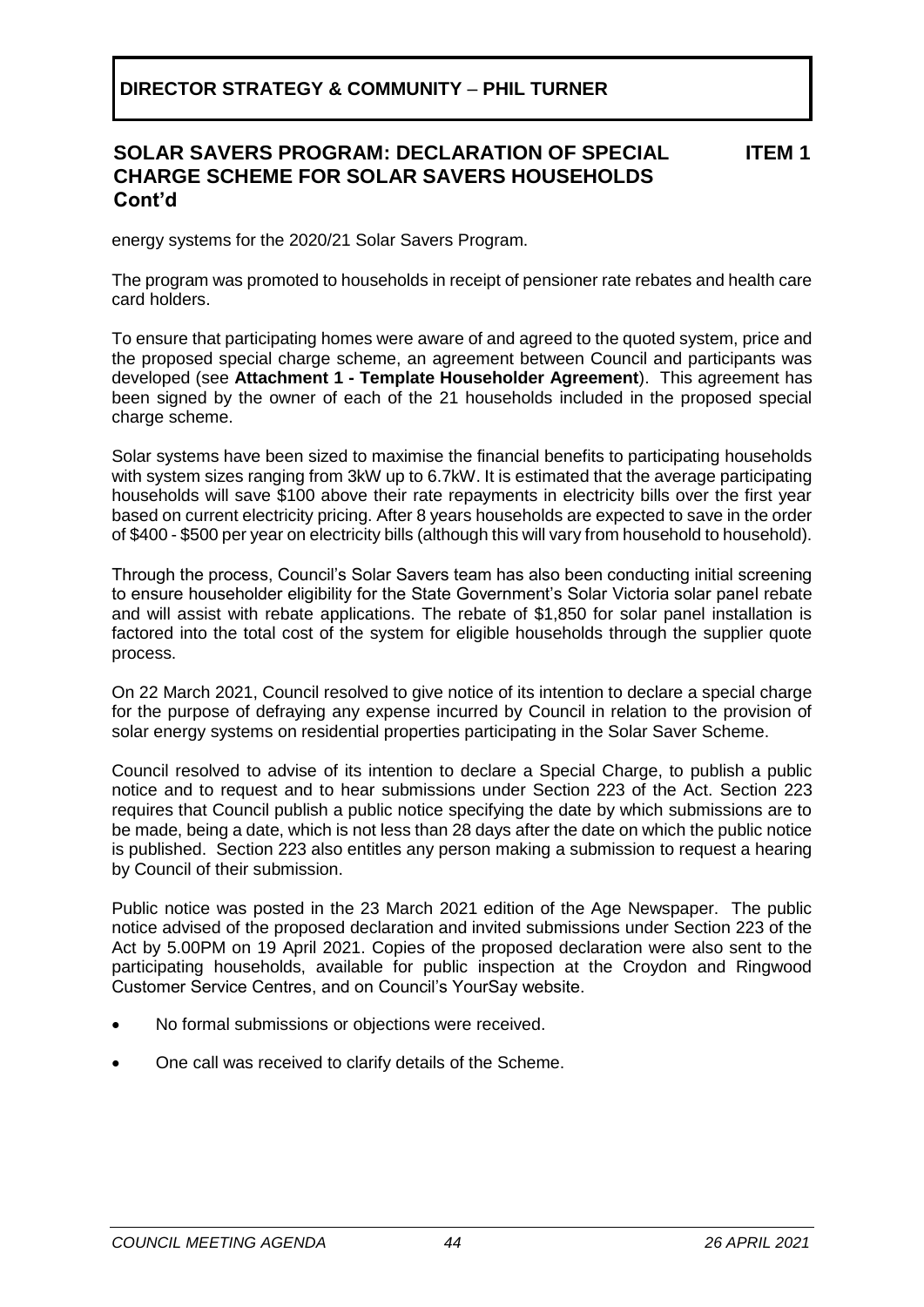#### **ISSUE / DISCUSSION**

Under Section 163 of the *Local Government Act 1989*, Council is empowered to declare a special charge for the purposes of defraying any expenses in relation to the performance of a function or the exercise of a power of [Council,](http://www.austlii.edu.au/au/legis/vic/consol_act/lga1989182/s3.html#council) if [Council](http://www.austlii.edu.au/au/legis/vic/consol_act/lga1989182/s3.html#council) considers that the performance of the function or the exercise of the power is, or will be, of special benefit to the [persons](http://www.austlii.edu.au/au/legis/vic/consol_act/lga1989182/s3.html#person) required to pay the special rate or special charge.

In this case, the installation of solar energy systems on properties as part of the Solar Saver Scheme arises out of Council's functions of advocating and promoting proposals which are in the best interests of the community and ensuring the peace, order and good government of Council's municipal district and promotes the social, economic and environmental viability and sustainability of the [municipal district](http://www.austlii.edu.au/au/legis/vic/consol_act/lga1989182/s3.html#municipal_district). Each participating property has signed a Householder Agreement with Council to participate in the Scheme, which includes the overall cost and rate repayments which would be paid by the property should the Scheme be approved (see **Attachment 2 - Apportionment of costs**).

In September 2004, the Minister for Local Government issued a guideline for the preparation of special charge schemes. The guideline specifically deals with the calculation of the maximum total amount that a council may levy as a special charge.

The guideline requires that Council identify the following:

- A. Purpose of the works
- B. Ensure coherence
- C. Calculate total cost
- D. Identify special beneficiaries
- E. Determine the properties to include
- F. Estimate total special benefits
- G. Estimate community benefits
- H. Calculate the benefit ratio
- I. Calculate the maximum total levy

#### **A. Purpose of the Works**

The purpose of the works is to supply and install solar energy systems on properties to reduce energy costs and encourage and increase the use of renewable energy in the City of Maroondah.

#### **B. Ensure Coherence**

The proposed works have a natural coherence with the proposed beneficiaries, as the properties proposed to be included in the Scheme are receiving solar energy systems to the value of their participation.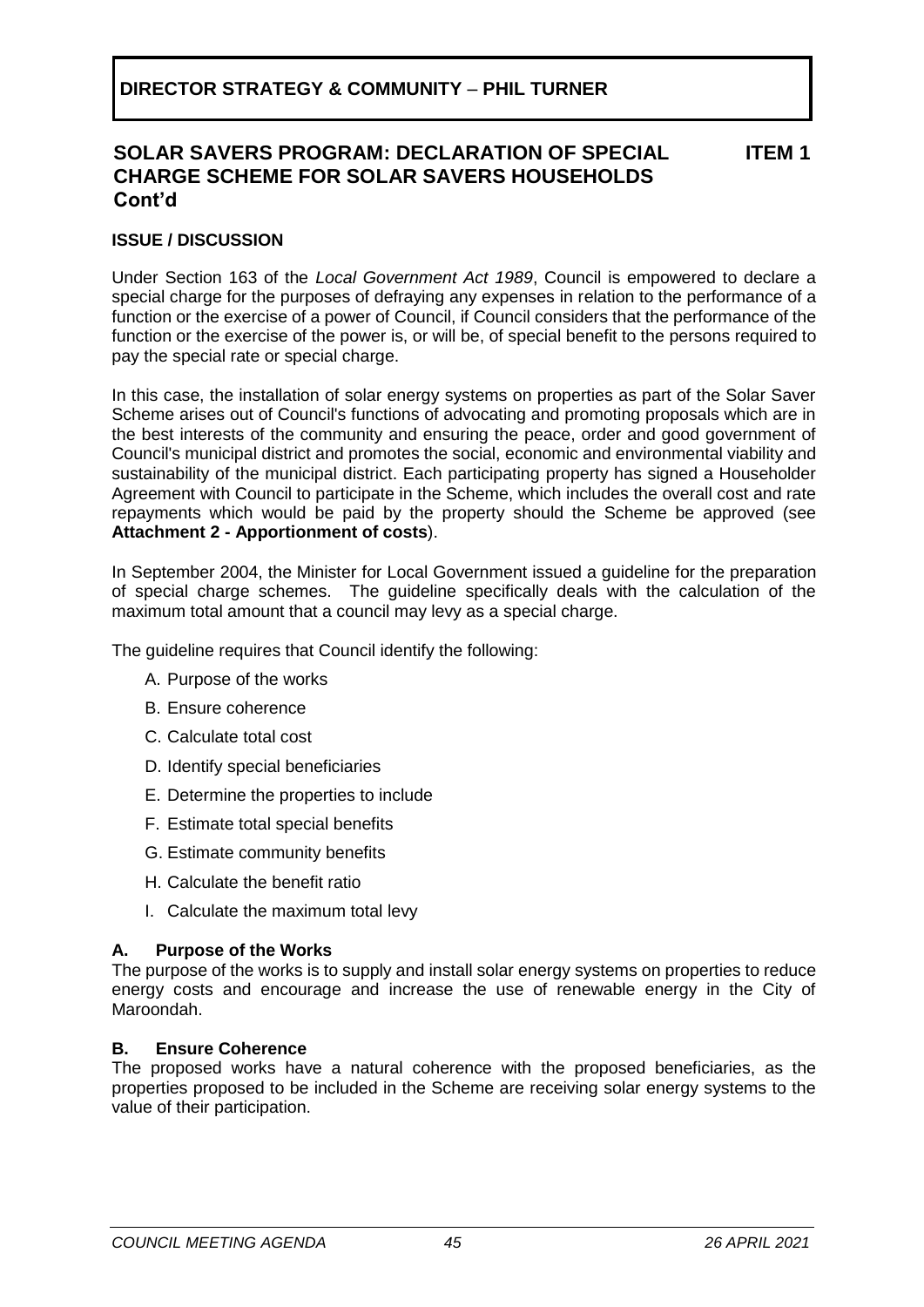## **C. Calculate the Total Cost**

The proposed solar system installation includes the following items:

- − Assessment and administration costs
- Supply and installation of solar energy systems

For the purposes of Section 163(1) of the Act, the total cost of the works is calculated at \$95,019.80 based on signed quotations.

The expenses in the estimate of works are consistent with the allowable expenses listed in Section 163(6) of the Act.

#### **D. Identify the Special Beneficiaries**

Council is required to identify those properties that would receive a special benefit from the proposed works. A special benefit is considered to be received by a property if the proposed works or services will provide a benefit that is additional to or greater than the benefit to other properties.

The Ministerial Guideline notes that a special benefit is considered to exist if it could reasonably be expected to benefit the owners or occupiers of the property. It is not necessary for the benefit to be actually used by the particular owners or occupiers of a specified property at a particular time in order for a special benefit to be attributed to the property.

Property owners participating in the Solar Saver scheme are considered to receive special benefit from the proposed supply and installation of solar PV systems by means of:

- Reduced energy costs over the life of the solar PV system
- Ownership of the solar PV system after the special charge repayments are paid in full
- − Increased property value

The proposed properties taking part in the Scheme, the owners of which have signed a Householder Agreement with Council to participate in the Scheme, are listed in **Attachment 2**.

#### **E. Determine Properties to Include**

Once the properties that receive special benefit are identified, Council must decide which properties to include in the Scheme. If a property will receive a special benefit but is not included in the Scheme, the calculation of the benefit ratio will result in Council paying the share of costs related to the special benefits for that property.

It is accepted that only those properties at which the solar energy systems are installed will receive a special benefit from the Scheme. Accordingly, it is proposed to include only those residential properties whose owners have signed Householder Agreements in the scheme. Council will not, then, be required to pay a share of costs related to special benefits for any property that is not included in the Scheme.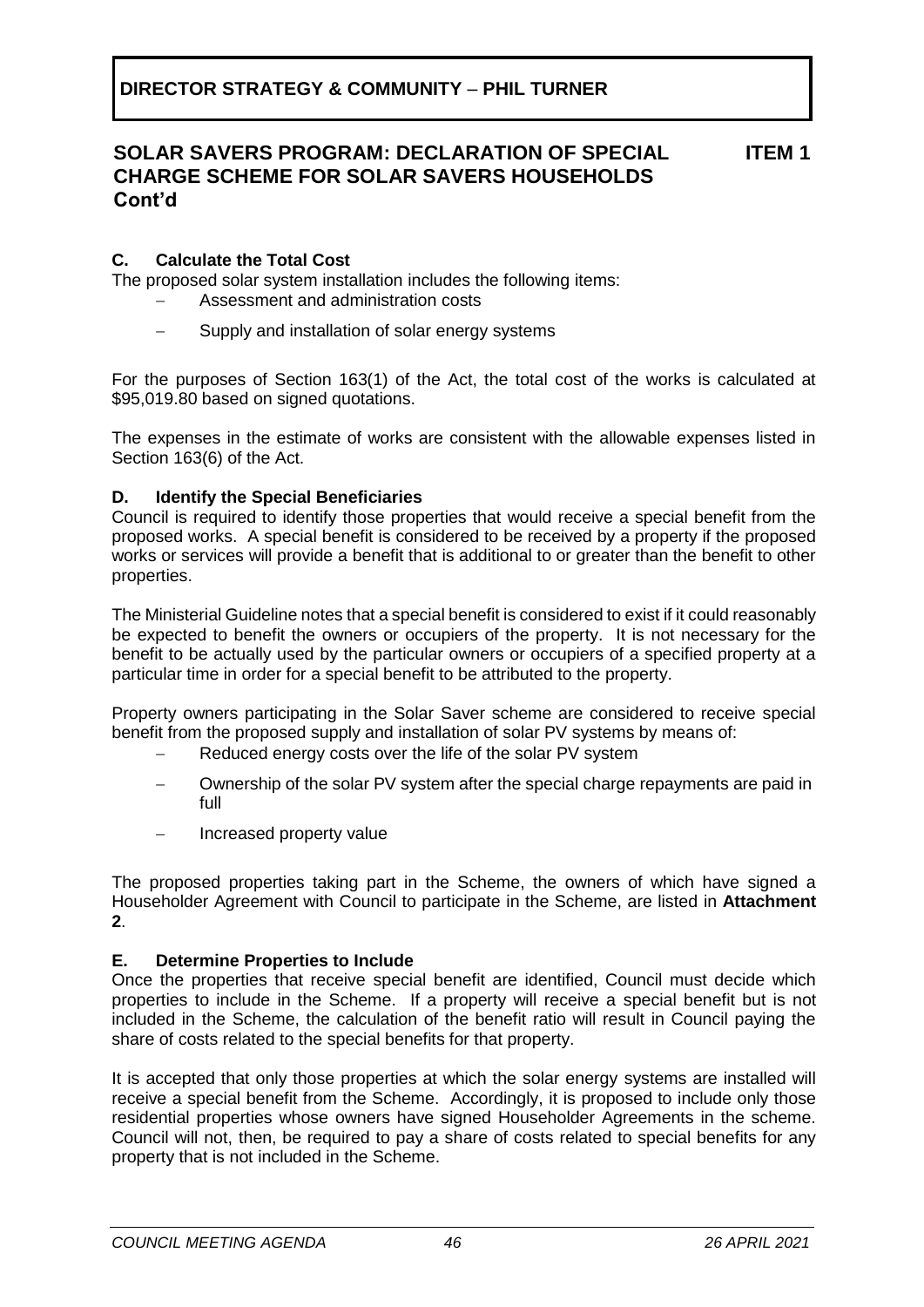## **F. Estimate Total Special Benefits**

As per the Ministerial Guideline for Special Rates and Charges, total special benefits are defined according to the formula below:

## $TSB = TSB$ <sub>(in)</sub> +  $TSB$ <sub>(out)</sub>

- o **TSB** is the estimated total special benefit for all properties that have been identified to receive a special benefit
- $\circ$  **TSB**<sub>(in)</sub> is the estimated total special benefit for those properties that are included in the Scheme
- o **TSB(out)** is the estimated total special benefit for those properties with an identified special benefit that are not included in the Scheme

For the purposes of the proposed Scheme, total special benefits have been calculated as follows:

- o **TSB(in)** The estimated total special benefit is based on the quoted cost of the solar PV system to be installed (which has been included in the Householder Agreement signed by the property owner). It is expected that the benefit in reduced energy costs will exceed this special benefit.
- o **TSB(out)** This is not applicable as all participating properties are included.

## **G. Estimate Community Benefits**

Whilst the reduction of energy use, greenhouse emissions and increase of renewable energy is considered a community benefit there are no direct quantifiable costs.

o **TCB** – Total Community Benefit is assessed to be 0 benefit units

## **H. Calculate the Benefit Ratio**

The benefit ratio is calculated as:

 $R = TSB$ <sub>(in)</sub>  $TSB$ <sub>(in)</sub> +  $TSB$ <sub>(out)</sub> +  $TCB$ 

Where:

$$
TSB_{(in)} = $95,019.80
$$
  
\n
$$
TSB_{(out)} = 0
$$
  
\n
$$
TCB = 0
$$

 $R = 1$ 

## **I. Calculate the Maximum Total Levy**

In order to calculate the maximum total levy **S**, the following formula is used:

$$
S = R \times C
$$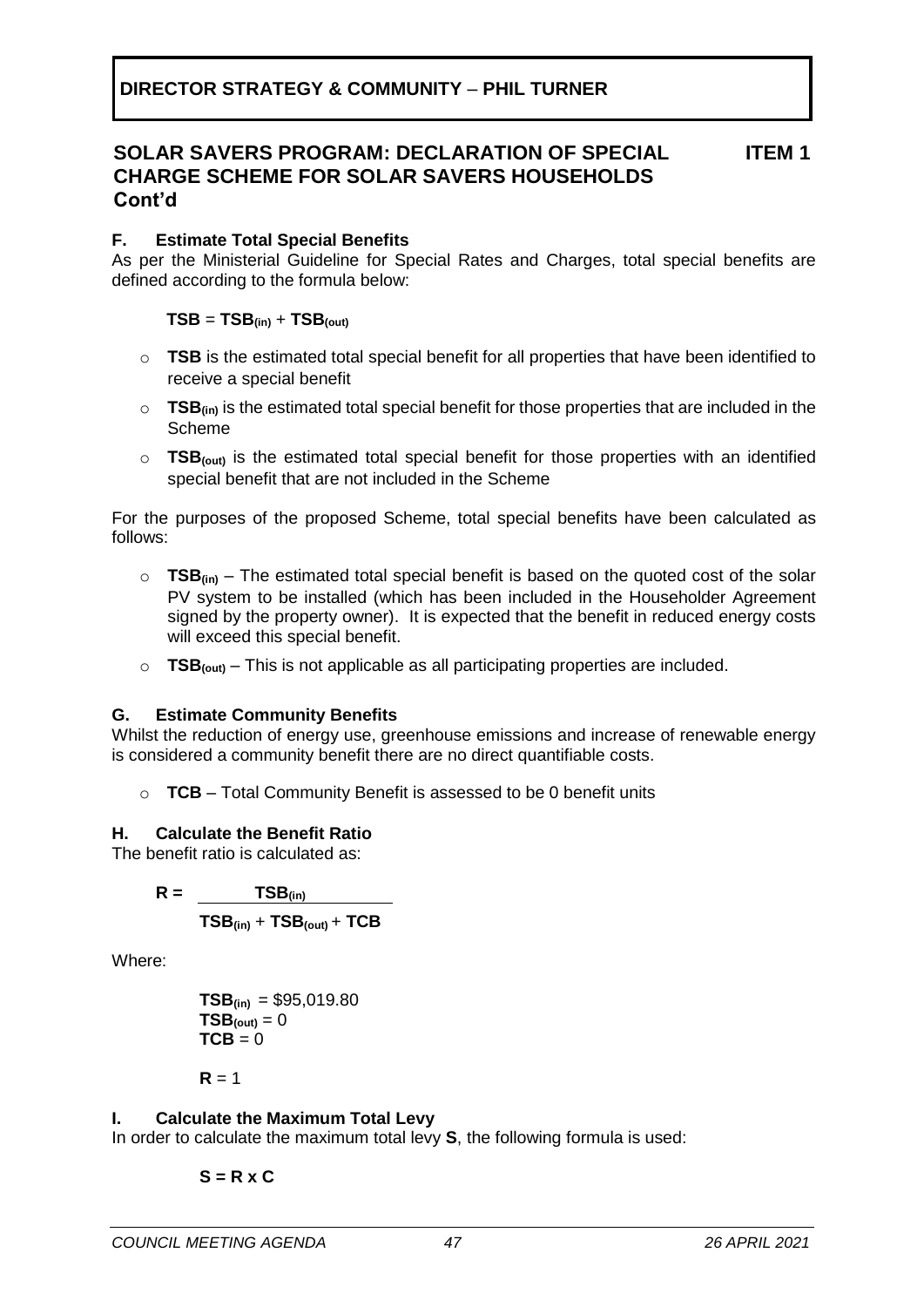Where **R** is the benefit ratio and **C** is the cost of all works

Therefore, **S** = 1\*\$49,787.09= **\$95,019.80**

Note there is no community benefit amount payable by Council.

#### **Apportionment of Costs**

Once the maximum levy amount has been calculated, it is necessary to establish an appropriate way to distribute these costs to all affected landowners.

As the properties have all received individual quotations based on the solar system and work required, it is proposed to apportion the costs based on these quotes. It is noted that the householders have been notified and signed agreements on the basis of these costs for the purpose of declaring this Scheme.

#### **Disclosure of interest**

The *Local Government Act* 1989 requires members of Council staff and persons engaged under contract to provide advice to Council to disclose any direct or indirect interest in a matter to which the advice relates.

The author of the report, having made enquiries with relevant members of staff, reports that no disclosable interests have been raised in relation to this report.

#### **FINANCIAL / ECONOMIC ISSUES**

Council will pay \$95,019.80 for the supply and installation of the solar PV systems on the properties listed in **Attachment 2**. In accordance with their respective Householder Agreements, property owners will pay for the cost of the solar energy system by equal installments apportioned over an 8-year period, commencing from 31 August 2021.

Council is expected to receive \$11,888.73 in special charge repayments annually for the Scheme over the 8-year period. It should be noted that the special charge scheme is effectively an interest free loan to the households.

Payments to Council by property owners for works via special charge schemes are GST exempt.

Should the property be sold during the 8-year period in which the special charge scheme applies, the amount outstanding on the special charge scheme at the time of sale will be fully paid.

#### **ENVIRONMENTAL / AMENITY ISSUES**

This project is consistent with Maroondah City Council's strategic directions. The adopted project aims include to:

• Assist low income households to save money, reduce emissions and stay cool in heatwaves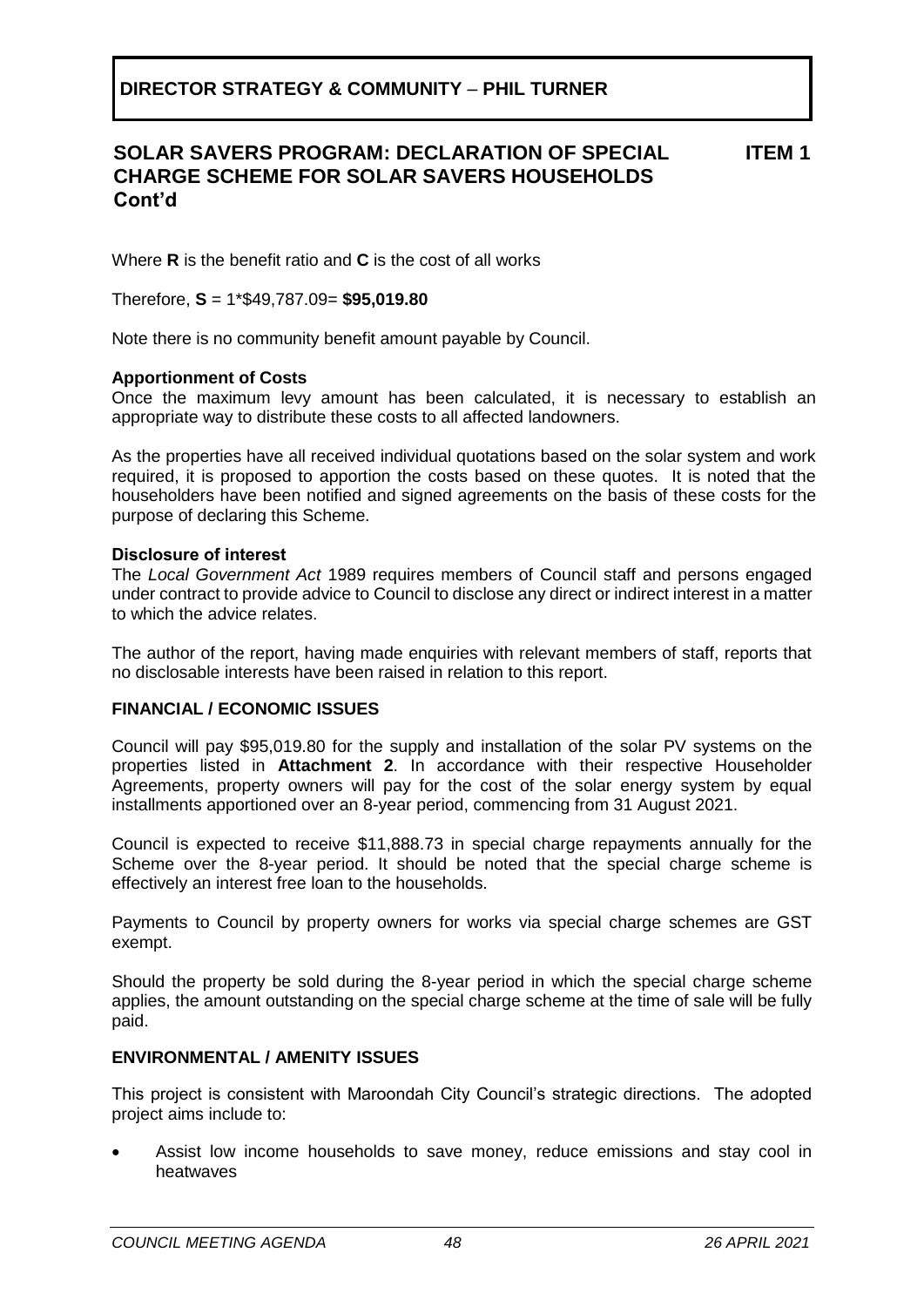- Build capability and capacity within Victorian councils to use special rates charges to provide a stable underpinning finance model
- Catalyse private sector investment within a community sector traditionally viewed as high risk to investors
- Capture economies of scale and implementation efficiencies through a shared service delivery model
- Address market failures restricting low income and vulnerable households from installing solar systems.

## **SOCIAL / COMMUNITY ISSUES**

Council has committed through the *Maroondah 2040* Community Vision not only to reduce emissions, but to help build the resilience of the community to be able to respond to environmental threats and opportunities. This project was specifically aimed at low income households, who are more vulnerable to increasing energy costs.

#### **COMMUNITY CONSULTATION**

The program was promoted on Council's website, on social media channels through a targeted mailout to 800 households with pensioner cards. The mailout was taken from newly listed pensioners since the Solar Savers pilot program in 2017. During the pilot program, 5,000 residents were offered the opportunity to participate in the program and those who may have missed out on the pilot were also contacted to see if they were interested in participating this round.

The public notice period was from the 23 March 2021 to 19 April 2021. The public notice was published in the 23 March 2021 edition of The Age newspaper, copies of the proposed declaration were also sent to the participating households, available for public inspection at the Croydon and Ringwood Customer Service Centres, and on Council's YourSay website.

- No formal submissions or objections were received.
- One call was received to clarify details of the Scheme.

30 homes received home visits to provide quotations for the Solar Savers program. 21 participating households have all signed agreements to participate in the program based on quoted prices with installation scheduled to be completed by the end of June 2021.

#### **CONCLUSION**

Based on the written agreement of all Solar Saver households and the lack of receipt of a single submission or objection to the proposed declaration, it is recommended that Council declare a special charge scheme for the purposes of defraying expenses from the provision of solar energy systems on residential properties participating in the Solar Saver Scheme.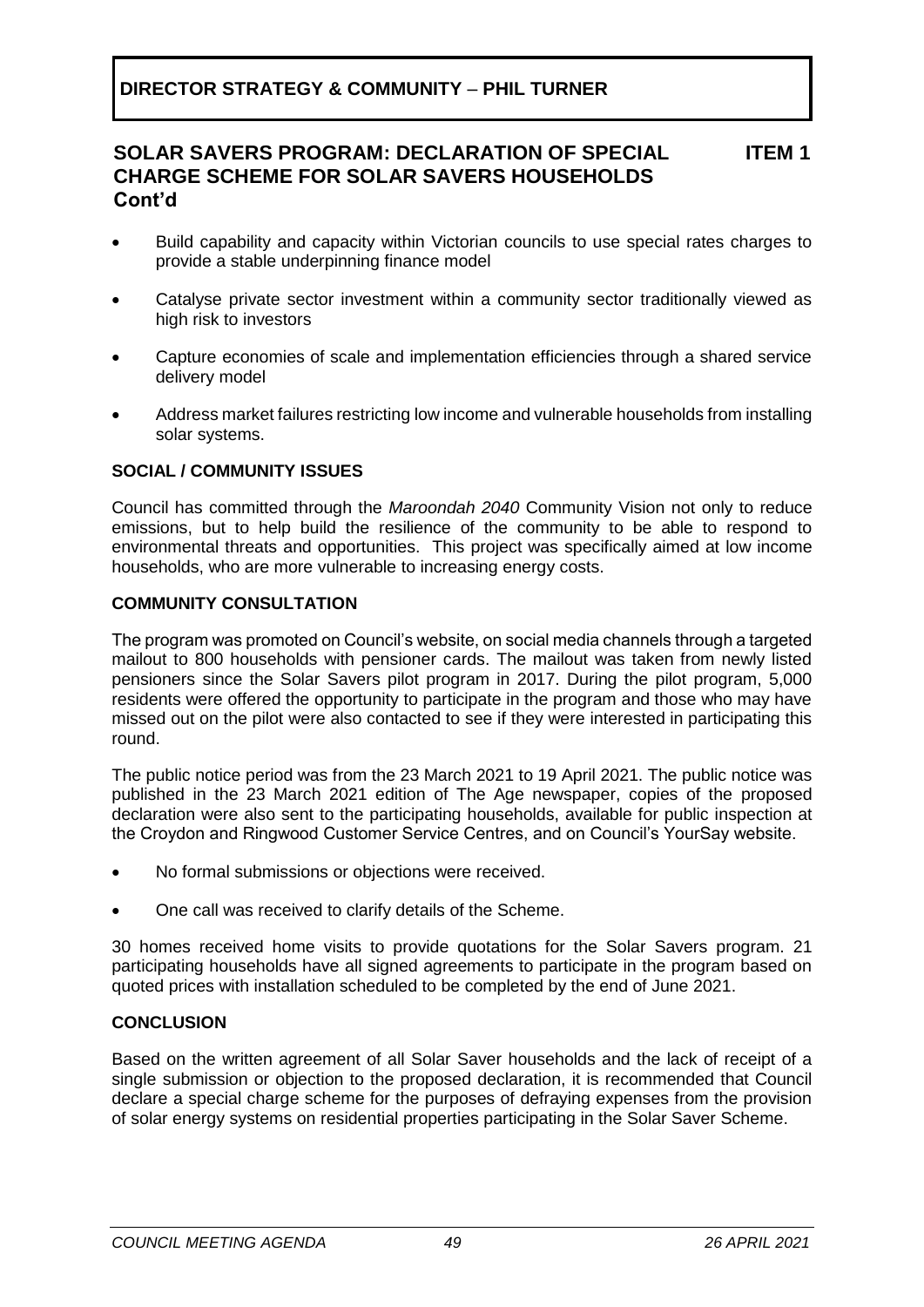#### **ATTACHMENTS**

- 1. **2** Template Household Agreement
- 2. **Apportionment of costs**

#### **CONFIDENTIALITY**

Not Applicable

#### **RECOMMENDATION**

#### **THAT**

- **1. COUNCIL HAVING COMPLIED WITH THE REQUIREMENTS OF SECTIONS 163A, 163B AND 223 OF THE LOCAL GOVERNMENT ACT 1989 ("ACT"), AND OTHERWISE ACCORDING TO LAW, HEREBY DECLARES A SPECIAL CHARGE ("SPECIAL CHARGE") UNDER SECTION 163 OF THE ACT AS FOLLOWS:** 
	- **i. A SPECIAL CHARGE IS DECLARED FOR THE PERIOD COMMENCING ON THE DAY ON WHICH COUNCIL ISSUES A NOTICE LEVYING PAYMENT OF THE SPECIAL RATE AND CONCLUDING ON THE EIGHT YEAR ANNIVERSARY OF THAT DAY.**
	- **ii. THE SPECIAL CHARGE BE DECLARED FOR THE PURPOSE OF DEFRAYING ANY EXPENSE INCURRED BY COUNCIL IN RELATION TO THE PROVISION OF SOLAR ENERGY SYSTEMS ON RESIDENTIAL PROPERTIES PARTICIPATING IN THE SOLAR SAVER SCHEME, WHICH PROJECT:**
		- − **COUNCIL CONSIDERS IS OR WILL BE A SPECIAL BENEFIT TO THOSE PERSONS REQUIRED TO PAY THE SPECIAL CHARGE (AND WHO ARE DESCRIBED IN SUCCEEDING PARTS OF THIS RESOLUTION); AND**
		- − **ARISES OUT OF COUNCIL'S FUNCTIONS OF ADVOCATING AND PROMOTING PROPOSALS WHICH ARE IN THE BEST INTERESTS OF THE COMMUNITY AND ENSURING THE PEACE, ORDER AND GOOD GOVERNMENT OF COUNCIL'S MUNICIPAL DISTRICT.**
	- **iii. THE TOTAL:**
		- − **COST OF PERFORMING THE FUNCTION DESCRIBED IN PARAGRAPH 1(B) OF THIS RESOLUTION BE RECORDED AS \$95,019.80; AND**
		- − **AMOUNT FOR THE SPECIAL CHARGE TO BE LEVIED BE RECORDED AS \$95,019.80, OR SUCH OTHER AMOUNT AS IS LAWFULLY LEVIED AS A CONSEQUENCE OF THIS RESOLUTION.**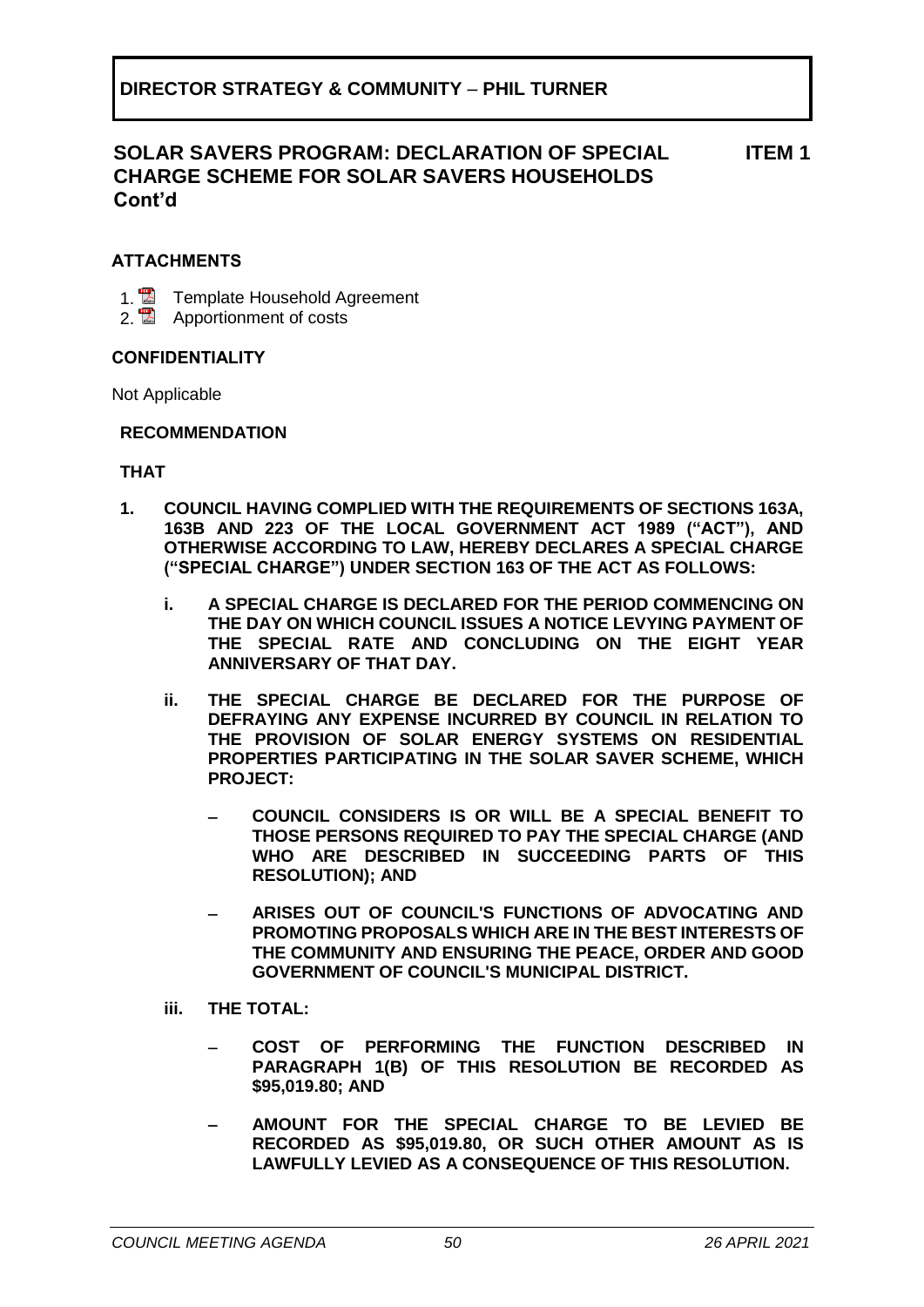- **iv. THE SPECIAL CHARGE BE DECLARED IN RELATION TO ALL RATEABLE LAND DESCRIBED IN THE TABLE INCLUDED AS ATTACHMENT 2 TO THIS REPORT, IN THE AMOUNT SPECIFIED IN THE TABLE AS APPLYING TO EACH PIECE OF RATEABLE LAND.**
- **v. THE FOLLOWING BE SPECIFIED AS THE CRITERIA WHICH FORM THE BASIS OF THE SPECIAL CHARGE SO DECLARED:**
- **vi. OWNERSHIP OF ANY LAND DESCRIBED IN PARAGRAPH 1(IV) OF THIS RESOLUTION.**
- **vii. THE FOLLOWING BE SPECIFIED AS THE MANNER IN WHICH THE SPECIAL CHARGE SO DECLARED WILL BE ASSESSED AND LEVIED:**
	- − **A SPECIAL CHARGE CALCULATED BY REFERENCE TO THE SIZE OF THE SOLAR ENERGY SYSTEM BEING INSTALLED AND THE PARTICULAR COSTS OF INSTALLATION AT EACH PROPERTY PARTICIPATING IN THE SOLAR SAVER SCHEME, IN RESPECT OF WHICH A HOUSEHOLDER AGREEMENT HAS BEEN EXECUTED, TOTALLING \$95,019.80, BEING THE TOTAL COST OF THE SCHEME TO COUNCIL;**
	- − **TO BE LEVIED EACH YEAR FOR A PERIOD OF 8 YEARS.**
- **viii. HAVING REGARD TO THE PRECEDING PARAGRAPHS OF THIS RESOLUTION AND SUBJECT TO SECTION 166(1) OF THE ACT, IT BE RECORDED THAT THE OWNERS OF THE LAND DESCRIBED IN PARAGRAPH 1(IV) OF THIS RESOLUTION WILL PAY THE SPECIAL CHARGE IN THE AMOUNT SET OUT IN PARAGRAPH 1(VII) OF THIS RESOLUTION IN THE FOLLOWING MANNER:**
	- − **PAYMENT ANNUALLY BY A LUMP SUM ON OR BEFORE ONE MONTH FOLLOWING THE ISSUE BY COUNCIL OF A NOTICE LEVYING PAYMENT UNDER SECTION 163(4) OF THE ACT; OR**
	- − **PAYMENT ANNUALLY BY FOUR INSTALMENTS TO BE PAID BY THE DATES WHICH ARE FIXED BY COUNCIL IN A NOTICE LEVYING PAYMENT UNDER SECTION 163(4) OF THE ACT.**
- **2. COUNCIL CONSIDERS THAT THERE WILL BE A SPECIAL BENEFIT TO THE PERSONS REQUIRED TO PAY THE SPECIAL CHARGE BECAUSE THERE WILL BE A BENEFIT TO THOSE PERSONS THAT IS OVER AND ABOVE, OR GREATER THAN, THE BENEFIT THAT IS AVAILABLE TO PERSONS WHO ARE NOT SUBJECT TO THE PROPOSED SPECIAL CHARGE, AS A RESULT OF THE EXPENDITURE PROPOSED BY THE SPECIAL CHARGE, IN THAT THE PROPERTIES WILL HAVE THE BENEFIT OF A SOLAR ENERGY SYSTEM BEING INSTALLED**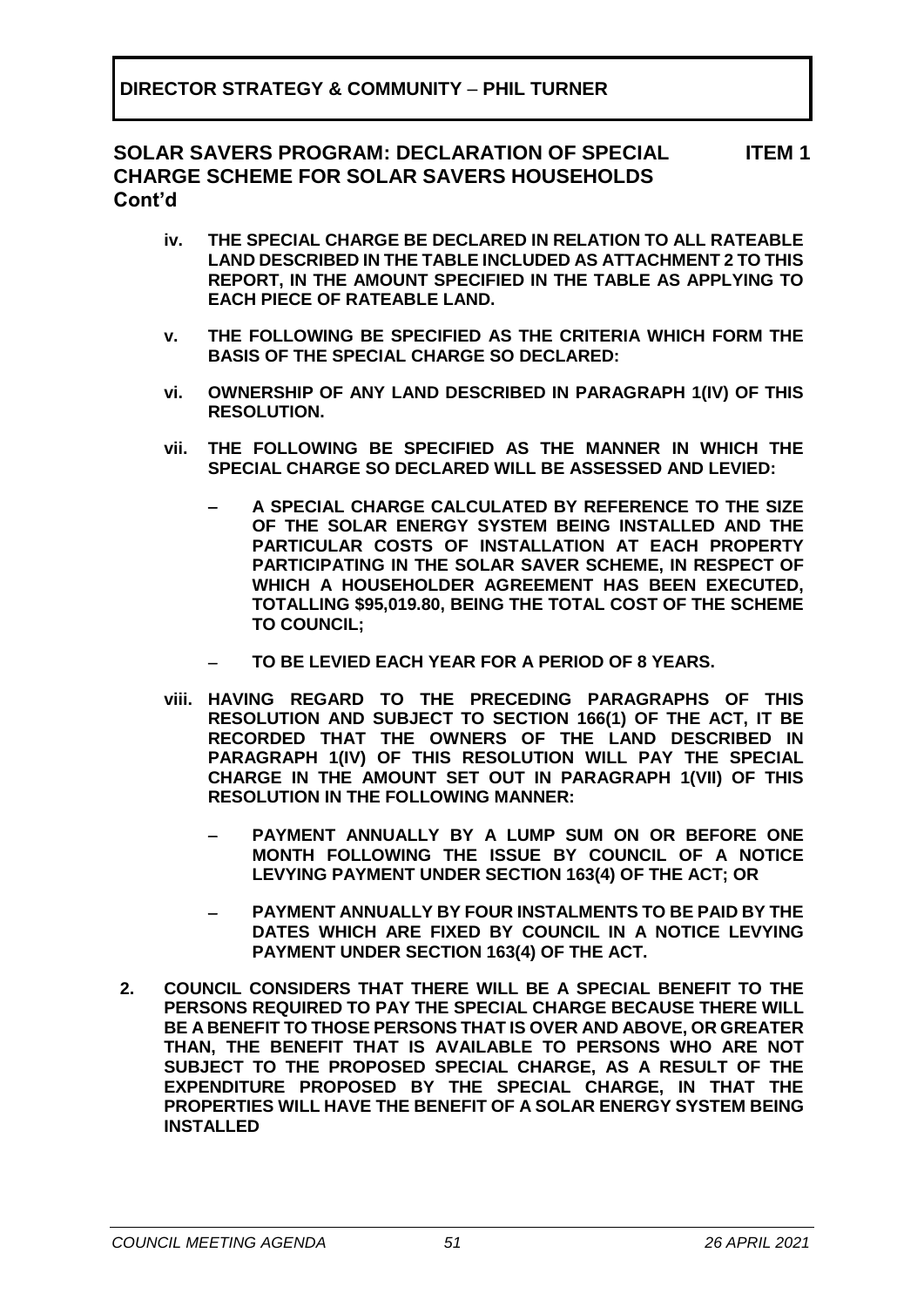- **3. COUNCIL, FOR THE PURPOSES OF HAVING DETERMINED THE TOTAL AMOUNT OF THE SPECIAL CHARGE TO BE LEVIED:**
	- **i. CONSIDERS AND FORMALLY RECORDS THAT ONLY THOSE RATEABLE PROPERTIES INCLUDED IN THE SOLAR SAVER SCHEME AS PROPOSED WILL DERIVE A SPECIAL BENEFIT FROM THE IMPOSITION OF THE SPECIAL CHARGE, AND THERE ARE NO COMMUNITY BENEFITS TO BE PAID BY COUNCIL; AND**
	- **ii. FORMALLY DETERMINES FOR THE PURPOSES OF SECTION 163(2)(A), (2A) AND (2B) OF THE ACT THAT THE ESTIMATED PROPORTION OF THE TOTAL BENEFITS OF THE SPECIAL CHARGE TO WHICH THE PERFORMANCE OF THE FUNCTION OR THE EXERCISE OF THE POWER RELATES (INCLUDING ALL SPECIAL BENEFITS AND COMMUNITY BENEFITS) THAT WILL ACCRUE AS SPECIAL BENEFITS TO THE PERSONS WHO ARE LIABLE TO PAY THE SPECIAL CHARGE IS 100%.**
- **4. COUNCIL DIRECTS THAT NOTICE BE GIVEN TO ALL OWNERS AND OCCUPIERS OF PROPERTIES INCLUDED IN THE SCHEME AND ALL PERSONS WHO HAVE LODGED A SUBMISSION AND/OR AN OBJECTION IN WRITING OF THE DECISION OF COUNCIL TO DECLARE AND LEVY THE SPECIAL CHARGE, AND THE REASONS FOR THE DECISION. FOR THE PURPOSES OF THIS PARAGRAPH, THE REASONS FOR THE DECISION OF COUNCIL TO DECLARE THE SPECIAL RATE ARE THAT –**
	- **i. THERE IS NO OBJECTION TO THE SCHEME AND IT IS OTHERWISE CONSIDERED THAT THERE IS A BROAD LEVEL OF SUPPORT FOR THE SPECIAL CHARGE FROM ALL PROPERTY OWNERS AND OCCUPIERS;**
	- **ii. COUNCIL CONSIDERS THAT IT IS ACTING IN ACCORDANCE WITH THE FUNCTIONS AND POWERS CONFERRED ON IT UNDER THE LOCAL GOVERNMENT ACT 1989, HAVING REGARD TO ITS ROLE, PURPOSES AND OBJECTIVES UNDER THE ACT, PARTICULARLY IN RELATION TO ITS FUNCTIONS OF ADVOCATING AND PROMOTING PROPOSALS WHICH ARE IN THE BEST INTERESTS OF THE COMMUNITY AND ENSURING THE PEACE, ORDER AND GOOD GOVERNMENT OF COUNCIL'S MUNICIPAL DISTRICT.**
	- **iii. ALL PERSONS WHO ARE LIABLE OR REQUIRED TO PAY THE SPECIAL CHARGE AND THE PROPERTIES RESPECTIVELY OWNED OR OCCUPIED BY THEM WILL RECEIVE A SPECIAL BENEFIT OF A SOLAR ENERGY SYSTEM BEING INSTALLED AT THE PROPERTY.**
- **5. WHERE A HOUSEHOLDER WISHES TO WITHDRAW FROM THE SCHEME, COUNCIL AGREES TO SUCH WITHDRAWAL WHERE THE HOUSEHOLDER HAS GIVEN WRITTEN NOTICE OF THEIR DESIRE TO WITHDRAW FROM THE SCHEME BEFORE COUNCIL HAS INCURRED ANY EXPENDITURE IN RELATION TO THE HOUSEHOLDER'S SOLAR PV SYSTEM**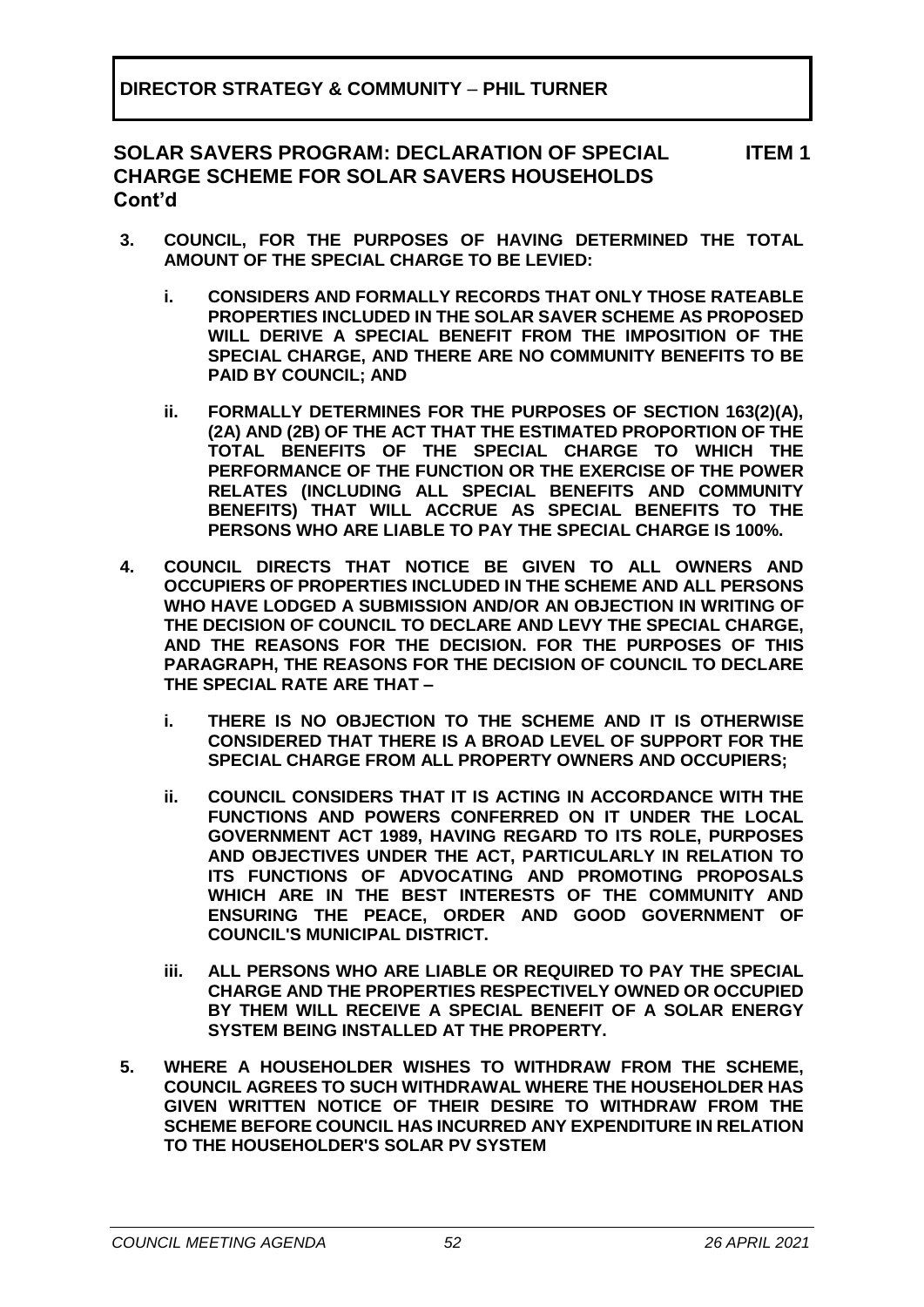#### **MAROONDAH'S DISABILITY ADVISORY COMMITTEE 2020 ACHIEVEMENTS REPORT ITEM 2**

#### <span id="page-52-0"></span>**PURPOSE**

The purpose of this report is to update Council on the activities of the Maroondah Disability Advisory Committee during the 2020 calendar year.

#### **STRATEGIC / POLICY ISSUES**

The following directions contained in Maroondah 2040: Our Future Together and the Council Plan 2017-2021 (Year 4: 2020-2021) provide the strategic framework that underpins the purpose of this report.

#### Outcome Areas:

An inclusive and diverse community

#### Our Vision:

Maroondah is an inclusive community where social connections are strong across generations and diversity is embraced and celebrated.

#### Key Directions:

- 5.1 Ensure public buildings are accessible to people of all ages and abilities and promote high levels of accessibility in commercial premises.
- 5.3 Ensure events and festivals are accessible for people of all ages and abilities.
- 7.1 Ensure accessibility and social inclusion principles are considered in the planning, delivery and evaluation of facilities and services.
- 7.2 Encourage programs and initiatives that raise awareness of accessibility issues and deliver improved access to facilities and services for all ages and abilities.

#### **BACKGROUND**

The Maroondah Disability Advisory Committee (the Committee) was established in 2010. Since that time, it has provided important linkages between Council, people with disabilities and their carers. Through advice and advocacy, the Committee promotes social inclusion and participation of people with a disability in the community.

The Committee consists of up to 14 members. This comprises of a maximum of six positions for people with a disability, two positions for carers of people with a disability (including one carer of a child), a minimum of three service providers, two Councillors and at least one Council Officer.

The Committee acts in an advisory capacity to Council and has no delegated authority to make decisions. Meetings were held bi-monthly, except in January & December, and are conducted in accordance with Council's meeting procedures.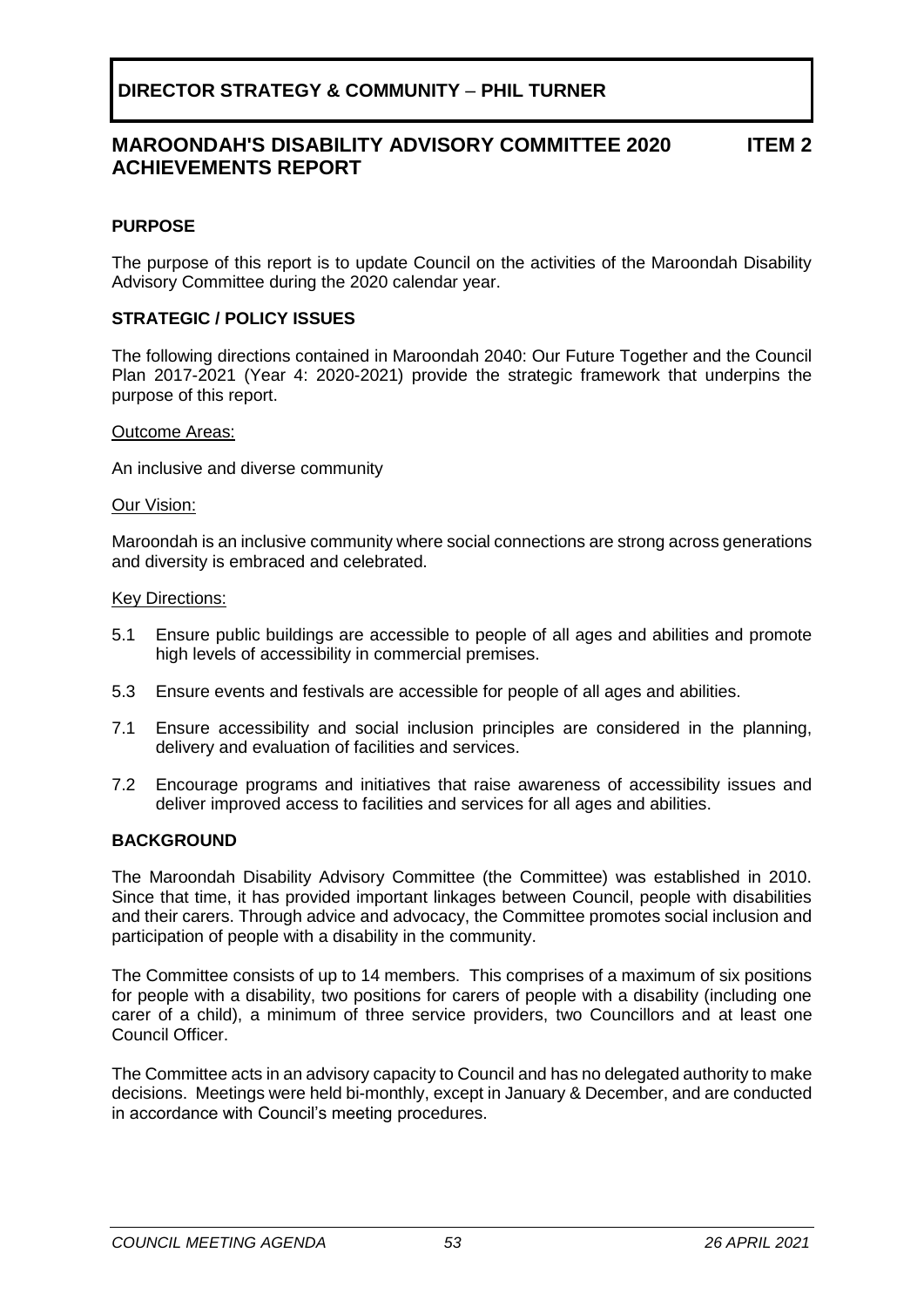#### **MAROONDAH'S DISABILITY ADVISORY COMMITTEE 2020 ACHIEVEMENTS REPORT Cont'd ITEM 2**

The chair of the Committee is a Councillor as appointed by Council. The Committee chairperson for 2020 was Cr Kylie Spears. The other delegated Council representative during 2020 was Cr Tony Dib.

In 2020, the Maroondah Disability Advisory Committee meetings were affected by the COVID-19 pandemic. The Committee met in person for the usual two-hour March meeting with online meetings held in June, July and September for a one-hour duration.

No meeting was held in November due to the Council elections.

The Maroondah Disability Advisory Committee successfully actioned the following objectives consistent with its Terms of Reference.

#### **Objective 1**

*Provide advice to the Council on policy, programs, service development, research initiatives and planning issues in relation to people with disabilities at a strategic and operational level.*

- During regular Committee meetings, consultation was undertaken on the following Council projects:
	- − Croydon Structure Plan
	- − Revised Maroondah 2040 Community Vision
	- Draft Children's and Families Strategy.
- Several members attended the public consultation forum for the Victorian Disability Plan 2021-2024.
- Feedback was provided on footpath and kerbs in Maroondah with accessibility concerns.
- Participation in Council's COVID-19 pandemic survey and assistance with distribution to our community.
- Participation in the development of Council's draft Maroondah Vegetation Strategy.
- An opportunity to participate in the Eastern Disability Advocacy Group online forum Stay Safe, Well and Active in September.
- Information provided on a survey being undertaken by Melbourne Disability Institute (University of Melbourne) for adults with mobility limitation (including people with disability and older Australians).
- A discussion regarding safe playgrounds in Maroondah for children with autism.
- An update provided on Council's COVID-19 Relief and Recovery efforts.
- Discussion on the National Disability Insurance Scheme (NDIS) and the challenges it has presented during COVID-19.
- Information circulated regarding the Australian Disability and Indigenous People's Education Fund which provides small grants for students with disabilities studying in Australia.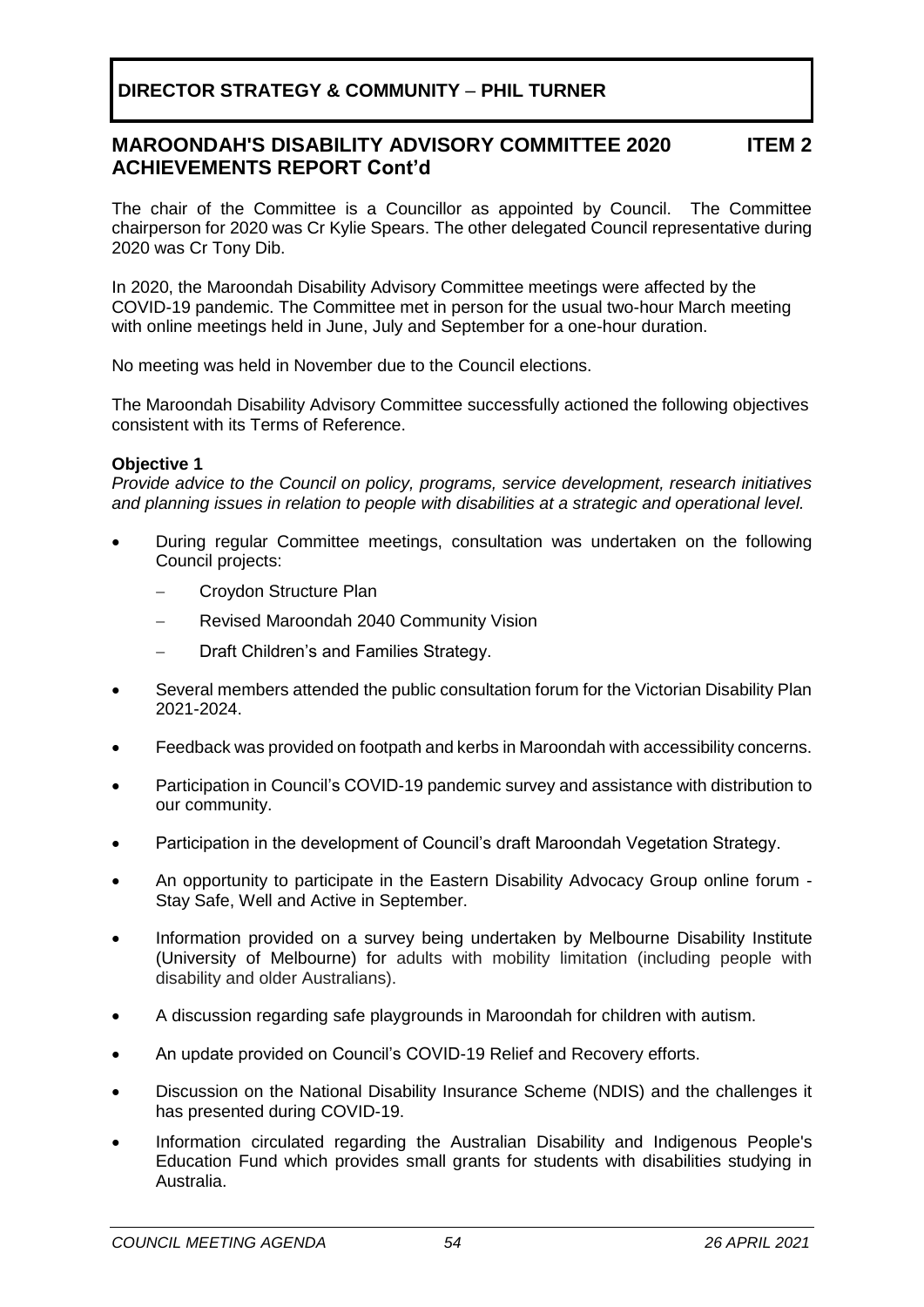#### **MAROONDAH'S DISABILITY ADVISORY COMMITTEE 2020 ACHIEVEMENTS REPORT Cont'd ITEM 2**

#### **Objective 2**

*Provide advice and guidance in relation to strategies for effective consultation and collaboration in Council activities with a diverse range of stakeholders reflective of the Maroondah community.*

- An overview of the proposed Victorian Accessibility Parking Permit Scheme and local implementation was provided to the Committee, with committee members providing feedback on the approach.
- Participated in a consultation session of Women's Health East *Margins to Mainstream* project and feedback given on encouraging women with disabilities to participate.

#### **Objective 3**

*Provide advice to Council on the development and review of the Disability Policy and Action Plan.*

- The Committee reviewed implementation progress for 2019/20 actions in the Disability Policy and Action Plan 2019-2021.
- Consultation with the Committee on a proposed *Disability Skills Development & Work Place Pilot program*.

#### **Objective 4**

*Promote the positive image of people with a disability within the municipality of Maroondah.*

- A committee member participated in an online Croydon Safety walk run by Women's Health East to help create more safe and inclusive public spaces for women.
- The 2019 Disability Advisory Committee Achievements Report was presented at the Council meeting on 18 March 2020.
- One member of the Committee has been the Chrisalis Foundation Ambassador for 2019/2020.
- One Committee member is on the Victorian Government Carer Advisory Committee
- A committee member is part of the Victorian Government Lilydale Level Crossing Removal group
- Photos of Committee members out and about in Maroondah have been used in numerous Council publications.
- Participation in the Be Kind Maroondah sharing of kindness stories during the pandemic
- Several current/past members have been recognised this year on:
	- − Victorian Honour Roll of Women 2020
	- − Order of Australia nomination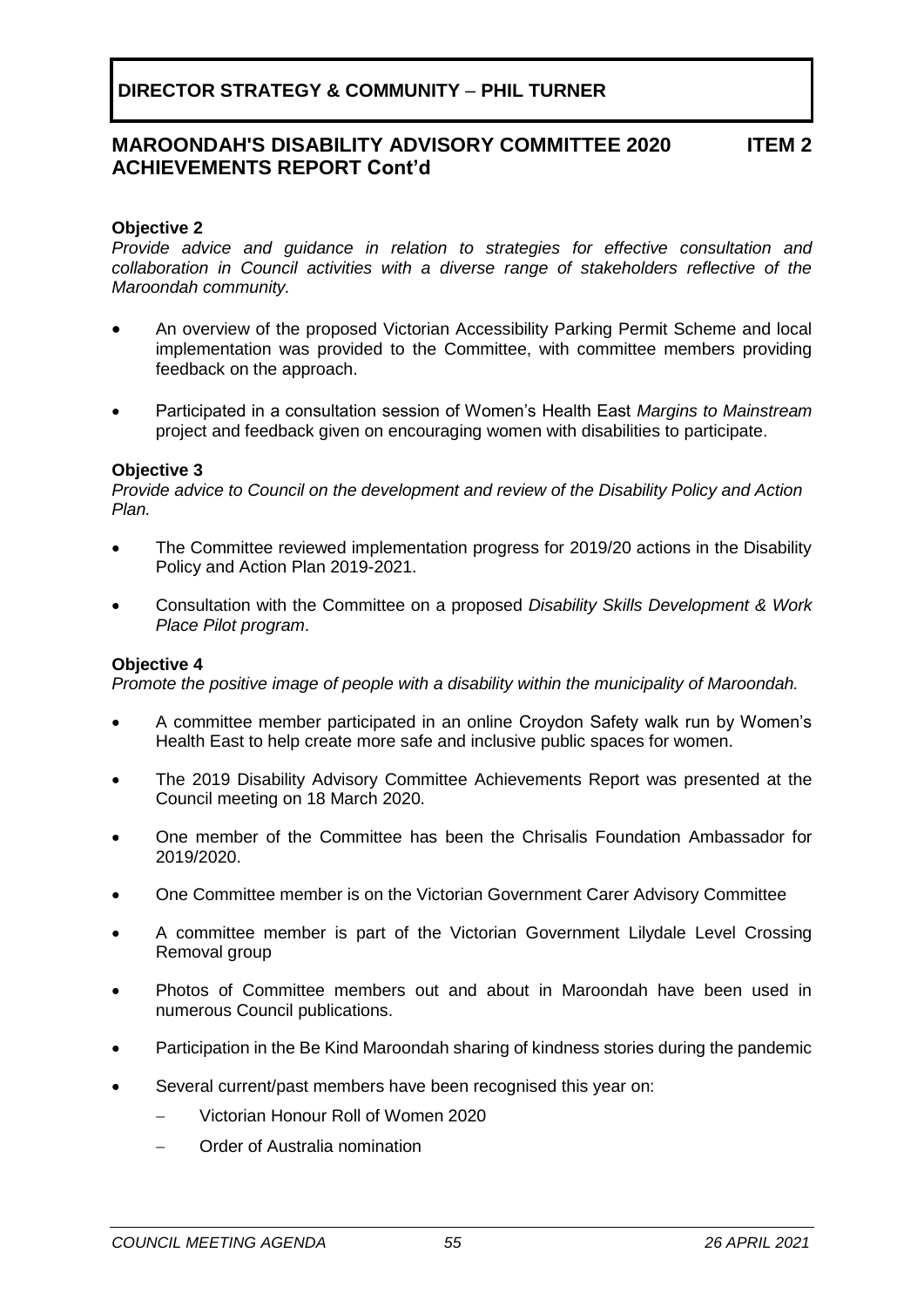## **MAROONDAH'S DISABILITY ADVISORY COMMITTEE 2020 ACHIEVEMENTS REPORT Cont'd**

**ITEM 2**

#### **CONCLUSION**

Over the past twelve months, the Maroondah Disability Advisory Committee has provided invaluable information, advice and advocacy to Council and the community on a range of disability matters. It has contributed to the Maroondah community being a more accessible and inclusive place for people of all ages and abilities.

#### **ATTACHMENTS**

Not Applicable

#### **CONFIDENTIALITY**

Not Applicable

#### **RECOMMENDATION**

**THAT COUNCIL ACKNOWLEDGES THE ACHIEVEMENTS OF THE MAROONDAH DISABILITY ADVISORY COMMITTEE DURING THE 2020 CALENDAR YEAR**